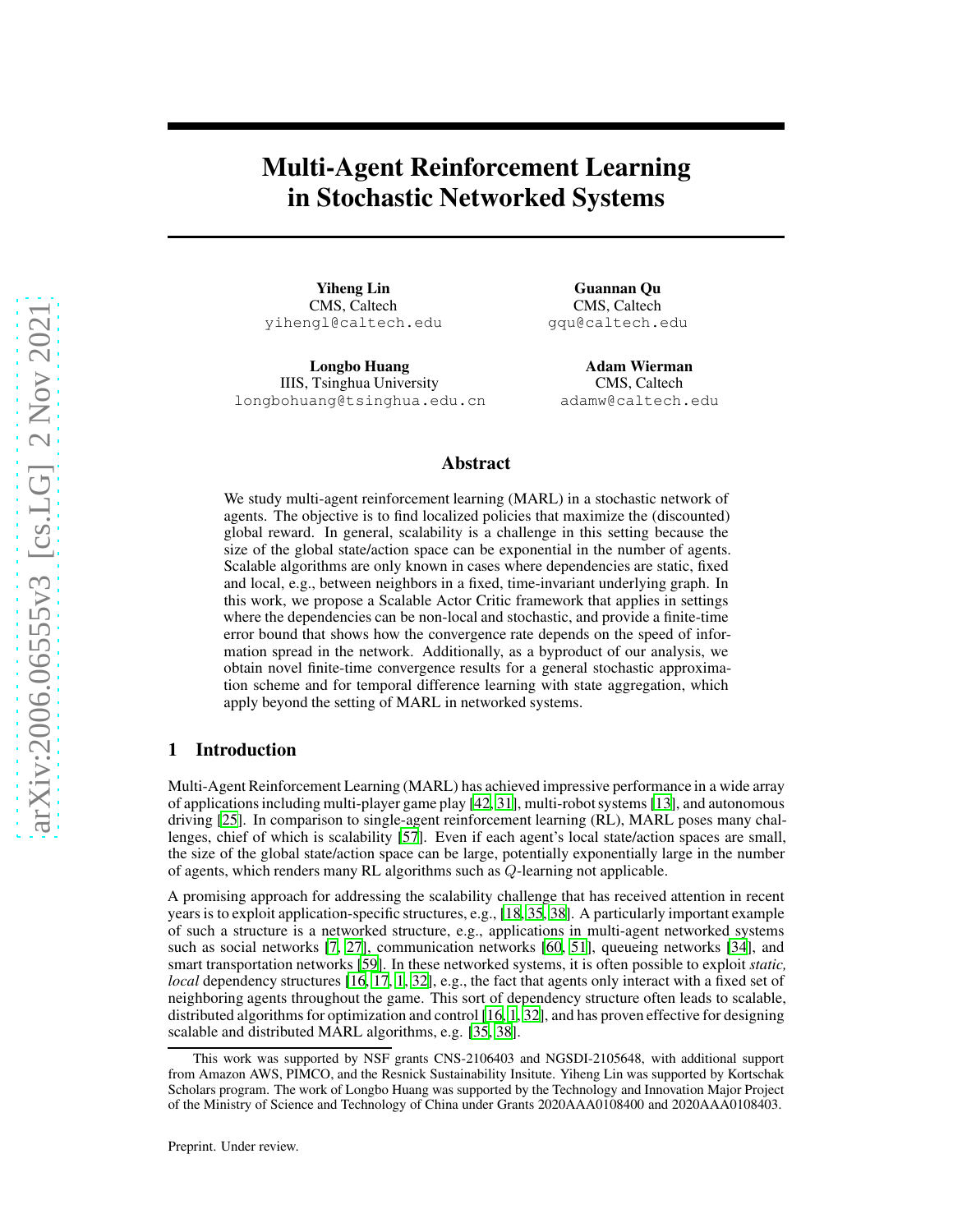However, many real-world networked systems have inherently *time-varying, non-local* dependencies. For example, in the context of wireless networks, each node can send packets to other nodes within a fixed transmission range. However, the interference range, in which other nodes can interfere the transmission, can be larger than the transmission range [\[53\]](#page-12-4). As a result, due to potential collisions, the local reward of each node not only depends on its own local state/action, but also depends on the actions of other nodes within the interference range, which may be more than one-hop away. In addition, a node may be able to observe other nodes' local states before picking its local action [\[33\]](#page-11-8). Things become even more complex when mobility and stochastic network conditions are considered. These lead to dependencies that are both stochastic and non-local. Although one can always fix and localize the dependence model, this leads to considerably reduced performance. Beyond wireless networks, similar stochastic and non-local dependencies exists in epidemics [\[30\]](#page-11-9), social networks [\[7,](#page-10-2) [27\]](#page-11-5), and smart transportation networks [\[59\]](#page-12-3).

A challenging open question in MARL is to understand how to obtain algorithms that are scalable in settings where the dependencies are stochastic and non-local. Prior work considers exclusively static and local dependencies, e.g., [\[35,](#page-11-3) [38\]](#page-11-4). It is clear that hardness results apply when the dependencies are too general [\[24\]](#page-10-5). Further, results in the static, local setting to this point rely on the concept of exponential decay [\[35](#page-11-3), [16](#page-10-3)], meaning the agents' impact on each other decays exponentially in their graph distance. This property relies on the fact that the dependencies are purely local and static, and it is not clear whether it can still be exploited when the interactions are more general. This motivates an important open question: *Is it possible to design scalable algorithms for stochastic, non-local networked MARL?*

Contributions. In this paper, we introduce a class of stochastic, non-local dependency structures where every agent is allowed to depend on a random subset of agents. In this context, we propose and analyze a Scalable Actor Critic (SAC) algorithm that provably learns a near-optimal local policy in a scalable manner (Theorem [2.5\)](#page-6-0). This result represents the *first* provably scalable method for stochastic networked MARL. Key to our approach is that the class of dependencies we consider leads to a  $\mu$ -decay property (Definition [2.1\)](#page-4-0). This property generalizes the exponential decay property underlying recent results such as [\[35](#page-11-3), [16\]](#page-10-3), which does not apply to stochastic non-local dependencies, and enables the design of an efficient and scalable algorithm for settings with stochastic, non-local dependencies. Our analysis of the algorithm reveals an important trade-off: as deeper interactions appear more frequently, the "information" can spread more quickly from one part of the network to another, which leads to the efficiency of the proposed method to degrade. This is to be expected, as when the agents are allowed to interact globally, the problem becomes a single-agent tabular Qlearning problem with an exponentially large state space, which is known to be intractable since the sample complexity is polynomial in the size of the state/action space [\[12,](#page-10-6) [24\]](#page-10-5).

The key technical result underlying our analysis of the Scalable Actor Critic algorithm is a finite-time analysis of a general stochastic approximation scheme featuring infinite-norm contraction and state aggregation (Theorem [3.1\)](#page-8-0). We apply this result to networked MARL using the local neighborhood of each agent to provide state aggregation (SA). This result also applies beyond MARL. Specifically, we show that it yields finite-time bounds on Temporal Difference (TD)/Q learning with state aggregation (Theorem [3.2\)](#page-9-1). To the best of our knowledge the resulting bound is the first finite-time bound on asynchronous Q-learning with state aggregation. Additionally, it yields a novel analysis for TD-learning with state aggregation (the first error bound in the infinity norm) that sheds new insight into how the error depends on the quality of state abstraction. These two results are important contributions in their own right. Due to space constraints, we discuss asynchronous  $Q$ -learning with state aggregation in Appendix [D.4.](#page-39-0)

Related literature. The prior work that is most related to our paper is [\[38](#page-11-4)], which also studies MARL in a networked setting. The key difference is that we allow the dependency structure among agents to be non-local and stochastic, while [\[38](#page-11-4)] requires the dependency structure to be local and static. The generality of setting means techniques from [\[38](#page-11-4)] do not apply and adds considerable complexity to the proof in two aspects. First, instead of analyzing the algorithm directly like [\[38\]](#page-11-4), we derive a finite-time error bound for TD learning with state aggregation (Section [3.1](#page-7-0) and [3.2\)](#page-8-1), and then establish its connection with the algorithm (Section [2.3\)](#page-5-0). Second, we need a more general decay property (Definition [2.1\)](#page-4-0) than the exponential one used in [\[38\]](#page-11-4). Defining and establishing this general decay property for the non-local and stochastic setting is highly non-trivial (Section [2.1\)](#page-3-0).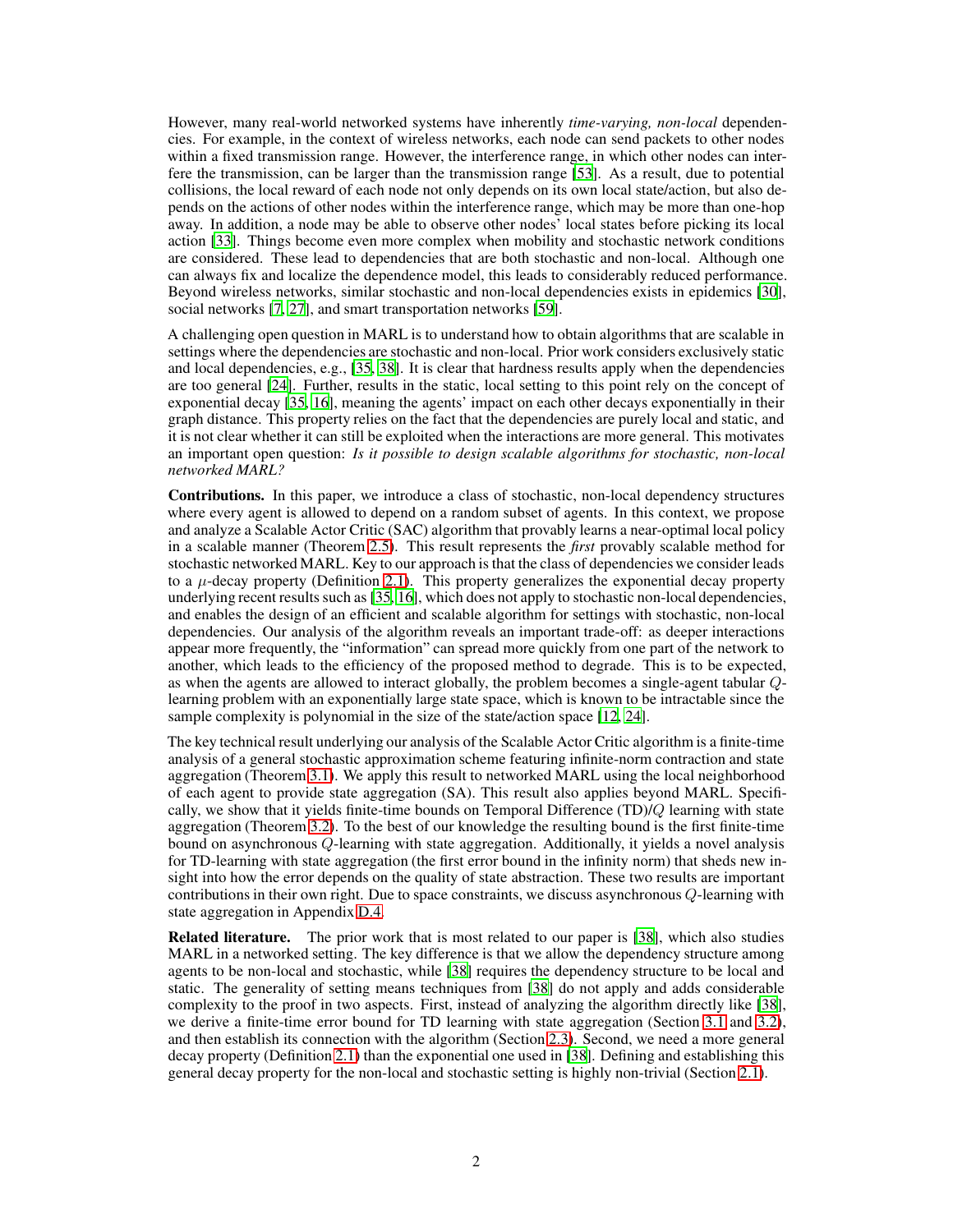More broadly, MARL has received considerable attention in recent years, see [\[57\]](#page-12-0) for a survey. The line of work most relevant to the current paper focuses on cooperative MARL. In the cooperative setting, each agent can decide its local actions but share a common global state with other agents. The objective is to maximize a global reward by working cooperatively. Notable examples of this approach include [\[6,](#page-10-7) [10\]](#page-10-8) and the references therein. In contrast, we study a situation where each agent has its own state that it acts upon. Despite the differences, like our situation, cooperative MARL problems still face scalability issues since the joint-action space is exponentially large. A variety of methods have been proposed to deal with this, including independent learners [\[8](#page-10-9), [29\]](#page-11-10), where each agent employs a single-agent RL policy. Function approximation is another approach that can significantly reduce the space/computational complexity. One can use linear functions [\[58](#page-12-5)] or neural networks [\[28\]](#page-11-11) in the approximation. A limitation of these approaches is the lack of theoretical guarantees on the approximation error. In contrast, our technique not only reduces the space/computational complexity significantly, but also has theoretical guarantees on the performance loss in settings with stochastic and non-local dependencies.

The mean-field approach [\[45,](#page-12-6) [56,](#page-12-7) [19\]](#page-10-10) provides another way to address the scalability issue, but under very different settings compared to ours. Specifically, the mean-field approach typically assumes homogeneous agents with identical local state/action space and policies, and each agent depends on other agents through their population or "mean" behavior. In contrast, our approach considers a local-interaction model, where there is an underlying graph and each agent depends on neighboring agents in the graph. Further, our approach allows heterogeneous agents, which means that the local state/action spaces and policies can differ among the agents.

Another related line of work uses centralized training with decentralized execution, e.g., [\[28,](#page-11-11) [15\]](#page-10-11), where there is a centralized coordinator that can communicate with all the agents and keep track of their experiences and policies. In contrast, our work only requires distributed training, where we constrain the scale of communication in training within the  $\kappa$ -hop neighborhood of each agent.

More broadly, this paper contributes to a growing literature that uses exponential decay to derive scalable algorithms for learning in networked systems. The specific form of exponential decay that we generalize is related to the idea of "correlation decay" studied in [\[16,](#page-10-3) [17\]](#page-10-4), though their focus is on solving static combinatorial optimization problems whereas ours is on learning policies in dynamic environments. Most related to the current paper is [\[38](#page-11-4)], which shows an exponential decay property in a restricted networked MARL model with purely local dependencies. In contrast, we show a more general  $\mu$ -decay property holds for a general form of stochastic, non-local dependencies.

The technical work in this paper contributes to the analysis of stochastic approximation (SA), which has received considerable attention over the past decade [\[54,](#page-12-8) [44,](#page-12-9) [11,](#page-10-12) [55](#page-12-10)]. Our work is most related to [\[37\]](#page-11-12), which uses an asynchronous nonlinear SA to study the finite-time convergence rate for asynchronousQ-learning on a single trajectory. Beyond [\[37\]](#page-11-12), there are many other works that use SA schemes to study TD learning and Q-learning, e.g. [\[44](#page-12-9), [52](#page-12-11), [20](#page-10-13)]. The finite-time error bound for TD learning with state aggregation in our work is most related to the asymptotic convergence limit given in [\[49\]](#page-12-12) and the application of SA scheme to asynchronous Q-learning in [\[37\]](#page-11-12). Beyond these papers, other related work in the broader area of RL with state aggregation includes [\[26,](#page-11-13) [23,](#page-10-14) [22,](#page-10-15) [9,](#page-10-16) [43\]](#page-12-13). We add to this literature with a novel finite-time convergence bound for a general SA with state aggregation. This result, in turn, yields the first finite-time error bound in the infinity norm for both TD learning with state aggregation and Q-learning with state aggregation.

# <span id="page-2-0"></span>2 Networked MARL

We consider a network of agents that are associated with an underlying undirected graph  $\mathcal{G} = (\mathcal{N}, \mathcal{E})$ , where  $\mathcal{N} = \{1, 2, \dots, n\}$  denotes the set of agents and  $\mathcal{E} \subseteq \mathcal{N} \times \mathcal{N}$  denotes the set of edges. The distance  $d_G(i, j)$  between two agents i and j is defined as the number of edges on the shortest path that connects them on graph G. Each agent is associated with its local state  $s_i \in S_i$  and local action  $a_i \in A_i$  where  $S_i$  and  $A_i$  are finite sets. The global state/action is defined as the combination of all local states/actions, i.e.,  $s = (s_1, \dots, s_n) \in S := S_1 \times \dots \times S_n$ , and  $a =$  $(a_1, \dots, a_n) \in \mathcal{A} := \mathcal{A}_1 \times \dots \times \mathcal{A}_n$ . We use  $N_i^{\kappa}$  to denote the  $\kappa$ -hop neighborhood of agent i on  $\mathcal{G}$ , i.e.,  $N_i^{\kappa} := \{j \in \mathcal{N} \mid d_{\mathcal{G}}(i,j) \leq \kappa\}$ . Let  $f(\kappa) := \sup_i |N_i^{\kappa}|$ . For a subset  $M \subseteq \mathcal{N}$ , we use  $s_M/a_M$ to denote the tuple formed by the states/actions of agents in M.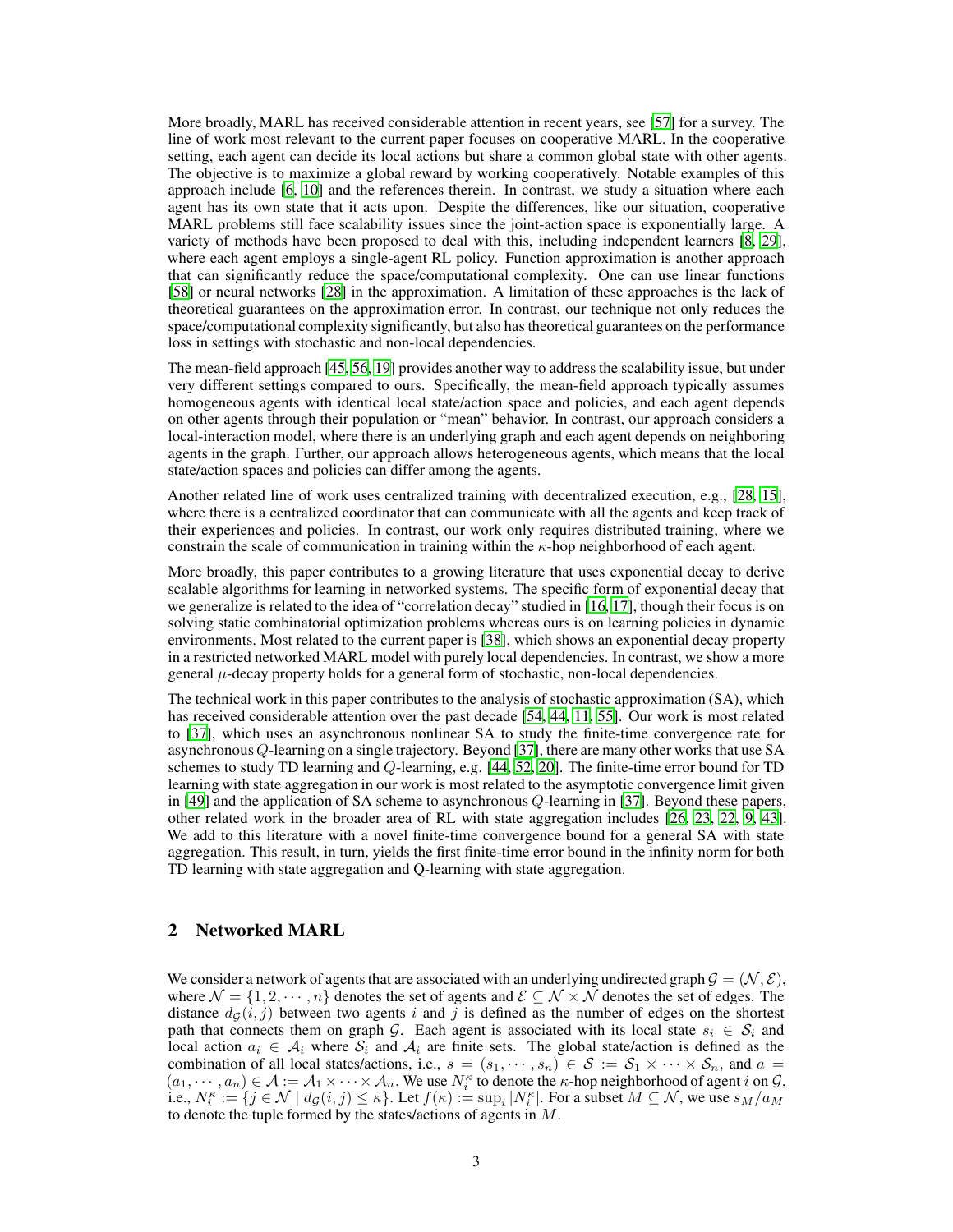Before we define the transitions and rewards, we first define the notion of active link sets, which are directed graphs on the agents  $\mathcal N$  and they characterize the interaction structure among the agents. More specifically, an active link set is a set of directed edges that contains all self-loops, i.e., a subset of  $\mathcal{N} \times \mathcal{N}$  and a super set of  $\{(i, i) | i \in \mathcal{N}\}\)$ . Generally speaking,  $(j, i) \in L$  means agent j can affect agent i in the active link set L. Given an active link set L, we also use  $N_i(L) := \{j \in$  $\mathcal{N} \mid (j, i) \in L$  to denote the set of all agents (include itself) who can affect agent i in the active link set L. In this paper, we consider a pair of active link sets  $(L_t^s, L_t^r)$  that is independently drawn from some joint distribution  $D$  at each time step  $t<sup>1</sup>$  $t<sup>1</sup>$  $t<sup>1</sup>$ , where the distribution  $D$  will be defined using the underlying graph G later in Section [2.1.](#page-3-0) The role of  $L_t^s/L_t^r$  is that they define the dependence structure of state transition/reward at time  $t$ , which we detail below.

*Transitions.* At time t, given the current state, action  $s(t)$ ,  $a(t)$  and the active link set  $L_t^s$ , the next individual state  $s_i(t + 1)$  is independently generated and only depends on the state/action of the agents in  $N_i(L_t^s)$ . In other words, we have,

<span id="page-3-2"></span>
$$
P(s(t+1)|s(t), a(t), L_t^s) = \prod_{i \in \mathcal{N}} P_i(s_i(t+1)|s_{N_i(L_t^s)}(t), a_{N_i(L_t^s)}(t), L_t^s).
$$
 (1)

*Rewards.* Each agent is associated with a local reward function  $r_i$ . At time t, it is a function of  $L_t^r$ and the state/action of agents in  $N_i(L_t^r)$ :  $r_i(L_t^r, s_{N_i(L_t^r)}(t), a_{N_i(L_t^r)}(t))$ . The global reward  $r(t)$  is defined to be the summation of the local rewards  $r_i(t)$ .

*Policy.* Each agent follows a localized policy that depends on its  $\beta$ -hop neighborhood, where  $\beta \ge 0$ is a fixed integer. Specifically, at time step t, given the global state  $s(t)$ , agent i adopts a local policy  $\zeta_i$  parameterized by  $\theta_i$  to decide the distribution of  $a_i(t)$  based on the the states of agents in  $N_i^{\beta}$ .

Our objective is for all the agents to *cooperatively* maximize the discounted global reward, i.e.,  $J(\theta) = \mathbb{E}_{s \sim \pi_0} \left[ \sum_{t=0}^{\infty} \gamma^t r(s(t), a(t)) \mid s(0) = s \right]$ , where  $\pi_0$  is a given distribution on the initial

global state, and we recall  $r(s(t), a(t))$  is the global stage reward defined as the sum of all local rewards at time t.

*Examples.* To highlight the applicability of the general model, we include two examples of networked systems that feature the dependence structure captured by our model in Appendix [A:](#page-13-0) a wireless communication example and an example of controlling a process that spreads over a network.

Note that a limitation of our setting is that the dependence structure we consider is stationary, in the sense that dependencies are sampled i.i.d. from the distribution  $D$ . It is important to consider more general time-varying forms (e.g. Markovian) in future research.

*Background.* Before moving on, we review a few key concepts in RL which will be useful in the rest of the section. We use  $\pi_t^{\theta}$  to denote the distribution of  $s(t)$  under policy  $\theta$  given that  $s(0) \sim \pi_0$ . A well-known result [\[47](#page-12-14)] is that the gradient of the objective  $\nabla J(\theta)$  can be computed by  $\frac{1}{1-\gamma} \mathbb{E}_{s \sim \pi^{\theta}, a \sim \zeta^{\theta}(\cdot | s)} Q^{\theta}(s, a) \nabla \log \zeta^{\theta}(a | s)$ , where distribution  $\pi^{\theta}(s) = (1 - \gamma) \sum_{t=0}^{\in$ the *discounted state visitation distribution*. Evaluating the Q-function  $Q^{\theta}(s, a)$  plays a key role in approximating  $\nabla J(\theta)$ . The local Q-function for agent i is the discounted local reward, i.e.  $Q_i^{\theta}(s, a) = \mathbb{E}_{\zeta^{\theta}} \left[ \sum_{t=0}^{\infty} \gamma^t r_i(t) \mid s(0) = s, a(0) = a \right],$  where we use  $r_i(t)$  to denote the local reward of agent i at time step t. Using local  $Q$ -functions, we can decompose the global  $Q$ -function as  $Q^{\theta}(s, a) = \frac{1}{n} \sum_{i=1}^{n} Q_i^{\theta}(s, a)$ , which allows each node to evaluate its local Q-function separately.

A key challenge in our MARL setting is that directly estimating the Q-functions is not scalable since the size of the Q-functions is exponentially large in the number of agents. Therefore, in Section [2.1,](#page-3-0) we study structural properties of the Q-functions resulting from the dependence structure in the transition [\(1\)](#page-3-2), which enables us to design a scalable RL algorithm in Section [2.2.](#page-5-1)

## <span id="page-3-0"></span>2.1  $\mu$ -decay Property

One of the core challenges for MARL is that the size of the  $Q$  function is exponentially large in the number of agents. The key to our algorithm and its analysis is the identification of a novel

<span id="page-3-1"></span><sup>&</sup>lt;sup>1</sup>Here, correlations between  $L_t^s$  and  $L_t^r$  are possible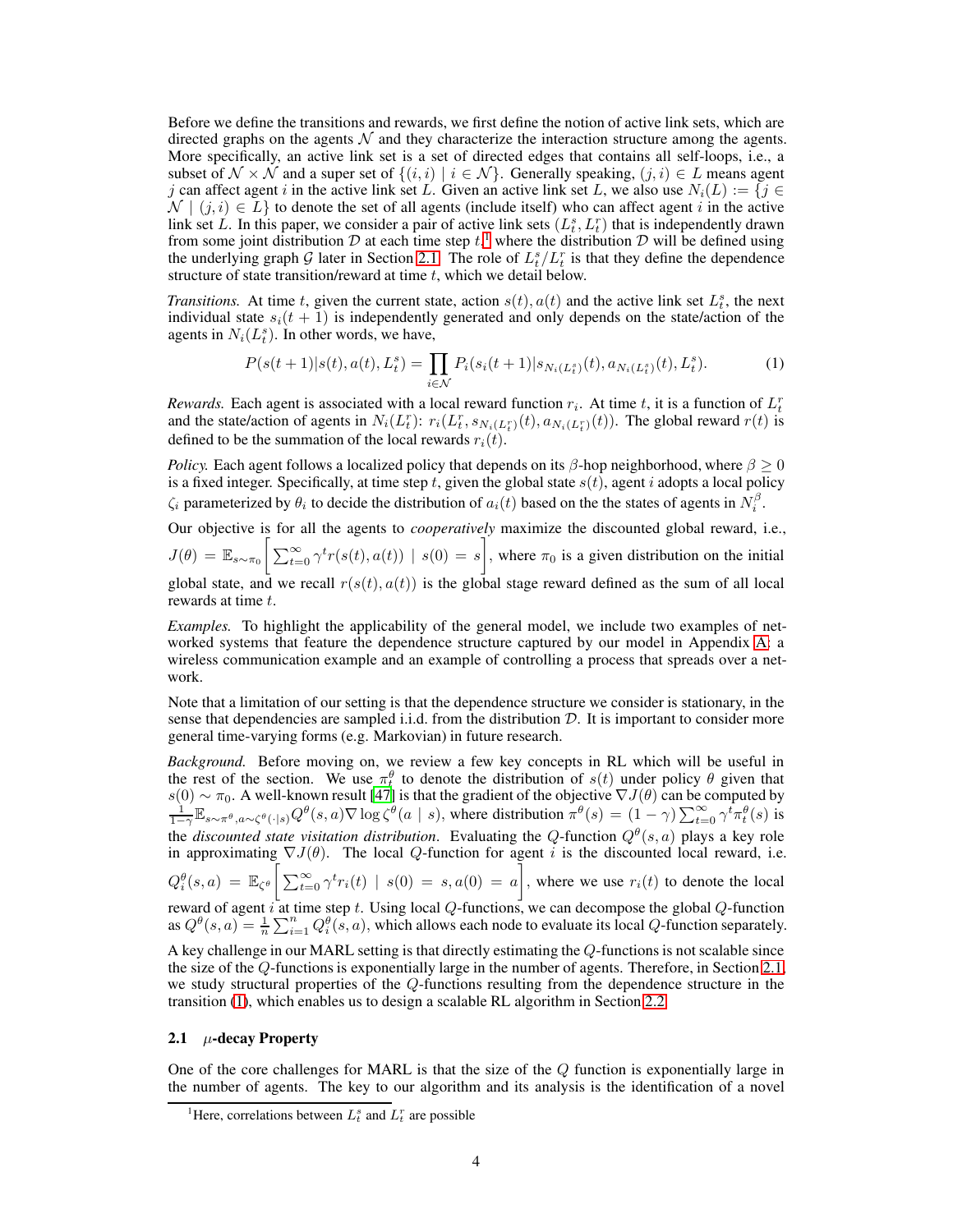structural decay property for the  $Q$ -function, which says that the local  $Q$ -function of each agent i is mainly decided by the states of the agents who are near  $i$ . This property is critical for the design of scalable algorithms because it enables the agents to reduce the dimension of the Q-function by truncating its dependence of the states and actions of far away agents. Recently, exponential decay has been shown to hold in networked MARL when the network is static [\[38](#page-11-4), [36](#page-11-14)], which is exploited to design a scalable RL algorithm. However, in stochastic network settings it is too much to hope for exponential decay in general [\[14\]](#page-10-17), and so we introduce the more general notion of  $\mu$ -decay here, where  $\mu$  is a function that converges to 0 as  $\kappa$  tends to infinity. The case of exponential decay that has been studied previously corresponds to  $\mu(\kappa) = \gamma^{\kappa}/(1-\gamma)$ . The formal definition of  $\mu$ -decay is given below, where for simplicity, we use  $i \xrightarrow{L} j$  to denote  $(i, j) \in L$  and denote  $N_{-i}^{\kappa} := \mathcal{N} \setminus N_i^{\kappa}$ .

<span id="page-4-0"></span>**Definition 2.1.** *For a function*  $\mu : \mathbb{N} \to \mathbb{R}^+$  *that satisfies*  $\lim_{\kappa \to +\infty} \mu(\kappa) = 0$ *, the*  $\mu$ *-decay property*  $\left| \begin{array}{c} \textit{holds} \textit{if for any policy } \theta \textit{ and any } i \in \mathcal{N}, \textit{the local Q function } Q_i^{\theta} \textit{ satisfies } \left| Q_i^{\theta}(s,a) - Q_i^{\theta}(s',a') \right| \leq \theta_i^{\theta} \end{array} \right|$  $\mu(\kappa)$  *for any*  $(s, a)$ ,  $(s', a')$  *that are identical within*  $N_i^{\kappa}$ *, i.e.*  $s_{N_i^{\kappa}} = s'_{N_i^{\kappa}}$ *,*  $a_{N_i^{\kappa}} = a'_{N_i^{\kappa}}$ *.* 

Intuitively, if the  $\mu$ -decay property holds and  $\mu(\kappa)$  decays quickly as  $\kappa$  increases, we can approximately decompose the global Q function as  $Q^{\theta}(s, a) = \frac{1}{n} \sum_{i=1}^{n} Q_i^{\theta}(s, a) \approx$  $\frac{1}{n}\sum_{i=1}^n \hat{Q}_i^{\theta}(s_{N_i^{\kappa}}, a_{N_i^{\kappa}})$ , where  $\hat{Q}_i$  only depends on the states and actions within the  $\kappa$ -hop neighbor-hood of agent i. Before our work, [\[46](#page-12-15)] empirically showed that such a value decomposition allows efficient training of MARL. Under the assumption that such decomposition exists, [\[46](#page-12-15)] propose an approach to learn this decomposition. In contrast, as we prove in this section, the  $\mu$  decay property holds provably and therefore, the global Q function can be directly decomposed in the networked MARL model and that the error of such decomposition is provably small.

Our first result is Theorem [2.1](#page-4-1) which shows the relationship between the random active link sets and the  $\mu$ -decay property. The proof of Theorem [2.1](#page-4-1) is deferred to Appendix [B.1.](#page-16-0)

<span id="page-4-1"></span>**Theorem 2.1.** Define  $L^a$  as the static active link set that contains all pairs  $(i, j)$  whose graph *distance on* G *is less than or equal to* β*, which is the dependency of local policy. Let random variable*  $X_i(\kappa)$  *denote the smallest*  $t \in \mathbb{N}$  *such that there exists a chain of agents* 

 $j_0^a \xrightarrow{L_0^a} j_1^s \xrightarrow{L^a} j_1^a \xrightarrow{L_1^s} \cdots \xrightarrow{L_{t-1}^s} j_t^s \xrightarrow{L^a} j_t^a$ *that satisfies*  $j_0^a \in N_{-i}^{\kappa}$  *and*  $j_t^a$  $L_t^r$ , *i. The µ-decay property holds for*  $\mu(\kappa) = \frac{1}{1-\gamma} \mathbb{E}[\gamma^{X_i(\kappa)}].$ 

To make the  $\mu$ -decay result more concrete, we provide several scenarios that yield different upper bounds on the term  $\mathbb{E}[\gamma^{X_i(\kappa)}]$ . In the first scenario, we study the case where long range links do not exist in Corollary  $\frac{1}{2}$ . In this case, we obtain an exponential decay property that generalizes the result in [\[38](#page-11-4)]. A proof is in Appendix [B.2.](#page-17-0)

<span id="page-4-2"></span>Corollary 2.2 (Exponential Decay). *Consider a distribution* D *of active link sets that satisfies*

$$
P_{(L^s, L^r) \sim \mathcal{D}}\{(i, j) \in L^s\} = 0, \text{ for all } i, j \in \mathcal{N} \text{ s.t. } d_{\mathcal{G}}(i, j) \ge \alpha_1,
$$
  
\n
$$
P_{(L^s, L^r) \sim \mathcal{D}}\{(i, j) \in L^r\} = 0, \text{ for all } i, j \in \mathcal{N} \text{ s.t. } d_{\mathcal{G}}(i, j) \ge \alpha_2.
$$
  
\nThen,  $\mathbb{E}[\gamma^{X_i(\kappa)}] \le C\rho^{\kappa}$ , where  $\rho = \gamma^{1/(\alpha_1 + \beta)}$ ,  $C = \gamma^{-\alpha_2/(\alpha_1 + \beta)}$ .

In the second scenario, long range active links can occur, but with exponentially small probability with respect to their distance. In this case, we can obtain a near-exponential decay property where  $\mu(\kappa) = O(\rho^{\kappa/\log \kappa})$  for some  $\rho \in (0, 1)$ . A proof can be found in Appendix [B.3.](#page-17-1)

<span id="page-4-4"></span>Theorem 2.3 (Near-Exponential Decay). *Suppose the distribution* D *of active link sets satisfies*

$$
P_{(L^s, L^r) \sim \mathcal{D}} \{(i, j) \in L^s \cup L^r\} \le c \lambda^{d_{\mathcal{G}}(i, j)}, \text{ for all } i, j \in \mathcal{N},
$$

*where*  $c \geq 1, 1 > \lambda > 0$  *are constants. If the largest size of the*  $\kappa$  *neighborhood in the underlying graph* G can be bounded by a polynomial of  $\kappa$ , i.e., there exists some constants  $c_0 \geq 1$ ,  $n_0 \in \mathbb{N}$  such *that* |{<sup>j</sup> ∈ N | <sup>d</sup>G(i, j) = <sup>κ</sup>}| ≤ <sup>c</sup>0(<sup>κ</sup> + 1)n<sup>0</sup> *holds for all* <sup>i</sup>*, then* <sup>E</sup> - γ <sup>X</sup>i(κ−1) <sup>≤</sup> Cρκ/(1+ln(κ+1)) *for some positive constant* C *and decay rate*  $\rho < 1$ . <sup>[2](#page-4-3)</sup>

It is interesting to compare the result above with models of the so-called "small world phenomena" in social networks, e.g., [\[14\]](#page-10-17). In these models, a link  $(i, j)$  occurs with probability  $1/poly(d_G(i, j))$ ,

<span id="page-4-3"></span><sup>&</sup>lt;sup>2</sup>The explicit expression of C and  $\rho$  can be found in Appendix [B.3.](#page-17-1)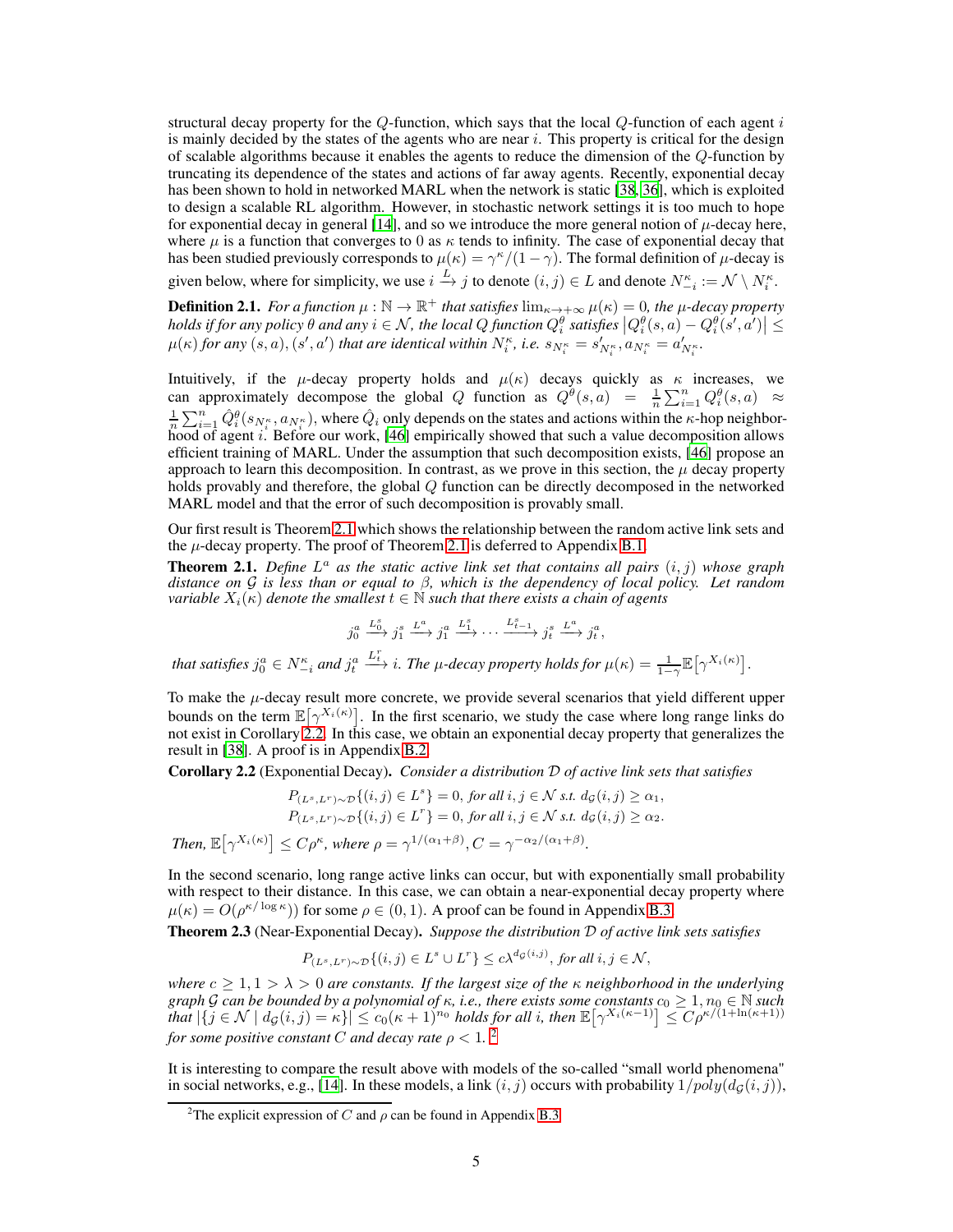<span id="page-5-2"></span>Algorithm 1 Scalable Actor Critic

1: for  $m = 0, 1, 2, \cdots$  do<br>2: Sample initial globs

- Sample initial global state  $s(0) \sim \pi_0$ .
- 3: Each node *i* takes action  $a_i(0) \sim \zeta_i^{\theta_i(m)}(\cdot \mid s_{N_i^{\beta}}(0))$  to obtain the global state  $s(1)$ .
- 4: Each node *i* records  $s_{N_i^{\kappa}}(0), a_{N_i^{\kappa}}(0), r_i(0)$  and initialize  $\hat{Q}_i^0$  to be all zero vector.
- 5: **for**  $t = 1, \dots, T$  **do**<br>6: **Each node** *i* **takes**
- 6: Each node *i* takes action  $a_i(t) \sim \zeta_i^{\theta_i(m)}(\cdot \mid s_{N_i^{\beta}}(t))$  to obtain the global state  $s(t+1)$ .
- 7: Each node *i* update the local estimation  $\hat{Q}_i$  with step size  $\alpha_{t-1} = \frac{H}{t-1+t_0}$ ,

$$
\begin{aligned}\n\hat{Q}_i^t(s_{N_i^{\kappa}}(t-1), a_{N_i^{\kappa}}(t-1)) &= \\
(1 - \alpha_{t-1})\hat{Q}_i^{t-1}(s_{N_i^{\kappa}}(t-1), a_{N_i^{\kappa}}(t-1)) + \alpha_{t-1}\Big(r_i(t) + \gamma \hat{Q}_i^{t-1}(s_{N_i^{\kappa}}(t), a_{N_i^{\kappa}}(t))\Big), \\
\hat{Q}_i^t(s_{N_i^{\kappa}}, a_{N_i^{\kappa}}) &= \hat{Q}_i^{t-1}(s_{N_i^{\kappa}}, a_{N_i^{\kappa}}) \text{ for } (s_{N_i^{\kappa}}, a_{N_i^{\kappa}}) \neq (s_{N_i^{\kappa}}(t-1), a_{N_i^{\kappa}}(t-1)).\n\end{aligned}
$$

- 8: Each node *i* approximate  $\nabla_{\theta_i} J(\theta)$  by
	- $\hat{g}_i(m) = \sum_{t=0}^T \gamma^t \frac{1}{n} \sum_{j \in N_i^{\kappa}} \hat{Q}_j^T \big(s_{N_j^{\kappa}}(t), a_{N_j^{\kappa}}(t)\big) \nabla_{\theta_i} \log \zeta_i^{\theta_i(m)} \big(a_i(t) \mid s_{N_i^{\beta}}(t)\big).$
- 9: Each node *i* conducts gradient ascent by  $\theta_i(m+1) = \theta_i(m) + \eta_m \hat{g}_i(m)$ .

as opposed to the exponential dependence in Lemma [2.3.](#page-4-4) In this case, one can see function  $\mu(\kappa)$ is lower bounded by  $1/poly(\kappa)$ , which leads us to conjecture that  $\mu(\kappa)$  is also upper bounded by  $O(1/poly(\kappa))$ . Thus, when information spreads "slowly" it helps a localized algorithm to learn efficiently.

#### <span id="page-5-1"></span>2.2 A Scalable Actor Critic Algorithm

Motivated by the  $\mu$ -decay property of the  $Q$ -functions, we design a novel Scalable Actor Critic algorithm (Algorithm [1\)](#page-5-2) for networked MARL problem, which exploits the  $\mu$ -decay result in the previous section. The Critic part (from line [2](#page-5-2) to line [7\)](#page-5-2) uses the local trajectory  $\{(s_{N_i^k}, a_{N_i^k}, r_i)\}$  to evaluate the local Q-functions under parameter  $\theta(m)$ . Intuitively, the  $\mu$ -decay property guarantees that we can achieve good approximation error even when  $\kappa$  is not large. The Actor part (from line [8](#page-5-2)) to line [9\)](#page-5-2) computes the estimated partial derivative using the estimated local  $Q$ -functions, and uses the partial derivative to update local parameter  $\theta_i$ . The step size sequence  $\{\eta_m\}$  will be defined in Theorem [B.2.](#page-21-0) Compared with the Scalable Actor Critic algorithm proposed in [\[38\]](#page-11-4), Algorithm [1](#page-5-2) extends the policy dependency structure considered. No longer is the dependency completely local; it now extends to all agents within the  $\beta$ -hop neighborhood. Interestingly, the time-varying dependencies do not add complexity into the algorithm (though the analysis is more complex).

Algorithm [1](#page-5-2) is highly scalable. Each agent  $i$  needs only to query and store the information within its  $\kappa$ -hop neighborhood during the learning process. The parameter  $\kappa$  can be set to balance accuracy and complexity. Specifically, as  $\kappa$  increases, the error bound becomes tighter at the expense of increasing computation, communication, and space complexity.

#### <span id="page-5-0"></span>2.3 Convergence

We now present our main result, a finite-time error bound for the Scalable Actor Critic algorithm (Algorithm [1\)](#page-5-2) that holds under general (non-local) dependencies. To that end, we first describe the assumption needed in our result. It focuses on the Markov chain formed by the global state-action pair  $(s, a)$  under a fixed policy parameter  $\theta$  and is standard for finite-time convergence results in RL, e.g., [\[44,](#page-12-9) [5,](#page-9-2) [37\]](#page-11-12).

<span id="page-5-3"></span>**Assumption 2.1.** *Under any fixed policy*  $\theta$ ,  $\{z(t) := (s(t), a(t))\}$  *is an aperiodic and irreducible Markov chain on state space*  $\mathcal{Z} := \mathcal{S} \times \mathcal{A}$  *with a unique stationary distribution*  $d^{\theta} =$  $(d_z^{\theta}, z \in \mathcal{Z})$ , which satisfies  $d_z^{\hat{\theta}} > 0$ ,  $\forall z \in \mathcal{Z}$ . Define  $d^{\theta}(z') = \sum_{z \in \mathcal{Z}: z_{N_i^{\kappa}} = z'} d^{\theta}(z)$  and  $\sigma'(\kappa) := \inf_{z' \in \mathcal{Z}_{N_1^{\kappa}}} d^{\theta}(z')$ . There exists positive constants  $K_1, K_2$  such that  $K_2 \geq 1$  and  $\forall z' \in \mathcal{Z}, \forall t \geq 0, \sup_{\mathcal{K} \subseteq \mathcal{Z}} \left| \sum_{z \in \mathcal{K}} d_z^{\theta} - \sum_{z \in \mathcal{K}} \mathbb{P}(z(t) = z \mid z(0) = z') \right| \leq K_1 e^{-t/K_2}.$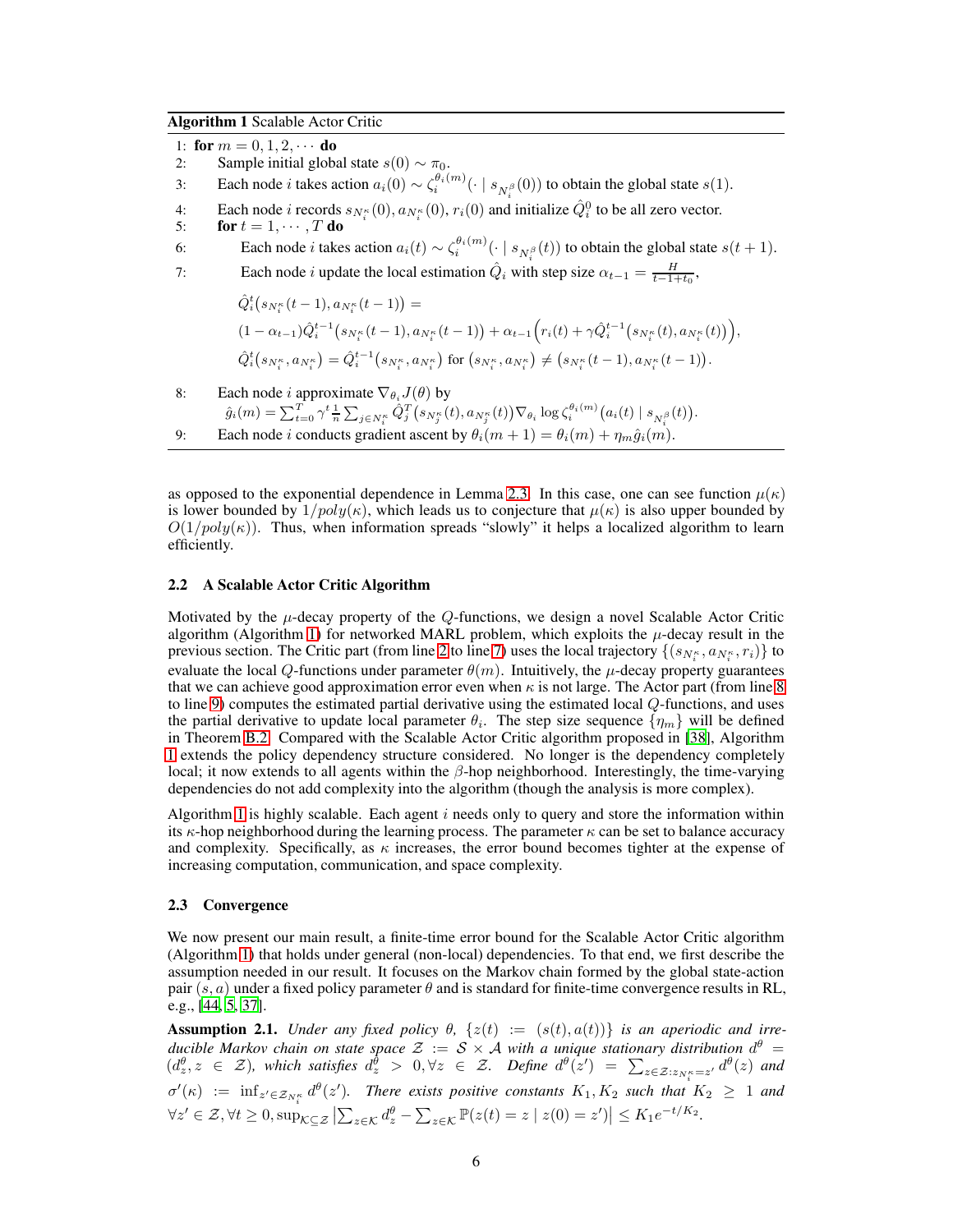We next analyze the Critic part of Algorithm [1](#page-5-2) within a given outer loop iteration  $m$ . Since the policy is fixed in the inner loop, the global state/action pair  $(s, a)$  in the original MDP can be viewed as the state of a Markov chain. We observe that each local estimate  $\hat{Q}_i^t(s_{N_i^k},a_{N_i^k})$  can be viewed as a form of state aggregation, where the global state  $(s, a)$  is "compressed" to  $h(s, a) := (s_{N_s^*}, a_{N_s^*}).$  $\sum_{i=1}^{n}$  is the set of  $\sum_{i=1}^{n}$  in the set of  $\sum_{i=1}^{n}$  is  $\sum_{i=1}^{n}$  in the set of  $\sum_{i=1}^{n}$  is  $\sum_{i=1}^{n}$  if  $\sum_{i=1}^{n}$  if  $\sum_{i=1}^{n}$  if  $\sum_{i=1}^{n}$  if  $\sum_{i=1}^{n}$  if  $\sum_{i=1}^{n}$  if  $\sum_{i=1}^{n}$ state space compression [\[21,](#page-10-18) [43\]](#page-12-13), while its final performance relies heavily on whether the state aggregation map  $h$  only aggregates "similar" states. To have a good approximate equivalence, we need to find a good  $h$ , i.e., if two states are mapped to the same abstract state, their value functions are required to be close (to be discussed in Theorem [3.2\)](#page-9-1). In the context of networked MARL, the  $\mu$  decay property (Definition [2.1\)](#page-4-0) provides a natural mapping for state aggregation  $h(s, a) :=$  $(s_{N_i^{\kappa}}, a_{N_i^{\kappa}})$  which we defined earlier. This mapping h maps the global state/action to the local states/actions in agent i's  $\kappa$ -hop neighborhood and the  $\mu$ -decay property guarantees that if  $h(s, a)$  =  $h(s', a')$ , the difference in their Q-functions is upper bounded by  $\mu(\kappa)$ , which is vanishing as  $\kappa$ increases. This shows that the mapping  $h$  we used is "good" in the sense it aggregates very similar global state-action pairs. This idea leads to the following theorem about the Critic part of Scalable Actor Critic (Algorithm [1\)](#page-5-2).

<span id="page-6-1"></span>Theorem 2.4. *Suppose Assumption [2.1](#page-5-3) and* µ*-decay property (Definition [2.1\)](#page-4-0) hold. Let the step size be*  $\alpha_t = \frac{H}{t+t_0}$  with  $t_0 = \max(4H, 2K_2 \log T)$ , and  $H \ge \frac{2}{(1-\gamma)\sigma'(\kappa)}$ . Define constant  $C_b :=$  $4K_1(1 + 2K_2 + 4H)$ . Then, inside outer loop iteration m, for each  $i \in \mathcal{N}$ , with probability  $\left| \int_{\alpha}^{R} ds dt \, 1 - \delta$ , we have  $\sup_{(s,a) \in S \times A} \left| Q_i^{\theta(m)}(s,a) - \hat{Q}_i^T(s_{N_i^{\kappa}}, a_{N_i^{\kappa}}) \right| \leq \frac{C_a}{\sqrt{T+1}}$  $\frac{C_a}{T+t_0}+\frac{C_a'}{T+t_0}+\frac{\mu(\kappa)}{1-\gamma}$  $rac{\mu(\kappa)}{1-\gamma}$ , where the constants are given by  $C_a = \frac{40H}{(1-\gamma)^2} \sqrt{K_2 \log T \left( \log \left( \frac{4f(\kappa)K_2T}{\delta} \right) + \log \log T \right)}$  and  $C'_a =$  $\frac{8}{(1-\gamma)^2} \max\left\{\frac{144K_2H\log T}{\sigma'(\kappa)} + C_b, 2K_2\log T + t_0\right\}.$ 

The proof of Theorem [2.4](#page-6-1) can be found in Appendix [B.4.](#page-21-1) The most related result in the literature to Theorem [2.4](#page-6-1) is Theorem 7 in [\[38\]](#page-11-4). In comparison, Theorem [2.4](#page-6-1) applies for more general, potentially non-local, dependencies and, also, improves the constant term by a factor of  $1/(1 - \gamma)$ .

<span id="page-6-2"></span>To analyze the Actor part of Algorithm [1,](#page-5-2) we make the following additional boundedness and Lipschitz continuity assumptions on the gradients. These are standard assumptions in the literature.

**Assumption 2.2.** *For any i*,  $a_i$ ,  $s_{N_i^{\beta}}$  *and*  $\theta_i$ , *we assume*  $\left\| \nabla_{\theta_i} \log \zeta_i^{\theta_i}(a_i \mid s_{N_i^{\beta}}) \right\| \leq W_i$ . *Then, for*  $\|u\|_{L^q}$ ,  $\|\nabla_\theta \log \zeta^\theta(a \mid s)\| \leq W := \sqrt{\sum_{i=1}^n W_i^2}$ . We further assume  $\nabla J(\theta)$  is  $W'$ -Lipschitz in  $\theta$ .

Intuitively, since the quality of the estimated policy gradient depends on the quality of the estimation of  $Q$ -functions, if every agent i has learned a good approximation of its local  $Q$ -function in the Critic part of Algorithm [1,](#page-5-2) the policy gradient can be approximated well. Therefore, the Actor part can obtain a good approximation of a stationary point of the objective function. We state the sample complexity result in Theorem [2.5](#page-6-0) and defer the detailed bounds and a proof to Appendix [B.5.](#page-21-2)

<span id="page-6-0"></span>**Theorem 2.5.** *Under Assumption [2.2,](#page-6-2) to reach an*  $O(\epsilon)$ -approximate stationary point with proba*bility at least*  $1 - \delta$ , we need to choose  $\kappa$  such that  $\mu(\kappa) = O(W^{-2}(1 - \gamma)^4 \epsilon)$ . The number of *required iterations of the outer loop should satisfy*  $M = \tilde{\Omega}(\epsilon^{-2} poly(W, W', \frac{1}{1-\gamma}))$  and the number *of required iterations of the inner loop is*  $T = \tilde{\Omega}(\epsilon^{-2} poly(W, \frac{1}{\sigma'(\kappa)}, K_2, \frac{1}{1-\gamma}, \log f(\kappa), \log(1/\delta)))$ .

Note that  $W$  scales with the number of agents n. Thus, Theorem [2.5](#page-6-0) shows that the complexity of our algorithm scales with the largest state-action space size of any  $\kappa$ -hop neighborhood and the number of agents n, which avoids the exponential blowup in  $n$  when the graph is sparse and achieves scalable RL for networked agents even under stochastic, non-local settings.

# 3 Proof Idea: Stochastic Approximation and State Aggregation

In this section, we present the key technical innovation underlying our results on MARL in Theorem [2.4:](#page-6-1) a new finite-time analysis of a general asynchronous stochastic approximation (SA) scheme. As we mention in Section [2,](#page-2-0) the truncation enabled by  $\mu$ -decay provides a form of state aggregation, which we analyze via a general SA scheme in Section [3.1.](#page-7-0) Further, this SA scheme is of interest more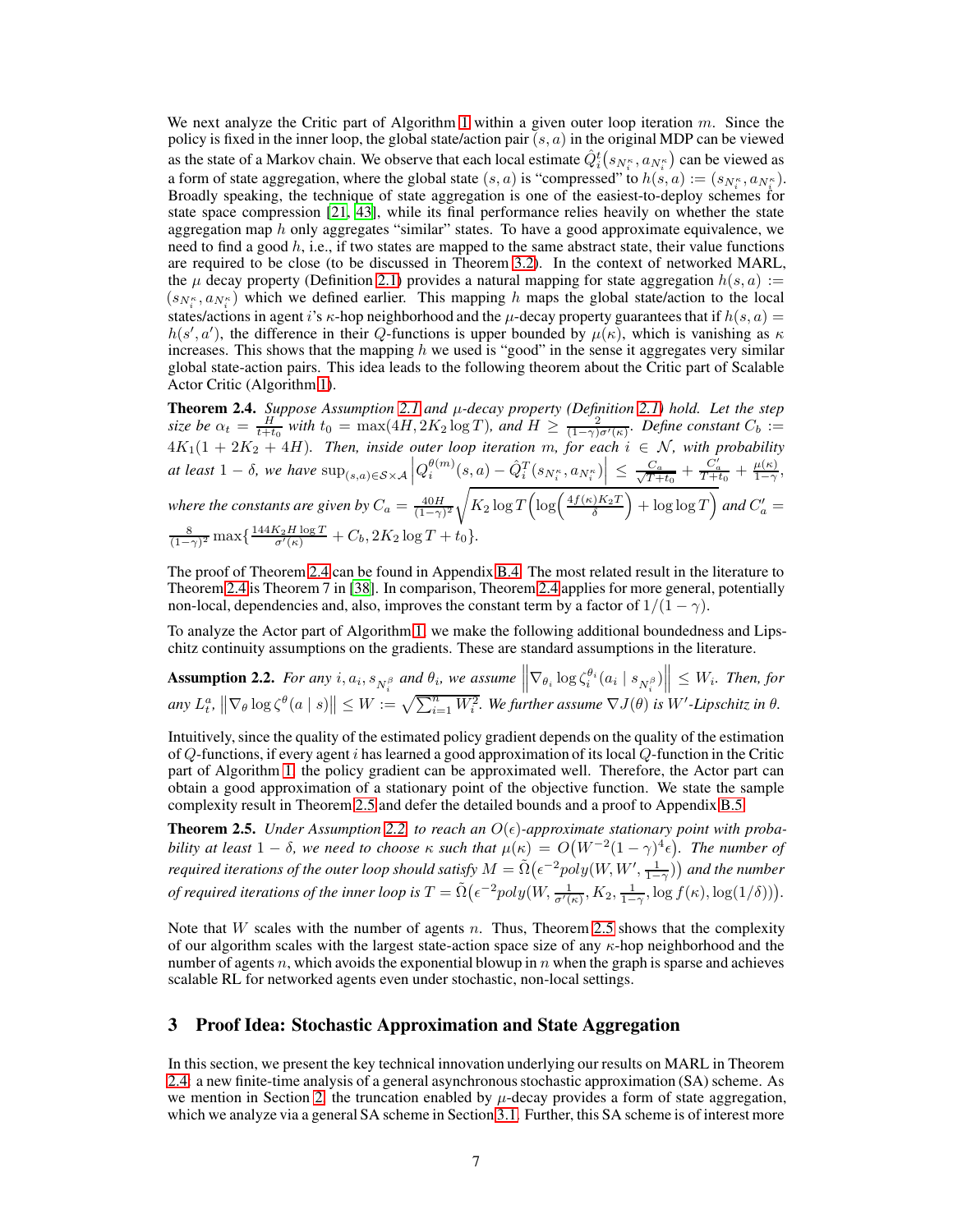broadly, e.g., to the settings of TD learning with state aggregation (Section [3.2\)](#page-8-1) and asynchronous Q-learning with state aggregation (Appendix [D.4\)](#page-39-0).

# <span id="page-7-0"></span>3.1 Stochastic Approximation

Consider a finite-state Markov chain whose state space is given by  $\mathcal{N} = \{1, 2, \dots, n\}$ . Let  $\{i_t\}_{t=0}^{\infty}$ be the sequence of states visited by this Markov chain. Our focus is generalizing the following asynchronous stochastic approximation (SA) scheme, which is studied in [\[48](#page-12-16), [41,](#page-11-15) [52](#page-12-11)]: Let parameter  $x \in \mathbb{R}^N$ , and  $F : \mathbb{R}^N \to \mathbb{R}^N$  be a  $\gamma$ -contraction in the infinity norm. The update rule of the SA scheme is given by

<span id="page-7-1"></span>
$$
x_{i_t}(t+1) = x_{i_t}(t) + \alpha_t (F_{i_t}(x(t)) - x_{i_t}(t) + w(t)),
$$
  
\n
$$
x_j(t+1) = x_j(t) \text{ for } j \neq i_t, j \in \mathcal{N},
$$
\n(2)

where  $w(t)$  is a noise sequence. It is shown in [\[37\]](#page-11-12) that parameter  $x(t)$  converges to the unique fixed point of F at the rate of  $O(1/\sqrt{t})$ .

While general, in many cases, including networked MARL, we do not wish to calculate an entry for every state in  $\mathcal N$  in parameter x, but instead, wish to calculate "aggregated entries." Specifically, at each time step, after  $i_t$  is generated, we use a surjection h to decide which dimension of parameter  $x$  should be updated. This technique, referred to as state aggregation, is one of the easiest-to-deploy schemes for state space compression in the RL literature [\[21,](#page-10-18) [43](#page-12-13)]. In the generalized SA scheme, our objective is to specify the convergence point as well as obtain a finite-time error bound.

Formally, to define the generalization of [\(2\)](#page-7-1), let  $\mathcal{N} = \{1, \dots, n\}$  be the state space of  $\{i_t\}$  and  $M = \{1, \dots, m\}, (m \leq n)$  be the *abstract* state space. The surjection  $h : \mathcal{N} \to \mathcal{M}$  is used to convert every state in  $N$  to its abstraction in M. Given parameter  $x \in \mathbb{R}^M$  and function  $F : \mathbb{R}^N \to \mathbb{R}^N$ , we consider the generalized SA scheme that updates  $x(t) \in \mathbb{R}^M$  starting from  $x(0) = \mathbf{0}$ ,

$$
x_{h(i_t)}(t+1) = x_{h(i_t)}(t) + \alpha_t (F_{i_t}(\Phi x(t)) - x_{h(i_t)}(t) + w(t)),
$$
  
\n
$$
x_j(t+1) = x_j(t) \text{ for } j \neq h(i_t), j \in \mathcal{M},
$$
\n(3)

where the feature matrix  $\Phi \in \mathbb{R}^{\mathcal{N} \times \mathcal{M}}$  is defined as

<span id="page-7-5"></span><span id="page-7-2"></span>
$$
\Phi_{ij} = \begin{cases} 1 & \text{if } h(i) = j \\ 0 & \text{otherwise} \end{cases}, \forall i \in \mathcal{N}, j \in \mathcal{M}.
$$
 (4)

In order to state our main result characterizing the convergence of [\(3\)](#page-7-2), we must first state a few definitions and assumptions. To begin, we define the weighted infinity norm as in [\[37\]](#page-11-12), except that we extend its definition so as to define the contraction of function  $F$ . The reason we use the weighted infinity norm as opposed to the standard infinity norm is that its generality can be used in certain settings for undiscounted RL, as shown in [\[48](#page-12-16), [2\]](#page-9-3).

**Definition 3.1** (Weighted Infinity Norm). *Fix a positive vector*  $v \in \mathbb{R}^{\mathcal{M}}$ *. For*  $x \in \mathbb{R}^{\mathcal{M}}$ *, we define*  $||x||_v := \sup_{i \in \mathcal{M}} \frac{|x_i|}{v_i}$ . For  $x \in \mathbb{R}^{\mathcal{N}}$ , we define  $||x||_v := \sup_{i \in \mathcal{N}} \frac{|x_i|}{v_{h(i)}}$ .

Next, we state our assumption on the mixing rate of the Markov chain  $\{i_t\}$ , which is common in the literature [\[50,](#page-12-17) [44\]](#page-12-9). It holds for any finite-state Markov chain which is aperiodic and irreducible [\[5\]](#page-9-2).

<span id="page-7-4"></span>Assumption 3.1 (Stationary Distribution and Geometric Mixing Rate). {it} *is an aperiodic and* irreducible Markov chain on state space  $N$  with stationary distribution  $d = (d_1, d_2, \dots, d_n)$ . Let  $d'_j = \sum_{i \in h^{-1}(j)} d_i$  and  $\sigma' = \inf_{j \in \mathcal{M}} d'_j$ . There exists positive constants  $K_1, K_2$  which satisfy that  $\sup_{\mathcal{S}\subseteq\mathcal{N}}\left|\sum_{i\in\mathcal{S}}d_i-\sum_{i\in\mathcal{S}}\mathbb{P}(i_t=i\mid i_0=j)\right|\leq K_1\exp(-t/K_2), \forall j\in\mathcal{N}, \forall t\geq 0 \text{ and } K_2\geq 1.$ 

Our next assumption ensures contraction of F. It is also standard, e.g., [\[48,](#page-12-16) [52](#page-12-11), [37](#page-11-12)], and ensures that F has a unique fixed point  $y^*$ .

<span id="page-7-3"></span>**Assumption 3.2** (Contraction). *Operator* F *is a*  $\gamma$  *contraction in*  $\|\cdot\|_v$ *, i.e., for any*  $x, y \in \mathbb{R}^N$ *, we have*  $||F(x) - F(y)||_v \le \gamma ||x - y||_v$ . *Further, there exists some constant*  $C > 0$  *such that for any*  $x \in \mathbb{R}^N$ , we have  $\|F(x)\|_v \leq \gamma \|x\|_v + C$ .

In Assumption [3.2,](#page-7-3) notice that the first sentence directly implies the second with  $C = (1 + \gamma) \|y^*\|_v$ , where  $y^* \in \mathbb{R}^{\mathcal{N}}$  is the unique fixed point of F. Further, while Assumption [3.2](#page-7-3) implies that F has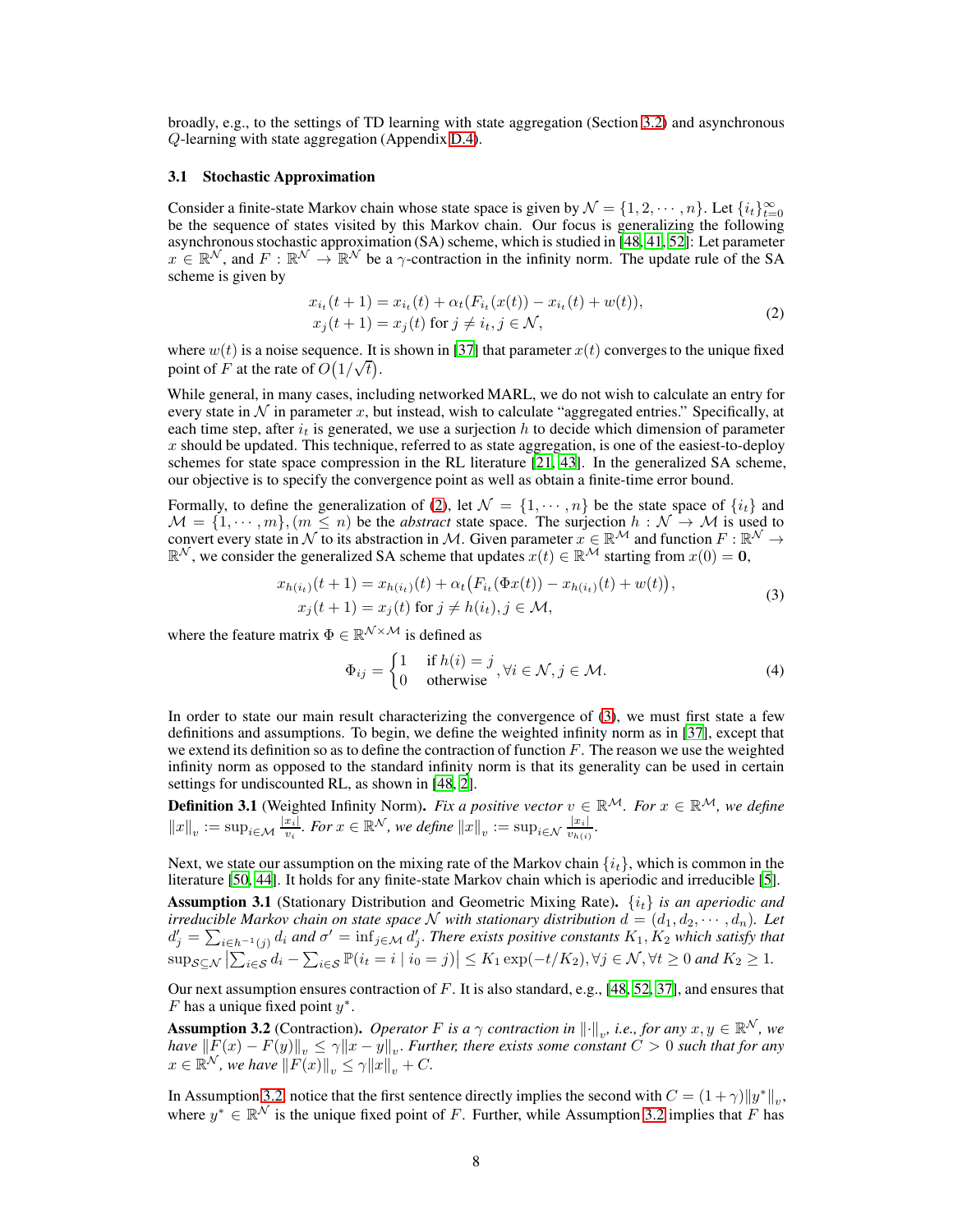a unique fixed point  $y^*$ , we do not expect our stochastic approximation scheme to converge to it. Instead, we show that the convergence is to the unique  $x^*$  that solves

<span id="page-8-5"></span>
$$
\Pi F(\Phi x^*) = x^*, \text{ where } \Pi := (\Phi^\top D \Phi)^{-1} \Phi^\top D. \tag{5}
$$

Here  $D = diag(d_1, d_2, \dots, d_n)$  denotes the steady-state probabilities for the process  $\{i_t\}$ . Note that  $x^*$  is well-defined because the operator  $\Pi F(\Phi)$ , which defines a mapping from  $\mathbb{R}^{\mathcal{M}}$  to  $\mathbb{R}^{\mathcal{M}}$ , is also a contraction in  $\left\| \cdot \right\|_v$ . We state and prove this as Proposition [C.1](#page-24-0) in Appendix [C.1.](#page-24-1)

<span id="page-8-2"></span>Our last assumption is on the noise sequence  $w(t)$ . It is also standard, e.g., [\[41,](#page-11-15) [37\]](#page-11-12).

**Assumption 3.3** (Martingale Difference Sequence).  $w_t$  *is*  $\mathcal{F}_{t+1}$  *measurable and satisfies*  $\mathbb{E}w(t)$  $\mathcal{F}_t = 0$ . Further,  $|w(t)| \leq \bar{w}$  almost surely for constant  $\bar{w}$ .

<span id="page-8-0"></span>We are now ready to state our finite-time convergence result for stochastic approximation.

Theorem 3.1. *Suppose Assumptions [3.1,](#page-7-4) [3.2,](#page-7-3) [3.3](#page-8-2) hold. Further, assume there exists constant*  $\bar{x} \geq ||x^*||_v$  such that  $\forall t, ||x(t)||_v \leq \bar{x}$  almost surely.<sup>[3](#page-8-3)</sup> Let the step size be  $\alpha_t = \frac{H}{t+t_0}$  with  $t_0 =$  $\max(4H, 2K_2 \log T)$ , and  $H \ge \frac{2}{\sigma'(1-\gamma)}$ . Let  $x^*$  be the unique solution of equation  $\Pi F(\Phi x^*) = x^*$ , and define constants  $C_1 := 2\bar{x} + C + \frac{\bar{w}}{2}$ ,  $C_2 := 4\bar{x} + 2C + \frac{\bar{w}}{2}$ ,  $C_3 := 2K_1(2\bar{x} + C)(1 + 2K_2 + 4H)$ . *Then, with probability at least*  $1 - \delta$ *,* 

$$
||x(T) - x^*||_v \le \frac{C_a}{\sqrt{T + t_0}} + \frac{C'_a}{T + t_0} = \tilde{O}\left(\frac{1}{\sqrt{T}}\right),
$$

*where the constants are given by*  $C_a = \frac{4HC_2}{1-\gamma}$  $\sqrt{K_2 \log T \left( \log \left( \frac{4 m K_2 T}{\delta} \right) + \log \log T \right)}$  and  $C'_a$  =  $4 \max\{\frac{48K_2C_1H\log T + \sigma'C_3}{(1-\gamma)\sigma'}\}$  $\frac{\sqrt{1H \log T + \sigma' C_3}}{(1-\gamma)\sigma'}$ ,  $\frac{2\bar{x}(2K_2 \log T + t_0)}{1-\gamma}$  $\frac{2 \log I + t_0}{1-\gamma}$ .

A proof of Theorem [3.1](#page-8-0) can be found in Appendix [C.2.](#page-25-0) Compared with Theorem 4 in [\[37\]](#page-11-12), Theorem [3.1](#page-8-0) holds for a more general SA scheme where state aggregation is used to reduce the dimension of the parameter x. The proof technique used in  $[37]$  does not apply to our setting because our stationary point  $x^*$  has a more complex form [\(4\)](#page-7-5). To do the generalization, we need to use a different error decomposition method compared to [\[37](#page-11-12)] that leverages the stationary distribution  $D$  rather than the distribution of  $i_t$  condition on  $i_{t-\tau}$  (see Appendix [C.2](#page-25-0) for details). Because of this generality, Theorem [3.1](#page-8-0) requires a stronger but standard assumption on the mixing rate of the Markov chain  $\{i_t\}.$ 

## <span id="page-8-1"></span>3.2 State Aggregation

To illustrate the impact of our analysis of SA (Theorem [3.1\)](#page-8-0) beyond the network setting, we study a simpler application to the cases of TD-learning and Q-learning with state aggregation in this section. Understanding state aggregation methods is a foundational goal of analysis in the RL literature and it has been studied in many previous works, e.g., [\[26,](#page-11-13) [23,](#page-10-14) [22,](#page-10-15) [9](#page-10-16), [43](#page-12-13)]. Further, the result is extremely useful in the analysis in networked MARL that follows since the  $\mu$ -decay property we introduce (Definition [2.1\)](#page-4-0) provides a natural state aggregation in the network setting (see Corollary [2.4\)](#page-6-1). Due to space constraints, in this section we only introduce the results on TD-learning; the results on Q-learning are given in Appendix [D.4.](#page-39-0)

In TD learning with state aggregation [\[43,](#page-12-13) [49](#page-12-12)], given the sequence of states visited by the Markov chain is  $\{i_t\}$ , the update rule of TD(0) is given by

<span id="page-8-4"></span>
$$
\theta_{h(i_t)}(t+1) = \theta_{h(i_t)}(t) + \alpha_t \left(r_t + \gamma \theta_{h(i_{t+1})}(t) - \theta_{h(i_t)}(t)\right),
$$
  
\n
$$
\theta_j(t+1) = \theta_j(t) \text{ for } j \neq h(i_t), j \in \mathcal{M},
$$
\n(6)

where  $h : \mathcal{N} \to \mathcal{M}$  is a surjection that maps each state in  $\mathcal{N}$  to an abstract state in  $\mathcal{M}$  and  $r_t$  is the reward at time step t such that  $\mathbb{E}[r_t] = r(i_t, i_{t+1})$ .

Taking  $F$  as the Bellman Policy Operator, i.e., the i'th dimension of function  $F$  is given by

$$
F_i(V) = \mathbb{E}_{i' \sim \mathbb{P}(\cdot|i)}[r(i, i') + \gamma V_{i'}], \forall i \in \mathcal{N}, V \in \mathbb{R}^{\mathcal{N}}.
$$

<span id="page-8-3"></span><sup>&</sup>lt;sup>3</sup>The assumption on  $\bar{x}$  follows from Assumptions [3.2](#page-7-3) and [3.3.](#page-8-2) See Proposition [C.2](#page-34-0) in Appendix [C.3.](#page-34-1)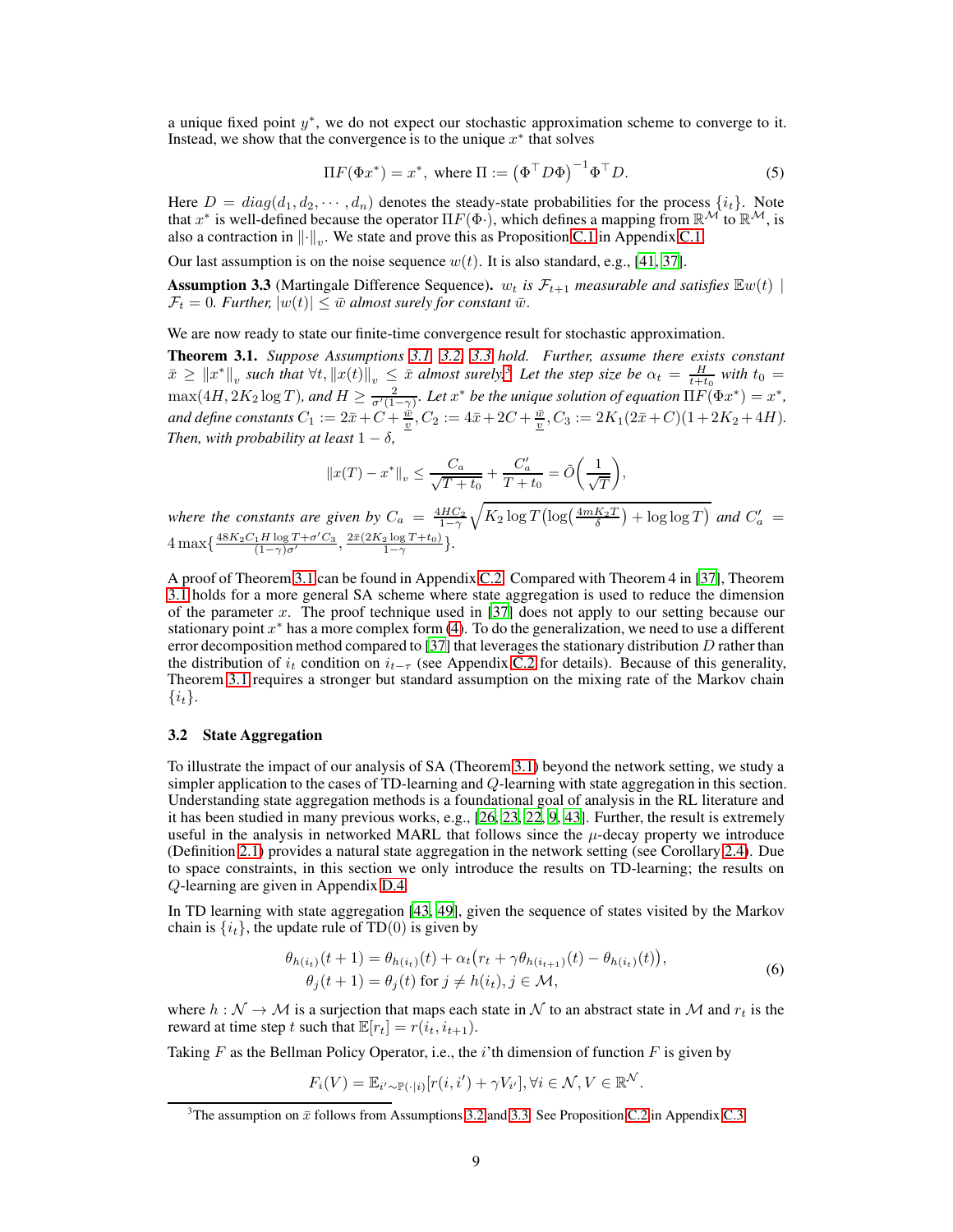The value function (vector)  $V^*$  is defined as  $V_i^* = \mathbb{E}[\sum_{t=0}^{\infty} \gamma^t r(i_t, i_{t+1}) | i_0 = i], i \in \mathcal{N}$  [\[49](#page-12-12)]. By defining the feature matrix  $\Phi$  as [\(4\)](#page-7-5) and the noise sequence as

$$
w(t) = r_t + \gamma \theta_{h(i_{t+1})}(t) - \mathbb{E}_{i' \sim \mathbb{P}(\cdot|i_t)}[r(i_t, i') + \gamma \theta_{h(i')}(t)],
$$

we can rewrite the update rule of  $TD(0)$  in [\(6\)](#page-8-4) in the form of an SA scheme [\(3\)](#page-7-2). Therefore, we can apply Theorem [3.1](#page-8-0) to obtain a finite-time error bound for TD learning with state aggregation. A proof of Theorem [3.2](#page-9-1) can be found in Appendix [D.2.](#page-37-0)

<span id="page-9-1"></span>**Theorem 3.2.** Let Assumption [3.1](#page-7-4) hold for the Markov chain  $\{i_t\}$  and let the stage reward  $r_t$  be  $p$  *apper bounded by*  $\bar{r}$  *almost surely. Assume that if*  $h(i) = h(i')$  *for*  $i, i' \in \mathcal{N}$  *, we have*  $|V_i^* - V_{i'}^*| \leq \zeta$ *for a constant*  $\zeta$ *. Consider TD*(0) *with the step size*  $\alpha_t = \frac{H}{t+t_0}$ *, where*  $t_0 = \max(4H, 2K_2 \log T)$ and  $H \ge \frac{2}{\sigma'(1-\gamma)}$ *. Define constant*  $C_4 := 4K_1(1+2K_2+4H)$ *. Then, with probability at least*  $1 - \delta$ 

$$
\|\Phi \cdot \theta(T) - V^*\|_{\infty} \le \frac{C_a}{\sqrt{T+t_0}} + \frac{C'_a}{T+t_0} + \frac{\zeta}{1-\gamma},
$$

*where the constants are given by*  $C_a = \frac{40H\bar{r}}{(1-\gamma)^2} \sqrt{K_2 \log T (\log(\frac{4mK_2T}{\delta}) + \log \log T)}$  and  $C'_a$  $\frac{8\bar{r}}{(1-\gamma)^2}$  max { $\frac{144K_2H\log T}{\sigma'} + C_4$ ,  $2K_2\log T + t_0$  }.

The most related prior results to Theorem [3.2](#page-9-1) are [\[44,](#page-12-9) [4\]](#page-9-4). In contrast to these, Theorem [3.2](#page-9-1) considers the infinity norm, which is more natural for measuring error when using state aggregation. Further, our analysis is different and extends to the case of  $Q$ -learning with state aggregation (see Appendix [D.4\)](#page-39-0), where we obtain the first finite-time error bound. Moreover, unlike [\[4](#page-9-4)], our TD-learning algorithm does not require a projection step.

# 4 Concluding Remarks

In this paper, we propose and analyze the Scalable Actor Critic Algorithm that provably learns a nearoptimal local policy in a setting where every agent is allowed to interact with a random subset of agents. The  $\mu$ -decay property, which enables the decentralized approximation of local  $Q$  functions, is the key to our approach.

There are a number of future directions motivated by the results in this paper. For example, we allow the interaction structure among the agents to change in a stochastic way in this work. It is interesting to see if such structure can be time-varying in more general ways (e.g., Markovian or adversarial). Besides, although our Scalable Actor Critic algorithm consumes much less memory than a centralized tabular approach, the memory space required by each agent i to store  $\hat{Q}_{i}$  grows exponentially with respect to  $f(\kappa)$ , which denotes the size of the largest  $\kappa$ -hop neighborhood. Thus, memory problems may still arise if f grows quickly as  $\kappa$  increases. Therefore, an interesting open problem is whether we can apply additional function approximations on truncated state/action pair  $(s_{N_i^{\kappa}}, a_{N_i^{\kappa}})$ , and obtain similar finite-time convergence guarantees as Scalable Actor Critic.

## References

- <span id="page-9-0"></span>[1] B. Bamieh, F. Paganini, and M. A. Dahleh. Distributed control of spatially invariant systems. *IEEE Transactions on automatic control*, 47(7):1091–1107, 2002.
- <span id="page-9-3"></span>[2] D. P. Bertsekas. *Dynamic Programming and Optimal Control, Vol. II*. Athena Scientific, 3rd edition, 2007.
- <span id="page-9-5"></span>[3] D. P. Bertsekas and J. N. Tsitsiklis. *Neuro-dynamic programming*, volume 5. Athena Scientific Belmont, MA, 1996.
- <span id="page-9-4"></span>[4] J. Bhandari, D. Russo, and R. Singal. A finite time analysis of temporal difference learning with linear function approximation. In *Conference On Learning Theory*, pages 1691–1692. PMLR, 2018.
- <span id="page-9-2"></span>[5] P. Bremaud. *Markov Chains: Gibbs Fields, Monte Carlo Simulation, and Queues*. Texts in Applied Mathematics. Springer New York, 2013.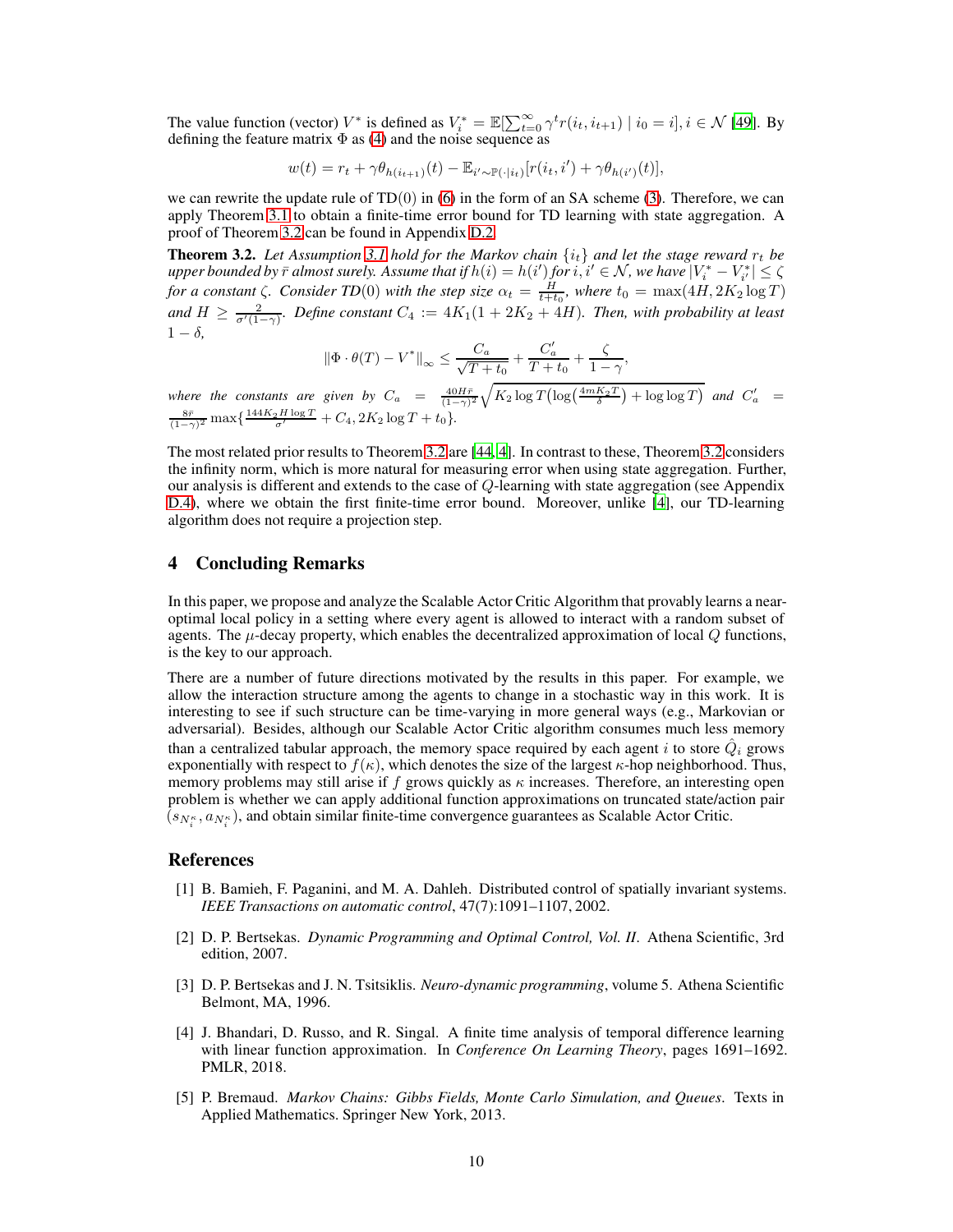- <span id="page-10-7"></span>[6] L. Bu, R. Babu, B. De Schutter, et al. A comprehensive survey of multiagent reinforcement learning. *IEEE Transactions on Systems, Man, and Cybernetics, Part C (Applications and Reviews)*, 38(2):156–172, 2008.
- <span id="page-10-2"></span>[7] D. Chakrabarti, Y. Wang, C. Wang, J. Leskovec, and C. Faloutsos. Epidemic thresholds in real networks. *ACM Transactions on Information and System Security (TISSEC)*, 10(4):1, 2008.
- <span id="page-10-9"></span>[8] C. Claus and C. Boutilier. The dynamics of reinforcement learning in cooperative multiagent systems. *AAAI/IAAI*, 1998:746–752, 1998.
- <span id="page-10-16"></span>[9] C. Dann, N. Jiang, A. Krishnamurthy, A. Agarwal, J. Langford, and R. E. Schapire. On oracleefficient pac rl with rich observations. In *Advances in Neural Information Processing Systems*, pages 1422–1432, 2018.
- <span id="page-10-8"></span>[10] T. Doan, S. Maguluri, and J. Romberg. Finite-time analysis of distributed TD(0) with linear function approximation on multi-agent reinforcement learning. In K. Chaudhuri and R. Salakhutdinov, editors, *Proceedings of the 36th International Conference on Machine Learning*, volume 97 of *Proceedings of Machine Learning Research*, pages 1626–1635, Long Beach, California, USA, 09–15 Jun 2019. PMLR.
- <span id="page-10-12"></span>[11] T. T. Doan. Finite-time analysis and restarting scheme for linear two-time-scale stochastic approximation, 2019.
- <span id="page-10-6"></span>[12] K. Dong, Y. Wang, X. Chen, and L. Wang. Q-learning with UCB exploration is sample efficient for infinite-horizon MDP. *arXiv preprint arXiv:1901.09311*, 2019.
- <span id="page-10-0"></span>[13] Y. Duan, X. Chen, R. Houthooft, J. Schulman, and P. Abbeel. Benchmarking deep reinforcement learning for continuous control. In *International Conference on Machine Learning*, pages 1329–1338, 2016.
- <span id="page-10-17"></span>[14] D. Easley, J. Kleinberg, et al. Networks, crowds, and markets: Reasoning about a highly connected world. *Significance*, 9:43–44, 2012.
- <span id="page-10-11"></span>[15] J. Foerster, G. Farquhar, T. Afouras, N. Nardelli, and S. Whiteson. Counterfactual multi-agent policy gradients. In *Proceedings of the AAAI Conference on Artificial Intelligence*, volume 32, 2018.
- <span id="page-10-3"></span>[16] D. Gamarnik. Correlation decay method for decision, optimization, and inference in large-scale networks. In *Theory Driven by Influential Applications*, pages 108–121. INFORMS, 2013.
- <span id="page-10-4"></span>[17] D. Gamarnik, D. A. Goldberg, and T. Weber. Correlation decay in random decision networks. *Mathematics of Operations Research*, 39(2):229–261, 2014.
- <span id="page-10-1"></span>[18] H. Gu, X. Guo, X. Wei, and R. Xu. Q-learning for mean-field controls, 2020.
- <span id="page-10-10"></span>[19] H. Gu, X. Guo, X. Wei, and R. Xu. Q-learning for mean-field controls. *arXiv preprint arXiv:2002.04131*, 2020.
- <span id="page-10-13"></span>[20] D. hwan Lee and N. He. A unified switching system perspective and O.D.E. analysis of qlearning algorithms. *ArXiv*, abs/1912.02270, 2019.
- <span id="page-10-18"></span>[21] N. Jiang. Notes on state abstractions. http://nanjiang.web.engr.illinois.edu/files/cs598/note4. 2018.
- <span id="page-10-15"></span>[22] N. Jiang, A. Kulesza, and S. Singh. Abstraction selection in model-based reinforcement learning. In *International Conference on Machine Learning*, pages 179–188, 2015.
- <span id="page-10-14"></span>[23] N. K. Jong and P. Stone. State abstraction discovery from irrelevant state variables. In *IJCAI*, volume 8, pages 752–757, 2005.
- <span id="page-10-5"></span>[24] T. Lattimore and M. Hutter. PAC bounds for discounted MDPs. In N. H. Bshouty, G. Stoltz, N. Vayatis, and T. Zeugmann, editors, *Algorithmic Learning Theory*, pages 320–334, Berlin, Heidelberg, 2012. Springer Berlin Heidelberg.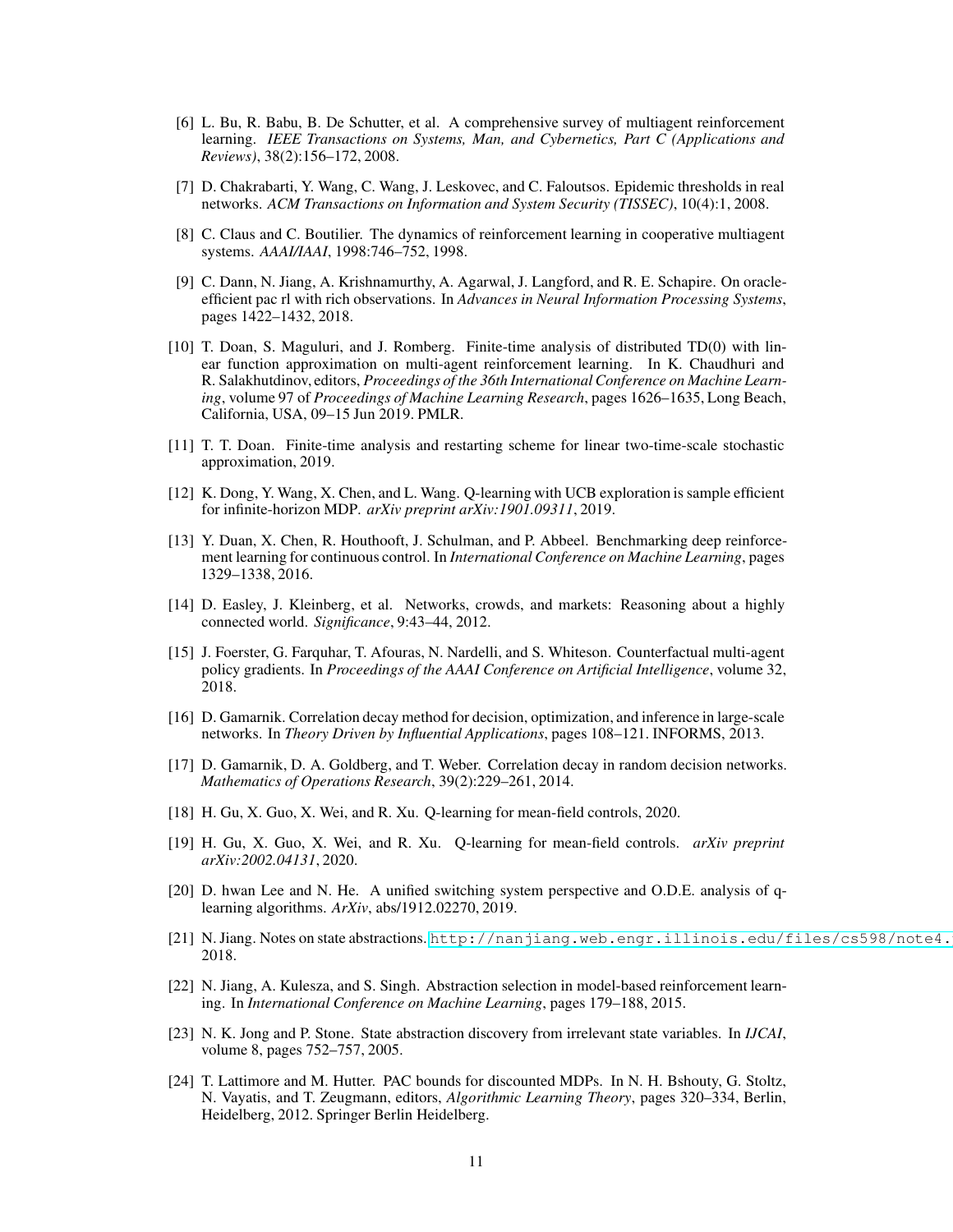- <span id="page-11-2"></span>[25] D. Li, D. Zhao, Q. Zhang, and Y. Chen. Reinforcement learning and deep learning based lateral control for autonomous driving [application notes]. *IEEE Computational Intelligence Magazine*, 14(2):83–98, 2019.
- <span id="page-11-13"></span>[26] L. Li, T. J. Walsh, and M. L. Littman. Towards a unified theory of state abstraction for MDPs. In *ISAIM*, 2006.
- <span id="page-11-5"></span>[27] M. Llas, P. M. Gleiser, J. M. López, and A. Díaz-Guilera. Nonequilibrium phase transition in a model for the propagation of innovations among economic agents. *Physical Review E*, 68(6):066101, 2003.
- <span id="page-11-11"></span>[28] R. Lowe, Y. Wu, A. Tamar, J. Harb, O. P. Abbeel, and I. Mordatch. Multi-agent actor-critic for mixed cooperative-competitive environments. In *Advances in Neural Information Processing Systems*, pages 6379–6390, 2017.
- <span id="page-11-10"></span>[29] L. Matignon, G. J. Laurent, and N. Le Fort-Piat. Independent reinforcement learners in cooperative Markov games: a survey regarding coordination problems. *The Knowledge Engineering Review*, 27(1):1–31, 2012.
- <span id="page-11-9"></span>[30] W. Mei, S. Mohagheghi, S. Zampieri, and F. Bullo. On the dynamics of deterministic epidemic propagation over networks. *Annual Reviews in Control*, 44:116–128, 2017.
- <span id="page-11-1"></span>[31] V. Mnih, K. Kavukcuoglu, D. Silver, A. A. Rusu, J. Veness, M. G. Bellemare, A. Graves, M. Riedmiller, A. K. Fidjeland, G. Ostrovski, et al. Human-level control through deep reinforcement learning. *Nature*, 518(7540):529, 2015.
- <span id="page-11-7"></span>[32] N. Motee and A. Jadbabaie. Optimal control of spatially distributed systems. *IEEE Transactions on Automatic Control*, 53(7):1616–1629, 2008.
- <span id="page-11-8"></span>[33] M. J. Neely. Optimal backpressure routing for wireless networks with multi-receiver diversity. In *2006 40th Annual Conference on Information Sciences and Systems*, pages 18–25, 2006.
- <span id="page-11-6"></span>[34] C. H. Papadimitriou and J. N. Tsitsiklis. The complexity of optimal queuing network control. *Mathematics of Operations Research*, 24(2):293–305, 1999.
- <span id="page-11-3"></span>[35] G. Qu and N. Li. Exploiting fast decaying and locality in multi-agent MDP with tree dependence structure. In *2019 IEEE 58th Conference on Decision and Control (CDC)*, pages 6479–6486. IEEE, 2019.
- <span id="page-11-14"></span>[36] G. Qu, Y. Lin, A. Wierman, and N. Li. Scalable multi-agent reinforcement learning for networked systems with average reward. *Advances in Neural Information Processing Systems*, 33, 2020.
- <span id="page-11-12"></span>[37] G. Qu and A. Wierman. Finite-time analysis of asynchronous stochastic approximation and q-learning. In *Conference on Learning Theory*, pages 3185–3205. PMLR, 2020.
- <span id="page-11-4"></span>[38] G. Qu, A. Wierman, and N. Li. Scalable reinforcement learning of localized policies for multiagent networked systems. In *Learning for Dynamics and Control*, pages 256–266. PMLR, 2020.
- <span id="page-11-16"></span>[39] L. G. Roberts. Aloha packet system with and without slots and capture. *ACM SIGCOMM Computer Communication Review*, 5(2):28–42, 1975.
- <span id="page-11-17"></span>[40] N. A. Ruhi, C. Thrampoulidis, and B. Hassibi. Improved bounds on the epidemic threshold of exact sis models on complex networks. In *2016 IEEE 55th Conference on Decision and Control (CDC)*, pages 3560–3565. IEEE, 2016.
- <span id="page-11-15"></span>[41] D. Shah and Q. Xie. Q-learning with nearest neighbors. In *Advances in Neural Information Processing Systems*, pages 3111–3121, 2018.
- <span id="page-11-0"></span>[42] D. Silver, A. Huang, C. J. Maddison, A. Guez, L. Sifre, G. Van Den Driessche, J. Schrittwieser, I. Antonoglou, V. Panneershelvam, M. Lanctot, et al. Mastering the game of go with deep neural networks and tree search. *nature*, 529(7587):484, 2016.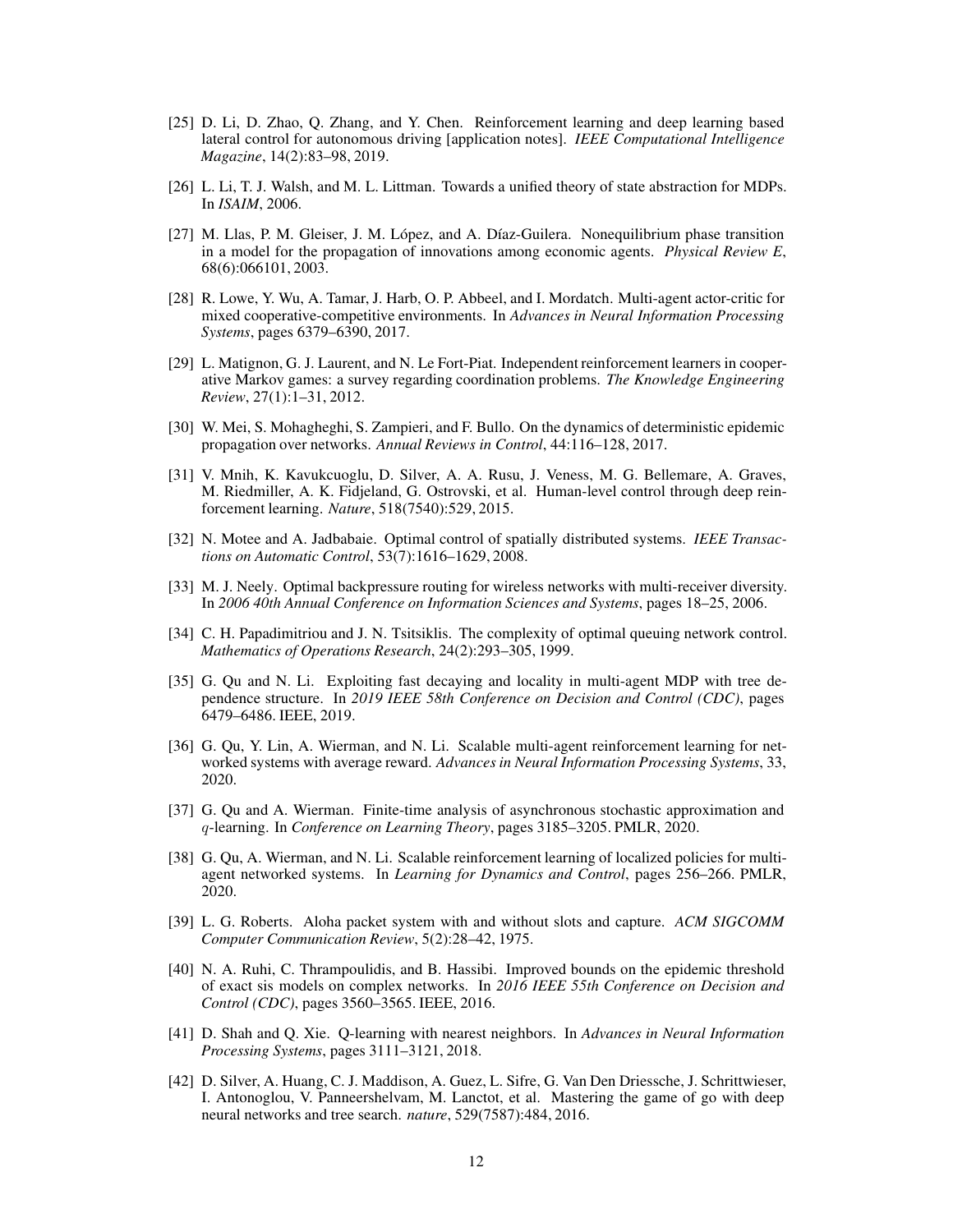- <span id="page-12-13"></span>[43] S. P. Singh, T. Jaakkola, and M. I. Jordan. Reinforcement learning with soft state aggregation. In *Advances in neural information processing systems*, pages 361–368, 1995.
- <span id="page-12-9"></span>[44] R. Srikant and L. Ying. Finite-time error bounds for linear stochastic approximation and TD learning. In *COLT*, 2019.
- <span id="page-12-6"></span>[45] J. Subramanian and A. Mahajan. Reinforcement learning in stationary mean-field games. In *Proceedings of the 18th International Conference on Autonomous Agents and MultiAgent Systems*, pages 251–259, 2019.
- <span id="page-12-15"></span>[46] P. Sunehag, G. Lever, A. Gruslys, W. M. Czarnecki, V. F. Zambaldi, M. Jaderberg, M. Lanctot, N. Sonnerat, J. Z. Leibo, K. Tuyls, et al. Value-decomposition networks for cooperative multiagent learning based on team reward. In *AAMAS*, pages 2085–2087, 2018.
- <span id="page-12-14"></span>[47] R. S. Sutton, D. McAllester, S. Singh, and Y. Mansour. Policy gradient methods for reinforcement learning with function approximation. In *Proceedings of the 12th International Conference on Neural Information Processing Systems*, NIPS'99, page 1057–1063, Cambridge, MA, USA, 1999. MIT Press.
- <span id="page-12-16"></span>[48] J. N. Tsitsiklis. Asynchronous stochastic approximation and Q-learning. *Machine learning*, 16(3):185–202, 1994.
- <span id="page-12-12"></span>[49] J. N. Tsitsiklis and B. Van Roy. An analysis of temporal-difference learning with function approximation. *IEEE Transactions on Automatic Control*, 42(5):674–690, 1997.
- <span id="page-12-17"></span>[50] J. N. Tsitsiklis and B. Van Roy. Analysis of temporal-diffference learning with function approximation. In *Advances in neural information processing systems*, pages 1075–1081, 1997.
- <span id="page-12-2"></span>[51] W. Vogels, R. van Renesse, and K. Birman. The power of epidemics: Robust communication for large-scale distributed systems. *SIGCOMM Comput. Commun. Rev.*, 33(1):131–135, Jan. 2003.
- <span id="page-12-11"></span>[52] M. J. Wainwright. Stochastic approximation with cone-contractive operators: Sharp  $\ell_i n f t y$ bounds for Q-learning. *arXiv preprint arXiv:1905.06265*, 2019.
- <span id="page-12-4"></span>[53] S. Wang, V. Venkateswaran, and X. Zhang. Fundamental analysis of full-duplex gains in wireless networks. *IEEE/ACM Transactions on Networking*, 25(3):1401–1416, 2017.
- <span id="page-12-8"></span>[54] Y. Wu, W. Zhang, P. Xu, and Q. Gu. A finite time analysis of two time-scale actor critic methods, 2020.
- <span id="page-12-10"></span>[55] T. Xu, S. Zou, and Y. Liang. Two time-scale off-policy TD learning: Non-asymptotic analysis over Markovian samples. In *Advances in Neural Information Processing Systems 32*, pages 10634–10644. Curran Associates, Inc., 2019.
- <span id="page-12-7"></span>[56] Y. Yang, R. Luo, M. Li, M. Zhou, W. Zhang, and J. Wang. Mean field multi-agent reinforcement learning. In *International Conference on Machine Learning*, pages 5571–5580. PMLR, 2018.
- <span id="page-12-0"></span>[57] K. Zhang, Z. Yang, and T. Başar. Multi-agent reinforcement learning: A selective overview of theories and algorithms. *arXiv preprint arXiv:1911.10635*, 2019.
- <span id="page-12-5"></span>[58] K. Zhang, Z. Yang, H. Liu, T. Zhang, and T. Başar. Fully decentralized multi-agent reinforcement learning with networked agents. *arXiv preprint arXiv:1802.08757*, 2018.
- <span id="page-12-3"></span>[59] R. Zhang and M. Pavone. Control of robotic mobility-on-demand systems: a queueingtheoretical perspective. *The International Journal of Robotics Research*, 35(1-3):186–203, 2016.
- <span id="page-12-1"></span>[60] A. Zocca. Temporal starvation in multi-channel csma networks: an analytical framework. *Queueing Systems*, 91(3-4):241–263, 2019.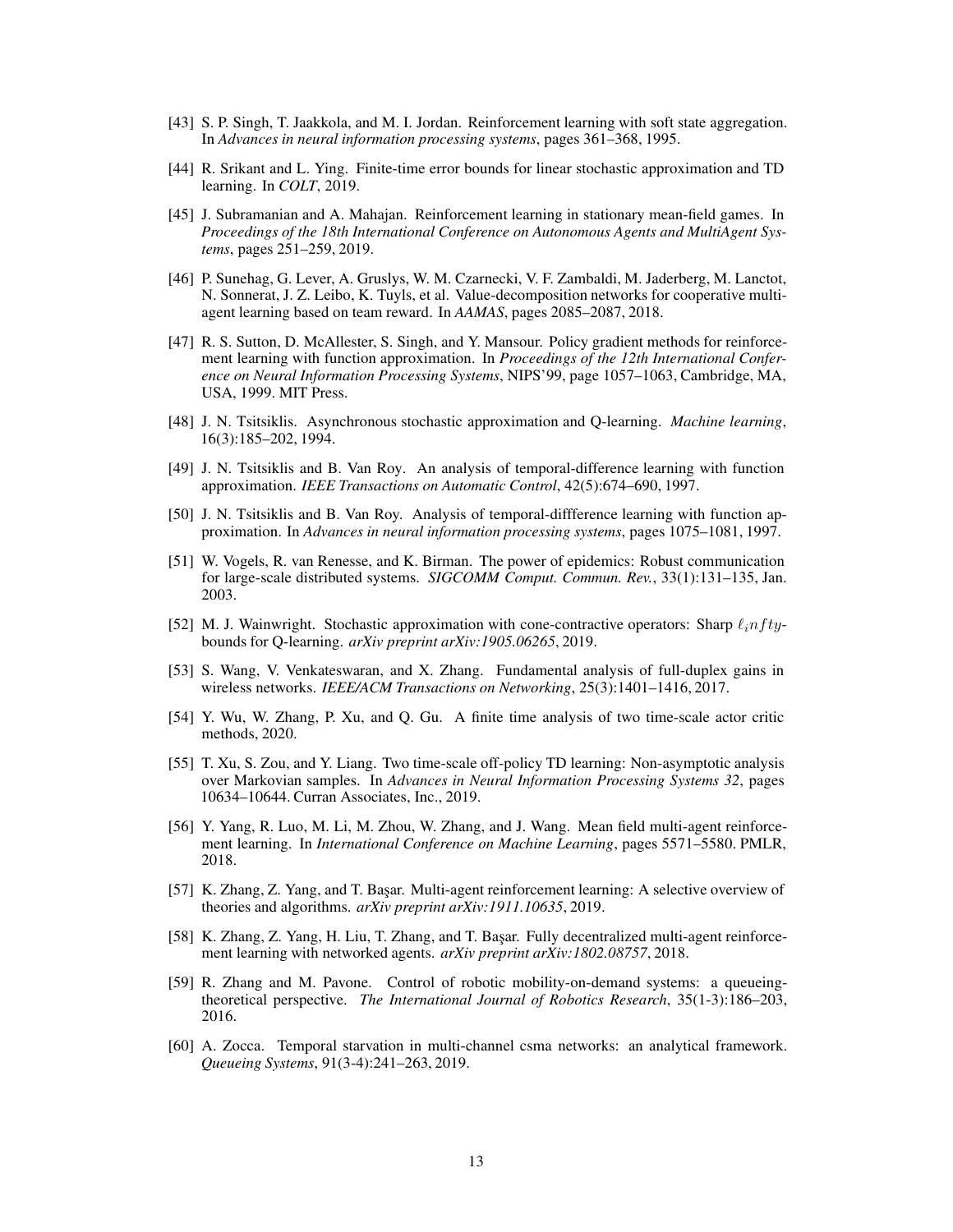## <span id="page-13-0"></span>A Examples

#### A.1 Wireless Networks

<span id="page-13-1"></span>We consider a wireless network with multiple access points setting shown in Fig. [1,](#page-13-1) where a set of user nodes in a wireless network, denoted by  $U = \{u_1, u_2, \dots, u_n\}$ , share a set of access points  $Y = \{y_1, y_2, \dots, y_m\}$  [\[60\]](#page-12-1). Each access point  $y_i$  is associated with a probability  $p_i$  of successful transmission. Each user node  $u_i$  only has access to a subset  $Y_i \subseteq Y$  of the access points. Typically, this available set is determined by each user node's physical connections to the access points. To apply the networked MARL model, we identify the set of user nodes U as the set of agents  $\mathcal N$  in Section [2.](#page-2-0) The underlying graph  $G = (\mathcal{N}, \mathcal{E})$  is defined as the conflict graph, i.e., edge  $(u_i, u_j) \in \mathcal{E}$ if and only if  $Y_i \cap Y_j \neq \emptyset$ .



Figure 1: An example setup of wireless networks. Each user node can send packets to the access points at the corners of its grid.

At each time step t, each user  $u_i$  receives a packet with initial life span d with probability q. Each user maintains a queue to cache the packets it receives. At each time step, if the packet is successfully sent to an access point, it will be removed from the queue. Otherwise, its life span will decrease by 1. A packet is discarded from the queue immediately if its remaining life span is 0. At each time step t, a user node  $u_i$  can choose to send one of the packets in its queue to one of the access point  $y_{i,t} \in Y_i$ . If no other user node sends packets to access point  $y_{i,t}$  at time step t, the packet from user *i* can be delivered successfully with probability  $p_i$ . Otherwise, the sending action will fail. A user  $u_i$  receives a local reward of  $r_{i,t} = 1$  immediately after successfully sending a packet at time step t, and receives  $r_{i,t} = 0$  otherwise. Our objective is to find a policy that maximizes the global discounted reward under a discounted factor  $0 \leq \gamma < 1$ :

$$
\mathbb{E}\left[\sum_{i=1}^n\sum_{t=0}^\infty\gamma^tr_{i,t}\right].
$$

To see how this setting fits into our model, we first define the local state/action and specify the parameters. Since each packet has a life span of d, and each user node receives at most one packet at a time step, we use a d-tuple  $s_i = (e_1, e_2, \dots, e_d) \in S_i := \{0, 1\}^d$  to denote the local state of user node i. Specifically,  $e_i$  indicates whether user node  $u_i$  has a packet with remaining life span j in its queue. A local action of user node  $u_i$  is 2-tuple  $(l, y)$ , which means sending the packet with remaining life span  $l \in \{1, 2, \dots, d\}$  to an access point  $y \in Y_i$ . Note that we define an empty action that does nothing at all. If a user node performs an action  $(l, y)$  when there is no packet with life span  $l$  in its queue, we view this as an empty action. This setting falls into the category we studied in Corollary [2.2,](#page-4-2) where long range links do not exist. Specifically, in this setting, the next local state of user node  $u_i$  depends on the current local states/actions in its 1-hop neighborhood ( $\alpha_1 = 1$  in Corollary [2.2\)](#page-4-2). We assume each user node can choose its action only based on its current local state  $(\beta = 0)$ . Due to potential collisions, the local reward of user  $u_i$  also depends on the states/actions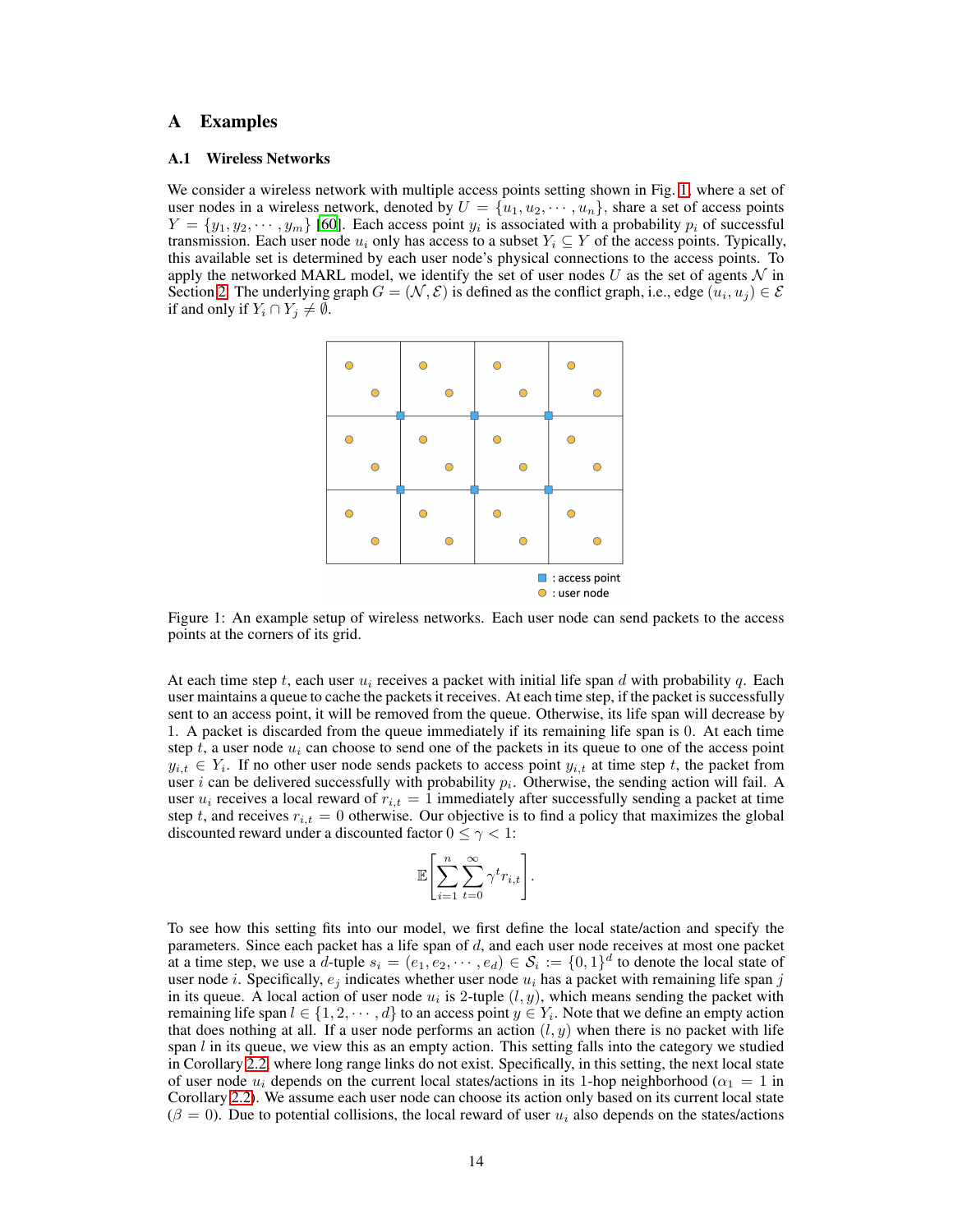<span id="page-14-0"></span>

Figure 2: Discounted reward in the training process.  $5 \times 5$  grid, 1 user per grid.



Figure 3: Discounted reward in the training process.  $3 \times 4$  grid, 2 users per grid.

in its 1-hop neighborhood ( $\alpha_2 = 1$  in Corollary [2.2\)](#page-4-2). Though this is a static setting, note that the results of [\[38\]](#page-11-4) do not apply.

The detailed setting we use is as follows. We consider the setting where the user nodes are located in  $h \times w$  grids (see Fig. [1\)](#page-13-1). There are c user nodes in each grid, and each user can send packets to an access point on the corner of its grid. We set the initial life span  $d = 2$ , the arrival probability  $q = 0.5$ , and the discounted factor  $\gamma = 0.7$ . The successful transmission probability  $p_i$  for each access point  $y_i$  is sampled uniformly randomly from [0, 1]. We run the Scalable Actor Critic algorithm with parameter  $\kappa = 1$  to learn a localized stochastic policy in two cases  $(h, w, c) = (5, 5, 1)$  (see Fig. [2\)](#page-14-0) and  $(h, w, c) = (3, 4, 2)$  (see Fig. [3\)](#page-14-0). For comparison, we use a benchmark based on the localized ALOHA protocol [\[39](#page-11-16)]. Specifically, the benchmark policy works as following: At time step  $t$ , each user node  $u_i$  takes the empty action with a certain probability  $p'$ ; otherwise, it sends the packet with the minimum remaining life span to a random access point in  $Y_i$ , with the probability proportional to the successful transmission probability of this access point and inverse proportional to the number of users sharing this access point. In Fig. [2](#page-14-0) and Fig. [3,](#page-14-0) we have tuned the parameter  $p'$  to find the one with the highest discounted reward.

As shown in Fig. [2](#page-14-0) and Fig. [3,](#page-14-0) starting from the initial policy that chooses an local action uniformly at random, the Scalable Actor Critic algorithm with parameter  $\kappa = 1$  can learn a policy that performs better than the benchmark. As a remark, the benchmark policy requires the set  $\{p_i\}_{1\leq i\leq m}$ , the probability of successful transmission, as input. Moreover, in the benchmark policy, the probability of performing an empty action also needs to be tuned manually. In contrast, the Scalable Actor Critic algorithm can learn a better policy without these specific inputs by interacting with the system.

#### A.2 Spreading Networks

We consider a spreading network with n agents and an underlying graph  $G$ . See Fig. [4](#page-15-0) for an illustration of  $n = wh$  agents on a  $w \times h$  grid network. For each agent i, the local state/action space is given by  $S_i = \{0, 1\}$  and  $A_i = \{0, 1\}$ . To make the discussion more concrete, in the following we present the spreading network model in the context of SIS epidemic network. This version of the SIS model has been studied in, for example, [\[40\]](#page-11-17). Our setting is more general and can be generalized to other types of spreading networks like opinion networks, social networks, etc. At time step  $t$ , the local state  $s_i(t) = 0$  means agent i is "susceptible", while the local state  $s_i(t) = 1$  means the agent i is "infected". By taking action  $a_i(t) = 1$ , agent i can suppress its infection probability at the expense of incurring an action cost. In the meantime, agent i will incur an infection cost if  $s_i(t) = 1$ . The interaction among agents is modeled by a set of undirected links, where two agents can affect each other if they are connected by a link. To model the influence of physical distance on the pattern of social contact, we assume the short range links occur more frequently than long range links. An illustration of the spreading network is shown in Fig. [4](#page-15-0) (a), where the black nodes denote the agents with state 1; the white nodes denote the agents with state 0; the blue edges denote the set of active links at some time step.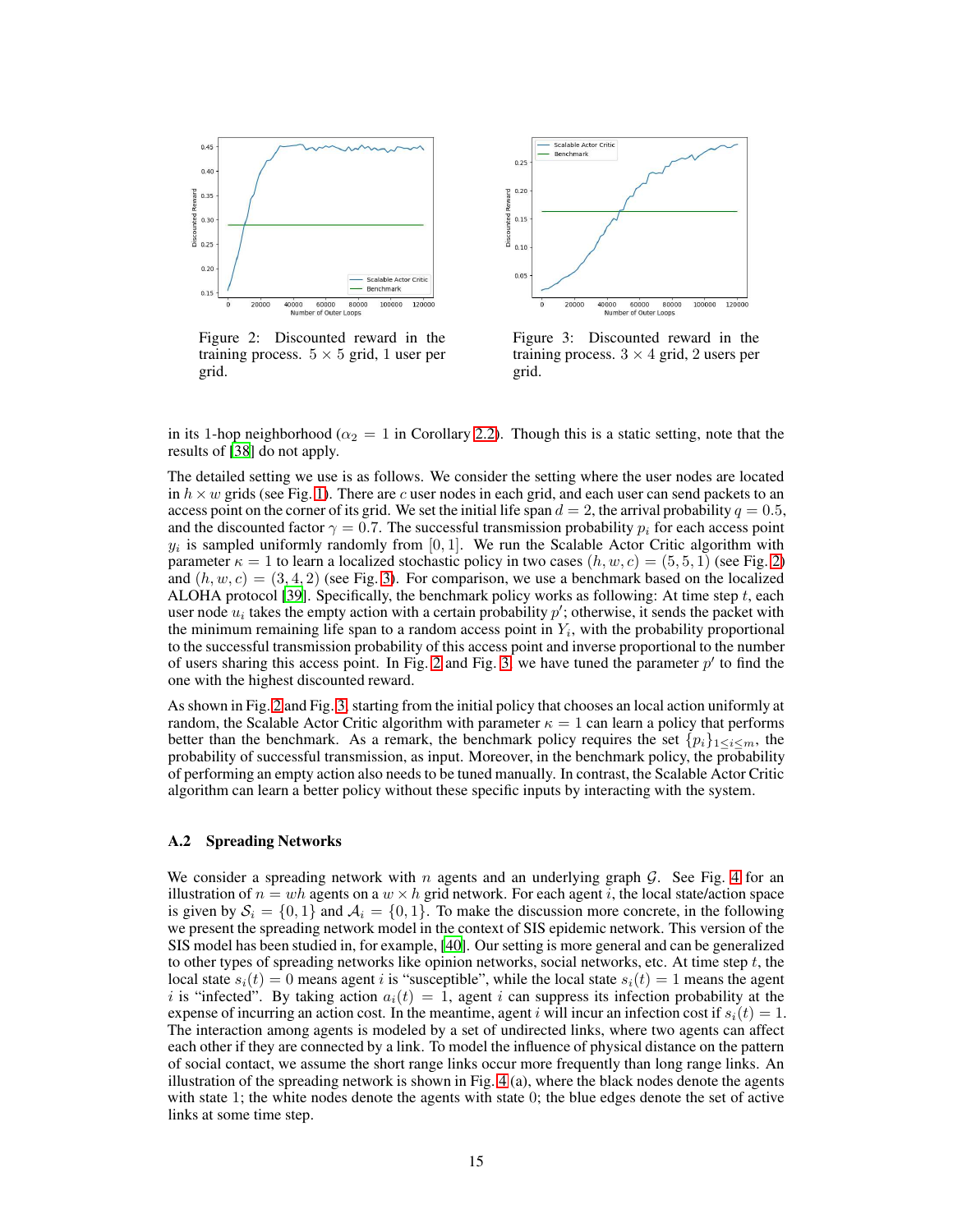<span id="page-15-0"></span>

Figure 4: An illustration of the spreading network with 25 agents on a  $5 \times 5$  grid network. The black nodes denote "infected" agents; The white nodes denote "susceptible" agents; The blue edges denote the active links at some time step.

Mathematically, the model can be described as follows. At each time step  $t$ , each agent  $i$  can decide her/his local action  $a_i(t)$  based on the information of local states in the 1-hop neighborhood  $N_i^1$ , i.e.,  $\beta = 1$ . The local reward  $r_i(t)$  is a function of the local state  $s_i(t)$  and the local action  $a_i(t)$ , i.e.,  $L_t^r$ is static and only contains self loops. Specifically, we define

$$
r_i(t) = -c_i^{(a)} \mathbf{1}(a_i(t) = 1) - c_i^{(s)} \mathbf{1}(s_i(t) = 1),
$$

where  $(c_i^{(s)}, c_i^{(a)})$  are parameters associated with agent i and can be different among agents. As mentioned earlier,  $c_i^{(s)}$  penalizes the agent for being "infected", while  $c_i^{(a)}$  is the cost of taking epidemic control measure. The stage reward is the sum of these two costs.

To describe the state transition rule, we first define the way the active link set  $L_t^s$  is generated: independently for each pair of agents  $(i, j) \in \mathcal{N} \times \mathcal{N}$  with  $i \neq j$ , with probability  $2^{-d_{\mathcal{G}}(i,j)}$ , we include edges  $(i, j)$  and  $(j, i)$  in the set  $L_i^s$ ; otherwise, neither edge is included in the set, i.e.  $(i, j), (j, i) \notin L_t^s$ . Given  $L_t^s$ , the next local state  $s_i(t + 1)$  is sampled from a distribution that depends on the local states in  $N_i(L_i^s)$ . Specifically, define the quantities

$$
n_i(t) = |\{j \mid j \in N_i(L_t) \setminus \{i\}, s_j(t) = 1, a_j(t) = 0\}|,
$$
  
\n
$$
m_i(t) = |\{j \mid j \in N_i(L_t) \setminus \{i\}, s_j(t) = 1, a_j(t) = 1\}|.
$$

Then, the probability that  $s_i(t + 1) = 0$  is given by

$$
P(s_i(t+1) = 0 \mid s_{N_i(L_t)}, a_{N_i(L_t)}) = \begin{cases} p_i^{(r)} & \text{if } s_i(t) = 1; \\ \left(1 - p_i^{(h)}\right)^{n_i(t)} \left(1 - p_i^{(m)}\right)^{m_i(t)} & \text{if } s_i(t) = 0, a_i(t) = 1; \\ \left(1 - p_i^{(m)}\right)^{n_i(t)} \left(1 - p_i^{(l)}\right)^{m_i(t)} & \text{if } s_i(t) = 0, a_i(t) = 0, \end{cases}
$$

where  $\left(p_i^{(r)}\right)$  $\binom(r)}{i},p_i^{(h)}$  $\binom{(h)}{i},p_i^{(m)}$  $\binom{m}{i},p_i^{(l)}$  $\binom{l}{i}$  are parameters associated with agent i and can be different among agents. Due to control actions, we assume  $p_i^{(h)} > p_i^{(m)} > p_i^{(l)}$ . This provides the transition rule, and the underlying intuition is that the local state of agent i turns from "infected" ( $s_i(t) = 1$ ) to "susceptible"  $(s_i(t + 1) = 0)$  with a fixed recovering probability  $p_i^{(r)}$ ; the probability that agent i turns from "susceptible"  $(s_i(t) = 0)$  to "infected"  $(s_i(t + 1) = 1)$  depends on the number of neighboring agents in the active link set that are already infected, and further, whether agent  $i$  or the nearby agents j take epidemic control measures  $(a_i(t) = 1, a_j(t) = 1)$  or not. Roughly speaking,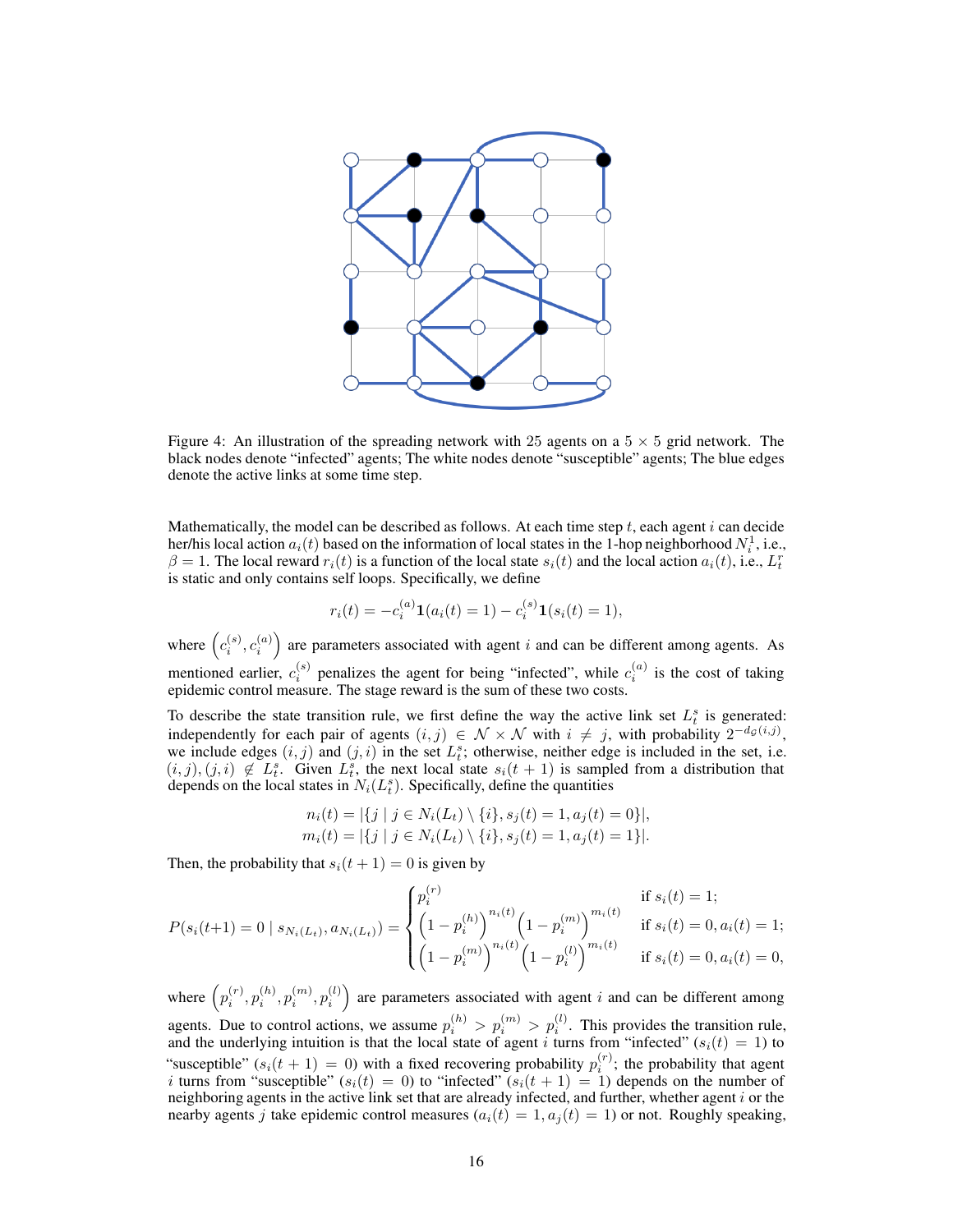<span id="page-16-1"></span>

Figure 5: Discounted reward in the training process.  $5 \times 5$  grid.

the more nearby infected agents, the more likely agent  $i$  will become infected; however, if epidemic control measures are taken by agent i and nearby agents in  $N_i(L_i^s)$ , the probability of agent i getting infected will be smaller.

We run the Scalable Actor Critic algorithm with parameter  $\kappa = 1$  to learn a localized stochastic policy in the case  $(h, w) = (5, 5)$  $(h, w) = (5, 5)$  (Fig. 5). For each agent i, parameters  $(c_i^{(s)}, c_i^{(a)}, p_i^{(r)}, p_i^{(h)})$  are sampled independently from the distribution

$$
c_i^{(s)} \sim U[1.0, 3.0], c_i^{(a)} \sim U[0.01, 0.20], p_i^{(r)} \sim U[0.1, 0.5], p_i^{(h)} \sim U[0.5, 0.9],
$$

and we set  $p_i^{(m)} = p_i^{(h)}/4$ ,  $p_i^{(l)} = p_i^{(m)}/4$ . At time step 0, for each  $i \in \mathcal{N}$ , we initialize local state  $s_i(0)$  to be 1 with probability 0.3.

## <span id="page-16-0"></span>B Stochastic Networked MARL

## B.1 Proof of Theorem [2.1](#page-4-1)

For ease of exposition, let A, B be two subsets of the agent set N and we use  $A \stackrel{\tau}{\to} B$  to denote the event that there exists a chain

$$
j_0^a \xrightarrow{L_0^s} j_1^s \xrightarrow{L^a} j_1^a \xrightarrow{L_1^s} \cdots \xrightarrow{L_{\tau-1}^s} j_\tau^s \xrightarrow{L^a} j_\tau^a,
$$

whose head and tail satisfies  $j_0^a \in A$  and  $j_\tau^a \in B$ .

Given a sequence of active link sets  $\{L_t^s\}_{t=0}^\infty$  and under fixed global policy  $\theta$ , we say the information at set  $A \subseteq N$  spread to another set  $B \subseteq N$  in  $\tau$  time steps (denoted by  $I(A) \stackrel{\tau}{\to} I(B)$ ) if there exists  $(s, a)$  and  $(s', a')$  such that  $(s_{\mathcal{N} \setminus A}, a_{\mathcal{N} \setminus A}) = (s'_{\mathcal{N} \setminus A}, a'_{\mathcal{N} \setminus A})$  and the distribution of  $(s_B(\tau), a_B(\tau))$ given  $(s(0), a(0)) = (s, a)$  is different with that given  $(s(0), a(0)) = (s', a')$ .

We show by induction that  $I(A) \stackrel{\tau}{\rightarrow} I(B)$  happens only if  $A \stackrel{\tau}{\rightarrow} B$  happens.

If  $\tau = 0$ , since  $I(A) \stackrel{0}{\rightarrow} I(B)$ , we see that  $A \cap B \neq \emptyset$ . Therefore, we can let  $j_0^a$  be any agent in  $A \cap B$ . Hence we also have  $A \xrightarrow{0} B$ .

Suppose the statement holds for  $\tau = t$ . When  $\tau = t + 1$ , suppose that  $I(A) \xrightarrow{t+1} I(B)$ . Define sets

$$
B' := \{ j \in \mathcal{N} \mid \exists k \in B, s.t. j \xrightarrow{L^a} k \}, B'':= \{ j \in \mathcal{N} \mid \exists k \in B', s.t. j \xrightarrow{L^s} k \}.
$$

Notice that  $B \subseteq B' \subseteq B''$ . By the definition of transition probability and policy dependence, we know that the distribution of  $a_B(t+1)$  is decided by  $s_{B'}(t+1)$ , and the distribution of  $s_{B'}(t+1)$  is decided by  $(s_{B''}(t), a_{B''}(t))$ . Therefore, we must have  $I(A) \stackrel{t}{\to} I(B'')$ . By the induction hypothesis, we have  $A \xrightarrow{t} B''$ , which further implies  $A \xrightarrow{t+1} B$ . This finishes the induction.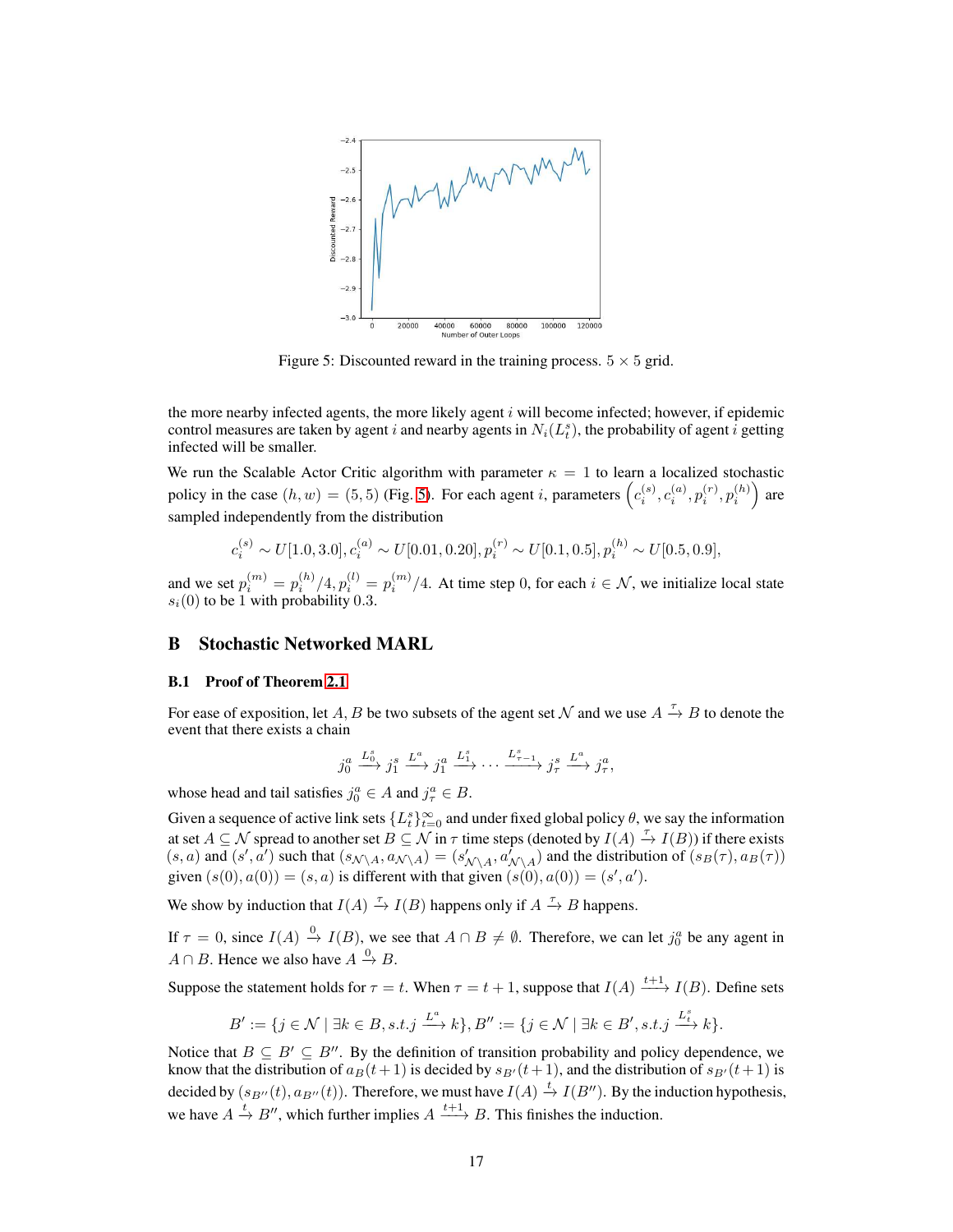Given a sequence of active link sets  $\{(L_t^s, L_t^r)\}\)$ , we use  $\pi_{t,i}$  to denote the distribution of

 $(s_{N_i(L_i^r)}(t), a_{N_i(L_i^r)}(t))$  given that  $(s(0), a(0)) = (s, a)$ ; we use  $\pi'_{t,i}$  to denote the distribution of  $(s_{N_i(L_i^r)}(t), a_{N_i(L_i^r)}(t))$  given that  $(s(0), a(0)) = (s', a')$ . We notice that  $\pi_{t,i} \neq \pi'_{t,i}$  happens only if  $I(N_{-i}^{\kappa}) \stackrel{t}{\to} I(N_i(L_i^r))$ , which is true only if  $N_{-i}^{\kappa} \stackrel{t}{\to} N_i(L_i^r)$ . Recall that  $X_i(\kappa)$  is defined as the smallest t such that  $N_{-i}^{\kappa} \stackrel{t}{\rightarrow} N_i(L_i^r)$  holds. Hence, we obtain that

$$
|Q_i^{\theta}(s, a) - Q_i^{\theta}(s', a')|
$$
  
\n
$$
\leq \mathbb{E}_{\{(L_i^s, L_i^r)\}} \sum_{t=0}^{\infty} \left| \gamma^t \mathbb{E}_{\pi_{t,i}} r_i(s_{N_i(L_i^r)}, a_{N_i(L_i^r)}) - \gamma^t \mathbb{E}_{\pi'_{t,i}} r_i(s_{N_i(L_i^r)}, a_{N_i(L_i^r)}) \right|
$$
  
\n
$$
\leq \mathbb{E}_{\{(L_i^s, L_i^r)\}} \sum_{t=X_i(\kappa)}^{\infty} \left| \gamma^t \mathbb{E}_{\pi_{t,i}} r_i(s_{N_i(L_i^r)}, a_{N_i(L_i^r)}) - \gamma^t \mathbb{E}_{\pi'_{t,i}} r_i(s_{N_i(L_i^r)}, a_{N_i(L_i^r)}) \right|
$$
  
\n
$$
\leq \frac{1}{1-\gamma} \mathbb{E}_{\{\gamma^{X_i(\kappa)}\}},
$$

<span id="page-17-0"></span>where we use the definition of  $X_i(\kappa)$  in the second step.

## B.2 Proof of Corollary [2.2](#page-4-2)

Given a sequence of active link sets  $\{(L_t^s, L_t^r)\}\$ , let  $t = X_i(\kappa)$ . By the definition of  $X_i(\kappa)$ , we assume that a chain of agents

$$
j_0^a \xrightarrow{L_0^s} j_1^s \xrightarrow{L^a} j_1^a \xrightarrow{L_1^s} \cdots \xrightarrow{L_{t-1}^s} j_t^s \xrightarrow{L^a} j_t^a
$$

satisfies  $j_0^a \in N_{-i}^{\kappa}$  and  $j_t^a$  $\stackrel{L_t^r}{\longrightarrow} i.$ 

By the triangle inequality and the assumptions of Lemma [2.2,](#page-4-2) we obtain that

$$
d_{\mathcal{G}}(j_0^a, i) \leq \sum_{\tau=0}^{t-1} (d_{\mathcal{G}}(j_\tau^a, j_{\tau+1}^s) + d_{\mathcal{G}}(j_{\tau+1}^s, j_{\tau+1}^a)) + d_{\mathcal{G}}(j_t^a, i)
$$
  
\$\leq t(\beta + \alpha\_1) + \alpha\_2\$.

Therefore, we see that t is lower bounded by  $\frac{\kappa - \alpha_2}{\beta + \alpha_1}$ , which also gives a lower bound of  $X_i(\kappa)$ .

## <span id="page-17-1"></span>B.3 Proof of Theorem [2.3](#page-4-4)

To simplify notation, we adopt the same notations as in the proof of Theorem [2.1](#page-4-1) (Appendix [B.1\)](#page-16-0). Specifically, recall that we use  $A \stackrel{\tau}{\rightarrow} B$  to denote the event that there exists a chain

$$
j_0^a \xrightarrow{L_0^s} j_1^s \xrightarrow{L^a} j_1^a \xrightarrow{L_1^s} \cdots \xrightarrow{L_{\tau-1}^s} j_\tau^s \xrightarrow{L^a} j_\tau^a,
$$

whose head and tail satisfies  $j_0^a \in A$  and  $j_\tau^a \in B$ . We will use  $\partial N_i^{\kappa}$  to denote the set of neighbors whose distance to i is  $\kappa$ , i.e.,  $\partial N_i^{\kappa} := \{j \in \mathcal{N} \mid d_{\mathcal{G}}(i,j) = \kappa\} = N_i^{\kappa} \setminus N_i^{\kappa-1}$ . Define  $a_{\kappa} :=$  $\mathbb{E}[\gamma^{X_i(\kappa-1)}]$ . Define function *cat* (concatenation) such that for a pair of active link sets  $(L^s, L^a)$ ,  $(x, y) \in cat(L^s, L^a)$  if and only if  $\exists z \in \mathcal{N}$  such that  $x \xrightarrow{L^s} z \xrightarrow{L^a} y$ .

Before proving Theorem [2.3,](#page-4-4) we first give an upper bound for the sum of an infinite sequence  $\{poly(k+i)\cdot \nu^i\}_{i\in\mathbb{N}}$ , where  $\nu < 1$  is a positive constant. This result is helpful for showing an upper bound of  $P(N_{-i}^{\kappa} \rightarrow N_i^j)$ .

<span id="page-17-2"></span>**Lemma B.1.** *If*  $m \in \mathbb{N}^*$  *and*  $0 < \nu < 1$  *are constants, for all*  $k \ge \frac{2m}{\ln(1/\nu)}$ *, we have* 

$$
\sum_{i=0}^{\infty} (k+i)^m \nu^i \le \frac{1}{1-\sqrt{\nu}} \cdot k^m.
$$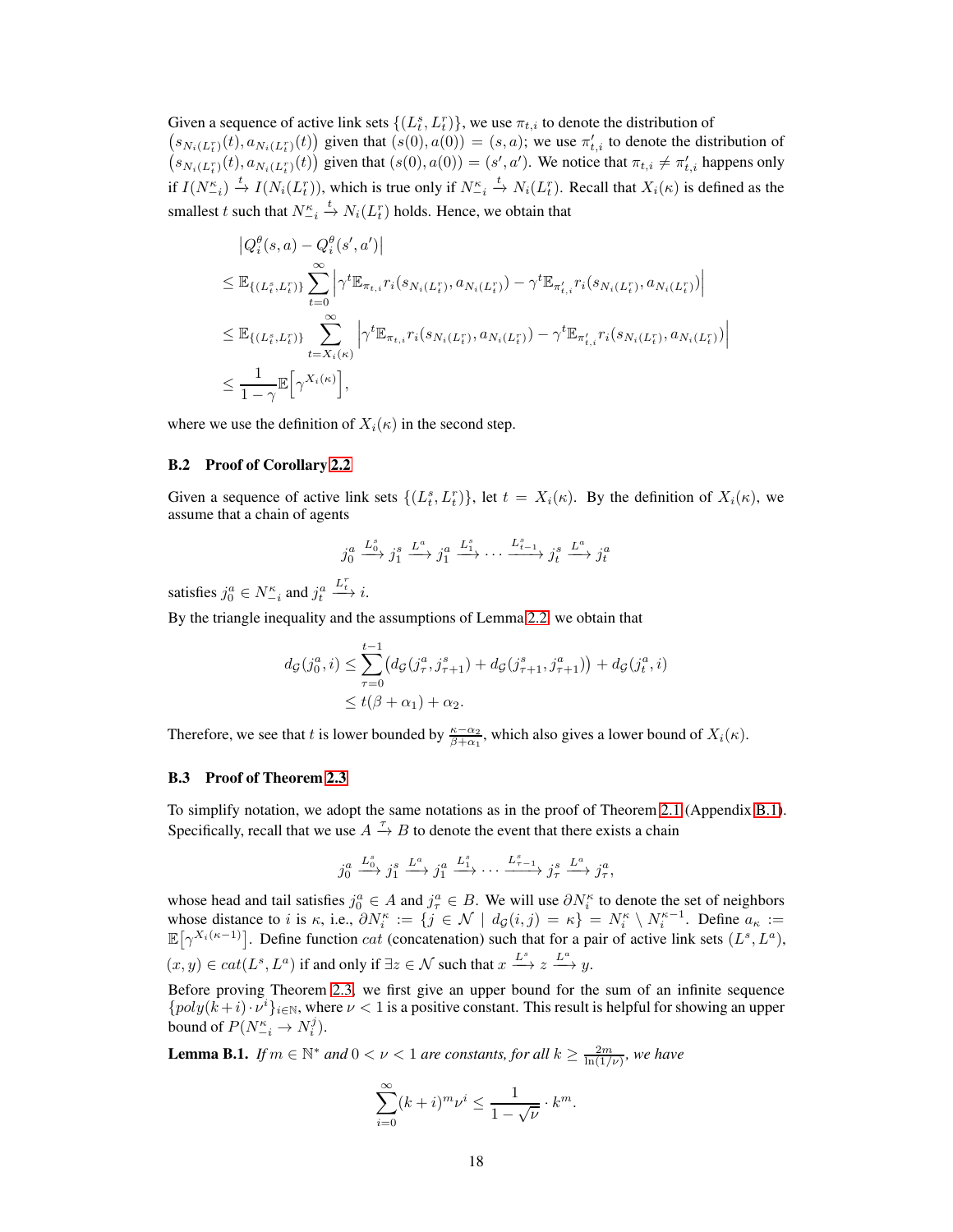*Proof of Lemma [B.1.](#page-17-2)* Define function  $f : \mathbb{R}^+ \cup \{0\} \to \mathbb{R}^+$  as

$$
f(t) = (k+t)^m \cdot \nu^{t/2}.
$$

The derivative of function  $f$  is given by

$$
f'(t) = (k+t)^{m-1} \cdot \nu^{t/2} \left( m + \frac{1}{2} \ln \nu \cdot (k+t) \right).
$$

Since  $k \ge \frac{2m}{\ln(1/\nu)}, f'(t) \le 0$  holds for all  $t \ge 0$ , hence we have  $f(t) \le f(0) = k^m$ . Therefore, we obtain that

$$
\sum_{i=0}^{\infty} (k+i)^m \nu^i \le \sum_{i=0}^{\infty} f(i) \cdot \nu^{i/2}
$$

$$
\le k^m \sum_{i=0}^{\infty} \nu^{i/2}
$$

$$
\le \frac{1}{1-\sqrt{\nu}} \cdot k^m.
$$

<span id="page-18-0"></span> $\Box$ 

Now we come back to the proof of Theorem [2.3.](#page-4-4)

By union bound, we derive an upper bound of the probability that a link  $(x, y)$  is in  $cat(L<sup>s</sup>, L<sup>a</sup>)$ . Suppose  $d \in \mathbb{N}$  is constant that satisfies  $d_{\mathcal{G}}(x, y) \geq d$ , and the probability P is taken over  $(L^s, L^r) \sim$  $\mathcal{D}$ :

$$
P((x,y) \in cat(L^s, L^a)) = P(\exists z \in \mathcal{N}, (x,z) \in L^s \land (z,y) \in L^a)
$$
  
\n
$$
\leq \sum_{z:d_{\mathcal{G}}(z,y) \leq \beta} P((x,z) \in L^s)
$$
  
\n
$$
\leq c_0(\beta + 1)^{n_0+1} \cdot c\lambda^{d-\beta}
$$
  
\n
$$
= c_g \lambda^d, \tag{7}
$$

where constant  $c_g$  is defined as  $c_0 c(\beta + 1)^{n_0+1} \lambda^{-\beta}$ .

By the assumption on the size of  $\kappa$ -hop neighborhood, we know that for some constant  $c_0$  and  $n_0 \in \mathbb{N}^*, |\partial \dot{N}_i^{\kappa}| \le c_0 (\kappa + 1)^{n_0}$  holds for all  $\kappa \ge 1$ . Let  $n_1 := 2n_0$ . With the help of Lemma [B.1,](#page-17-2) we show that for some constant  $c_2 > 0$ ,  $P\left(N_{-i}^{\kappa-1}\right)$  $\stackrel{1}{\rightarrow} \partial N_i^j$  is upper bounded by  $c_2(\kappa+1)^{n_1}\lambda^{\kappa-j}$ for all  $j \leq \kappa - 1$  when  $\kappa \geq \frac{2n_0}{\ln(1/\lambda)}$ :

$$
P\left(N_{-i}^{\kappa-1}\xrightarrow{1} \partial N_i^j\right) \le P\left(\exists x \in N_{-i}^{\kappa-1}, y \in \partial N_i^j \text{ s.t. } (x, y) \in cat(L^s, L^a)\right) \tag{8a}
$$

$$
\leq \sum_{q=0}^{\infty} P\Big(\exists x \in \partial N_i^{\kappa+q}, y \in \partial N_i^j \text{ s.t. } (x, y) \in cat(L^s, L^a)\Big) \qquad (8b)
$$

$$
\leq \sum_{q=0}^{\infty} \sum_{x \in \partial N_i^{\kappa+q}, y \in \partial N_i^j} P((x, y) \in cat(L^s, L^a))
$$
 (8c)

<span id="page-18-1"></span>
$$
\leq \sum_{q=0}^{\infty} \sum_{x \in \partial N_i^{\kappa+q}, y \in \partial N_i^j} c_g \lambda^{(\kappa+q-j)} \tag{8d}
$$

$$
\leq c_g \lambda^{\kappa-j} \sum_{q=0}^{\infty} \left| \partial N_i^{\kappa+q} \right| \cdot \left| \partial N_i^j \right| \cdot \lambda^q
$$
  

$$
\leq c_a c_a^2 (\kappa+1)^{n_0} \lambda^{\kappa-j} \sum_{k=0}^{\infty} (\kappa+q+1)^{n_0} \lambda^q
$$
 (8e)

<span id="page-18-2"></span>
$$
\leq c_g c_0^2 (\kappa+1)^{n_0} \lambda^{\kappa-j} \sum_{q=0} (\kappa+q+1)^{n_0} \lambda^q
$$
 (8e)

<span id="page-18-3"></span>
$$
\leq c_2(\kappa+1)^{n_1}\lambda^{\kappa-j},\tag{8f}
$$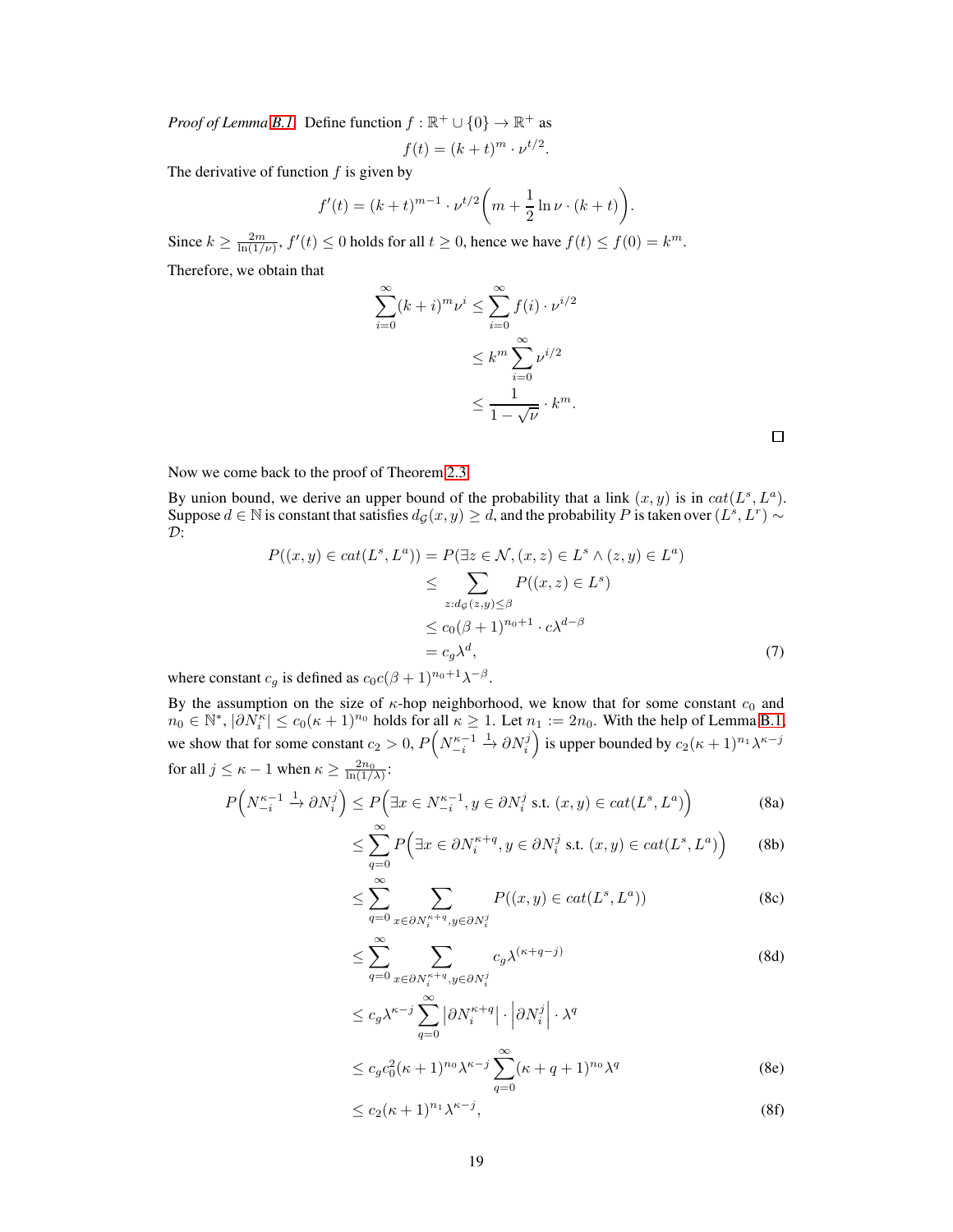where we use the definition of  $N_{-i}^{\kappa-1}$  $\rightarrow \partial N_i^j$  in [\(8a\)](#page-20-0); we use union bound in [\(8b\)](#page-20-1) and [\(8c\)](#page-20-2); we use the fact that  $d_{\mathcal{G}}(x, y) \ge \kappa + q - j$ ,  $\forall x \in \partial N_i^{\kappa+q}$ ,  $y \in \partial N_i^j$  and [\(7\)](#page-18-0) in [\(8d\)](#page-18-1); we use the bounds  $\left|\partial N_i^j\right| \leq c_0 j^{n_0} \leq c_0 \kappa^{n_0}$  and  $\left|\partial N_i^{\kappa+q}\right| \leq c_0 (\kappa+q)^{n_0}$  in [\(8e\)](#page-18-2); we define  $c_2 := \frac{c_g c_0^2}{1-\sqrt{\lambda}}$  and use Lemma [B.1](#page-17-2) in [\(8f\)](#page-18-3).

Let constants  $c_3$  and  $q$  be defined as

$$
c_3 := \frac{1}{2} \sqrt[4]{\lambda} (1 - \sqrt{\lambda}) \left( \frac{1}{\sqrt{\gamma}} - 1 \right),
$$
  

$$
q := \frac{1}{\ln(1/\lambda)} \max \{ (\ln c_2 - \ln c_3 - 2 \ln(1 - \sqrt{\gamma})), (2n_1 + 4) \},\
$$

and define function  $p(\kappa) := [q(1 + \ln(\kappa + 1))] + 1$ . We can find  $\kappa_0 \in \mathbb{Z}^+$  such that  $p(\kappa) \ge \kappa$  for all  $\kappa \leq \kappa_0$ , and  $p(\kappa) > \kappa$  for all  $\kappa > \kappa_0$ .

Let  $\rho$  be a constant such that  $1 > \rho > \max\{\gamma^{1/(2q)}, \sqrt[4]{\lambda}\}\$ . Let  $C := \rho^{-\max\{q+1, \frac{2n_0}{\ln(1/\lambda)}\}}$ . Recall that we define  $a_{\kappa} := \mathbb{E}[\gamma^{X_i(\kappa-1)}],$  where  $X_i(\kappa-1)$  denotes the smallest t such that  $N_{-i}^{\kappa-1} \stackrel{t}{\to} N_i(L_i^r)$ holds. Now we show by induction that

<span id="page-19-1"></span><span id="page-19-0"></span>
$$
a_{\kappa} \le C \rho^{\kappa/(1 + \ln(\kappa + 1))}, \forall \kappa \ge 1.
$$
 (9)

Since  $a_{\kappa} \leq 1$ , [\(9\)](#page-19-0) clearly holds when  $\kappa \leq \kappa_0$ . To see this, recall that we have  $\kappa \leq p(\kappa)$  and  $C \ge \rho^{-(q+1)}$  by definition, thus the right hand side of [\(9\)](#page-19-0) can be lower bounded by

$$
C \rho^{\kappa/(1+\ln(\kappa+1))} \ge \rho^{-(q+1)} \cdot \rho^{p(\kappa)/(1+\ln(\kappa+1))} \ge \rho^{-(q+1)} \cdot \rho^{q+1} = 1.
$$

When  $\kappa > \kappa_0$ , we have  $\kappa > p(\kappa)$ . Recall that  $a_{\kappa} := \mathbb{E}[\gamma^{X_i(\kappa-1)}]$ . Notice that  $X_i(\kappa-1) = 0$  if and only if  $N_{-i}^{\kappa-1} \cap N_i(L_0^r) \neq \emptyset$ . To simplify the notation, we denote the event  $N_{-i}^{\kappa-1} \cap N_i(L_0^r) \neq \emptyset$  by  $E_0$ . Using this and the idea of dynamic programming, we see that

$$
a_{\kappa} \leq \gamma \left( P\{ \left( \neg N_{-i}^{\kappa-1} \stackrel{1}{\to} N_i^{\kappa-1} \right) \land \neg E_0 \} a_{\kappa} + \sum_{j=0}^{\kappa-1} P\{ \left( N_{-i}^{\kappa} \stackrel{1}{\to} \partial N_i^j \right) \land \left( \neg N_{-i}^{\kappa} \stackrel{1}{\to} N_i^{j-1} \right) \land \neg E_0 \} a_j \right) + P(E_0)
$$
  

$$
\leq \gamma \left( P\{ \neg N_{-i}^{\kappa-1} \stackrel{1}{\to} N_i^{\kappa-1} \} a_{\kappa} + \sum_{j=0}^{\kappa-1} P\{ \left( N_{-i}^{\kappa} \stackrel{1}{\to} \partial N_i^j \right) \land \left( \neg N_{-i}^{\kappa} \stackrel{1}{\to} N_i^{j-1} \right) \} a_j \right) + P(E_0),
$$
  
(10)

where the probability P are taken over  $(L_0^s, L_0^r) \sim D$ .

Since  $\kappa \ge p(\kappa) \ge q \ge \frac{2n_1}{\ln(1/\lambda)} \ge \frac{2n_0}{\ln(1/\lambda)}$ , by Lemma [B.1,](#page-17-2) we see that

$$
P(E_0) = P\{\exists j \in N_{-i}^{\kappa-1} \text{ s.t. } (j,i) \in L^r\} \le \sum_{q=0}^{\infty} cc_0(\kappa + q + 1)^{n_0} \lambda^{\kappa+q} \le \frac{cc_0}{1 - \sqrt{\lambda}} (\kappa + 1)^{n_0 + 1} \lambda^{\kappa}.
$$

Substituting this into [\(10\)](#page-19-1) and rearranging the terms gives

$$
\left(1 - \gamma P\{\neg N_{-i}^{\kappa-1} \xrightarrow{1} N_i^{\kappa-1}\}\right) a_{\kappa} \leq \gamma \sum_{j=\kappa-p(\kappa)+1}^{\kappa-1} P\{\left(N_{-i}^{\kappa-1} \xrightarrow{1} \partial N_i^j\right) \wedge \left(\neg N_{-i}^{\kappa-1} \xrightarrow{1} N_i^{j-1}\right)\} a_j
$$

$$
+ \gamma \sum_{j=0}^{\kappa-p(\kappa)} P\{\left(N_{-i}^{\kappa-1} \xrightarrow{1} \partial N_i^j\right) \wedge \left(\neg N_{-i}^{\kappa-1} \xrightarrow{1} N_i^{j-1}\right)\} a_j
$$

$$
+ \frac{cc_0}{1 - \sqrt{\lambda}} (\kappa+1)^{n_0+1} \lambda^{\kappa}.
$$
(11)

For simplicity, we define  $\rho_{\kappa} := \rho^{1/(1 + \ln(\kappa + 1))}$ . By the induction assumption, we have that

<span id="page-19-2"></span>
$$
a_j \leq C \rho^{j/(\ln(j+1)+1)} \leq C \rho^{j/(\ln(\kappa+1)+1)} = C \rho_\kappa^j.
$$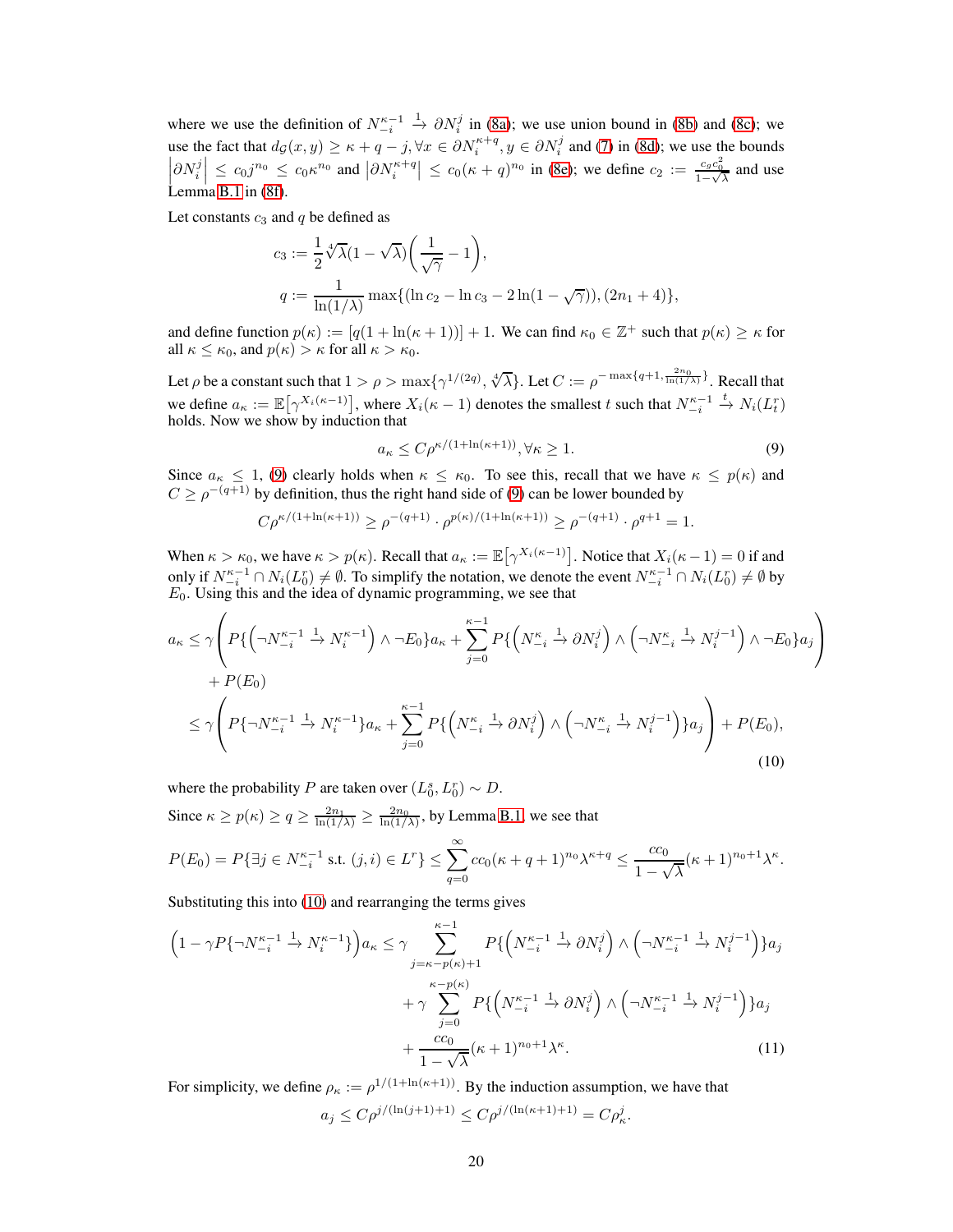Substituting this into [\(11\)](#page-19-2) gives that

$$
\left(1 - \gamma P\{\neg N_{-i}^{\kappa-1}\stackrel{1}{\to} N_i^{\kappa-1}\}\right) a_{\kappa} \leq C\gamma \sum_{j=\kappa-p(\kappa)+1}^{\kappa-1} P\{\left(N_{-i}^{\kappa-1}\stackrel{1}{\to}\partial N_i^j\right) \wedge \left(\neg N_{-i}^{\kappa-1}\stackrel{1}{\to} N_i^{j-1}\right)\} \rho_{\kappa}^j
$$

$$
+ C\gamma \sum_{j=0}^{\kappa-p(\kappa)} P\{\left(N_{-i}^{\kappa-1}\stackrel{1}{\to}\partial N_i^j\right) \wedge \left(\neg N_{-i}^{\kappa-1}\stackrel{1}{\to} N_i^{j-1}\right)\} \rho_{\kappa}^j
$$

$$
+ \frac{c_0}{1-\sqrt{\lambda}} (\kappa+1)^{n_0+1} \lambda^{\kappa}.
$$
(12)

<span id="page-20-3"></span>By the definition of  $p(\kappa)$  and q, we see that

$$
\lambda^{-p(\kappa)} \geq \lambda^{-q(1+\ln(\kappa+1))} = \lambda^{-q} \cdot (\kappa+1)^{q\ln(1/\lambda)} \geq \frac{c_2}{c_3(1-\sqrt{\gamma})^2} \cdot (\kappa+1)^{n_1} \geq \frac{c_2}{c_3(1-\gamma)} \cdot (\kappa+1)^{n_1}.
$$

Therefore, we obtain the upper bound

$$
P\{\left(N_{-i}^{\kappa-1}\xrightarrow{1} \partial N_i^j\right) \wedge \left(\neg N_{-i}^{\kappa}\xrightarrow{1} N_i^{j-1}\right)\} \le P\{N_{-i}^{\kappa-1}\xrightarrow{1} \partial N_i^j\}
$$
  
\n
$$
\le c_2(\kappa+1)^{n_1}\lambda^{(\kappa-j)}
$$
  
\n
$$
\le (1-\gamma)c_3\lambda^{(\kappa-p(\kappa)-j)}.
$$
  
\nUsing this and divide both sides of (12) by  $\left(1-\gamma P\{\neg N_{-i}^{\kappa}\xrightarrow{1} N_i^{\kappa-1}\}\right)$ , we see that  
\n
$$
a_{\kappa} \le \gamma \left(C\rho_{\kappa}^{\kappa-p(\kappa)+1}+Cc_3(\rho_{\kappa}^{\kappa-p(\kappa)}+\lambda^1\cdot\rho_{\kappa}^{\kappa-p(\kappa)-1}+\lambda^2\cdot\rho_{\kappa}^{\kappa-p(\kappa)-2}+\cdots\right)
$$
  
\n
$$
+\frac{c_0}{(1-\gamma)(1-\sqrt{\lambda})}(\kappa+1)^{n_0+1}\lambda^{\kappa},
$$
  
\n(13)  
\nwhere we also use the fact that

where

$$
\sum_{j=\kappa-p+1}^{\kappa-1} P\{\left(N_{-i}^{\kappa-1} \xrightarrow{1} \partial N_i^j\right) \wedge \left(\neg N_{-i}^{\kappa-1} \xrightarrow{1} N_i^{j-1}\right)\} \le 1 - \gamma P\{\neg N_{-i}^{\kappa-1} \xrightarrow{1} N_i^{\kappa-1}\}.
$$

By the definition of  $p(\kappa)$ , q and  $c_2$ , we have that

<span id="page-20-4"></span>
$$
\lambda^{\frac{\kappa}{4}} \leq \lambda^{\frac{p(\kappa)}{4}} \leq (\kappa+1)^{-\frac{q\ln(1/\lambda)}{4}} \leq (\kappa+1)^{-n_0-1}
$$

and

<span id="page-20-5"></span>
$$
\lambda^{\frac{\kappa}{2}} \leq \lambda^{\frac{p(\kappa)}{2}} \leq \lambda^{\frac{q}{2}} \leq \frac{(1-\sqrt{\gamma})(1-\gamma)(1-\sqrt{\lambda})}{2c_0},
$$

which implies

<span id="page-20-2"></span><span id="page-20-1"></span><span id="page-20-0"></span>
$$
\lambda^{\frac{3\kappa}{4}} \le \frac{(1 - \sqrt{\gamma})(1 - \gamma)(1 - \sqrt{\lambda})}{2c_0(\kappa + 1)^{n_0 + 1}}.
$$
\n(14)

Dividing both sides of [\(13\)](#page-20-4) by  $C\rho_{\kappa}^{\kappa}$  gives that

$$
\frac{a_{\kappa}}{C\rho_{\kappa}^{\kappa}} \leq \gamma \left( \frac{1}{\rho_{\kappa}^{p(\kappa)-1}} + \frac{c_3}{\rho_{\kappa}^{p(\kappa)}} \cdot \frac{1}{1 - (\lambda/\rho_{\kappa})} \right) + \frac{c_0}{(1-\gamma)(1-\sqrt{\lambda})} (\kappa+1)^{n_0+1} \lambda^{\frac{3\kappa}{4}} \tag{15a}
$$

$$
\leq \gamma \left( \frac{1}{\rho^q} + \frac{1}{\rho^{q+1}} \cdot \frac{c_3}{1 - \sqrt{\lambda}} \right) + \frac{1}{2} (1 - \sqrt{\gamma})
$$
\n(15b)

$$
= \frac{\gamma}{\rho^q} \left( 1 + \frac{c_3}{\rho (1 - \sqrt{\lambda})} \right) + \frac{1}{2} (1 - \sqrt{\gamma})
$$
  
\n
$$
\leq \sqrt{\gamma} \cdot \frac{1}{2} \left( 1 + \frac{1}{\sqrt{\gamma}} \right) + \frac{1}{2} (1 - \sqrt{\gamma})
$$
  
\n
$$
= 1,
$$
\n(15c)

where we use  $\rho_{\kappa} = \rho^{1/(1+\ln \kappa)} \ge \rho \ge \sqrt[4]{\lambda}$  in [\(15a\)](#page-20-0); we use  $\rho_{\kappa} \ge \sqrt[4]{\lambda}$ ,  $p = [q(1 + \ln \kappa)] + 1$ , and [\(14\)](#page-20-5) in [\(15b\)](#page-20-1); we use  $c_3 = \sqrt{\lambda}(1-\sqrt{\lambda})(\sqrt{\gamma}-1) \le \rho(1-\sqrt{\lambda})(\sqrt{\gamma}-1)$  and  $\rho \ge \gamma^{1/(2q)}$  in [\(15c\)](#page-20-2).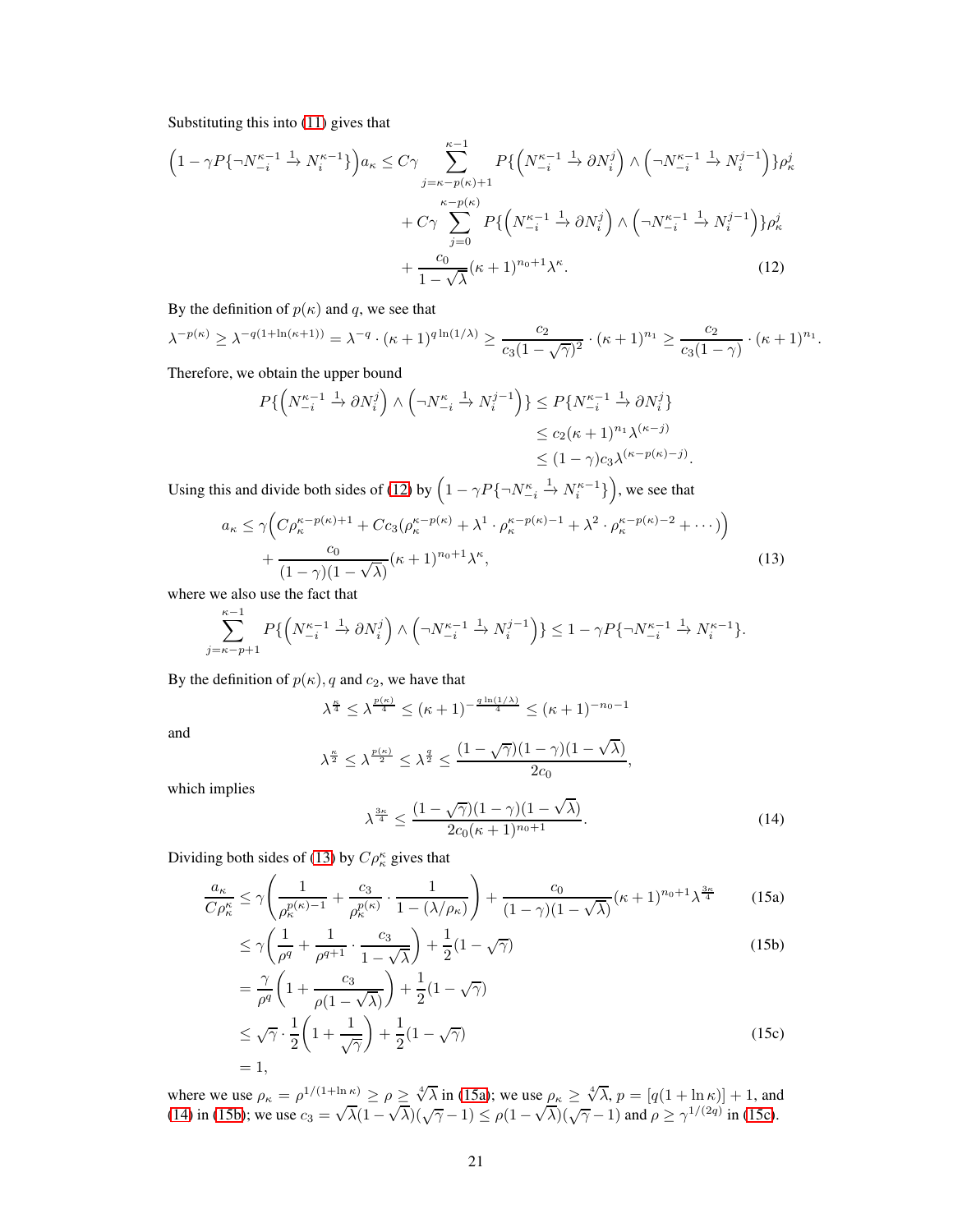## <span id="page-21-1"></span>B.4 Proof of Theorem [2.4](#page-6-1)

In the Critic part of Algorithm [1,](#page-5-2) since the policy is fixed to be  $\theta(m)$ , the pair  $(s, a)$  can be viewed as the state of a Markov chain C, and  $Q^{\theta(m)}(s, a)$  in the original MDP corresponds to the value function  $V^*((s, a))$  on C. Define the state aggregation map h such that  $h((s, a)) = (s_{N_t^*}, a_{N_t^*})$ . By the  $\mu$ -decay property, we see that if  $h((s, a)) = h((s', a'))$ , then

$$
|V^*((s,a)) - V^*((s',a'))| = \left| Q^{\theta(m)}(s,a) - Q^{\theta(m)}(s',a') \right| \leq \mu(\kappa).
$$

Note that Assumption [2.1](#page-5-3) implies that Assumption [3.1](#page-7-4) holds for C. Thus, we can apply Theorem [3.2](#page-9-1) to finish the proof of Theorem [2.4.](#page-6-1)

## <span id="page-21-2"></span>B.5 Proof of Theorem [2.5](#page-6-0)

Before showing Theorem [2.5,](#page-6-0) we first state a theorem concerning the actor part of Algorithm [1.](#page-5-2) The proof is deferred to Appendix [B.6.](#page-22-0)

<span id="page-21-0"></span>Theorem B.2. *Under the same assumption as Theorem [2.5,](#page-6-0) suppose inner loop length* T *is sufficiently large such that*  $T + 1 \geq \log_{\gamma}((1 - \gamma)\mu(\kappa))$  *and with probability at least*  $1 - \frac{\delta}{2}$ *, the following inequality holds for all agents*  $i \in \mathcal{N}$ *:* 

$$
\sup_{m \le M-1} \sup_{(s,a) \in S \times \mathcal{A}} \left| Q_i^{\theta(m)}(s,a) - \hat{Q}^T(s_{N_i^{\kappa}}, a_{N_i^{\kappa}}) \right| \le \frac{\iota \mu(\kappa)}{1 - \gamma}
$$

*where ι* is a positive constant. Suppose the actor step size satisfies  $\eta_m = \frac{\eta}{\sqrt{m+1}}$  with  $\eta \leq \frac{1}{4W'}$ . Define  $C_M := \frac{2}{\eta(1-\gamma)} +$  $8W^2\sqrt{\log M\log\frac{4}{\delta}}+96W'W^2\eta\log M$  $\frac{1}{(1-\gamma)^4}$  . *Then, with probability at least*  $1-\delta$ ,

$$
\frac{\sum_{m=0}^{M-1} \eta_m \|\nabla J(\theta(m))\|^2}{\sum_{m=0}^{M-1} \eta_m} \le \frac{C_M}{\sqrt{M+1}} + \frac{2(2+\iota)W^2 \mu(\kappa)}{(1-\gamma)^4}.
$$
 (16)

<span id="page-21-3"></span>,

As a remark, note that the left hand side of [\(16\)](#page-21-3) is a weighted average of the squared norm of the gradients  $\nabla J(\theta(m))$ . We say the algorithm has reached an  $O(\epsilon)$ -approximate stationary point if the left hand side of [\(16\)](#page-21-3) is in the order of  $O(\epsilon)$ .

Now we come back to the proof of Theorem [2.5.](#page-6-0) Let constant  $\iota = 2$  in Theorem [B.2.](#page-21-0) By Theorem [B.2,](#page-21-0) to satisfy

$$
\frac{\sum_{m=0}^{M-1} \eta_m \|\nabla J(\theta(m))\|^2}{\sum_{m=0}^{M-1} \eta_m} \le O(\epsilon),
$$

it suffices to guarantee that

$$
\frac{C_M}{\sqrt{M+1}} = O(\epsilon), \text{ and } \frac{2(2+\iota)W^2\mu(\kappa)}{(1-\gamma)^4} = O(\epsilon).
$$

These can be satisfied by letting

$$
M = \tilde{\Omega}\left(\epsilon^{-2}\left(\frac{(W')^2}{(1-\gamma)^2} + \frac{W^4(1+\log(1/\delta))}{(1-\gamma)^8}\right)\right), \mu(\kappa) = O\left(W^{-2}(1-\gamma)^4\epsilon\right).
$$

To satisfy

$$
\sup_{m \le M-1} \sup_{(s,a) \in \mathcal{S} \times \mathcal{A}} \left| Q_i^{\theta(m)}(s,a) - \hat{Q}^T(s_{N_i^{\kappa}}, a_{N_i^{\kappa}}) \right| \le \frac{\iota \mu(\kappa)}{1 - \gamma},
$$

with probability at least  $1 - \frac{\delta}{2}$ , by Corollary [2.4,](#page-6-1) it suffices to select T such that

$$
\frac{1}{\sqrt{T+t_0}} \cdot \frac{40H}{(1-\gamma)^2} \sqrt{K_2 \log T \left( \log \left( \frac{4f(\kappa)K_2T}{\delta} \right) + \log \log T \right)} + \frac{1}{T+t_0} \cdot \frac{8}{(1-\gamma)^2} \max \{ \frac{144K_2H \log T}{\sigma'(\kappa)} + C_3, 2K_2 \log T + t_0 \} \le \frac{\mu(\kappa)}{1-\gamma}.
$$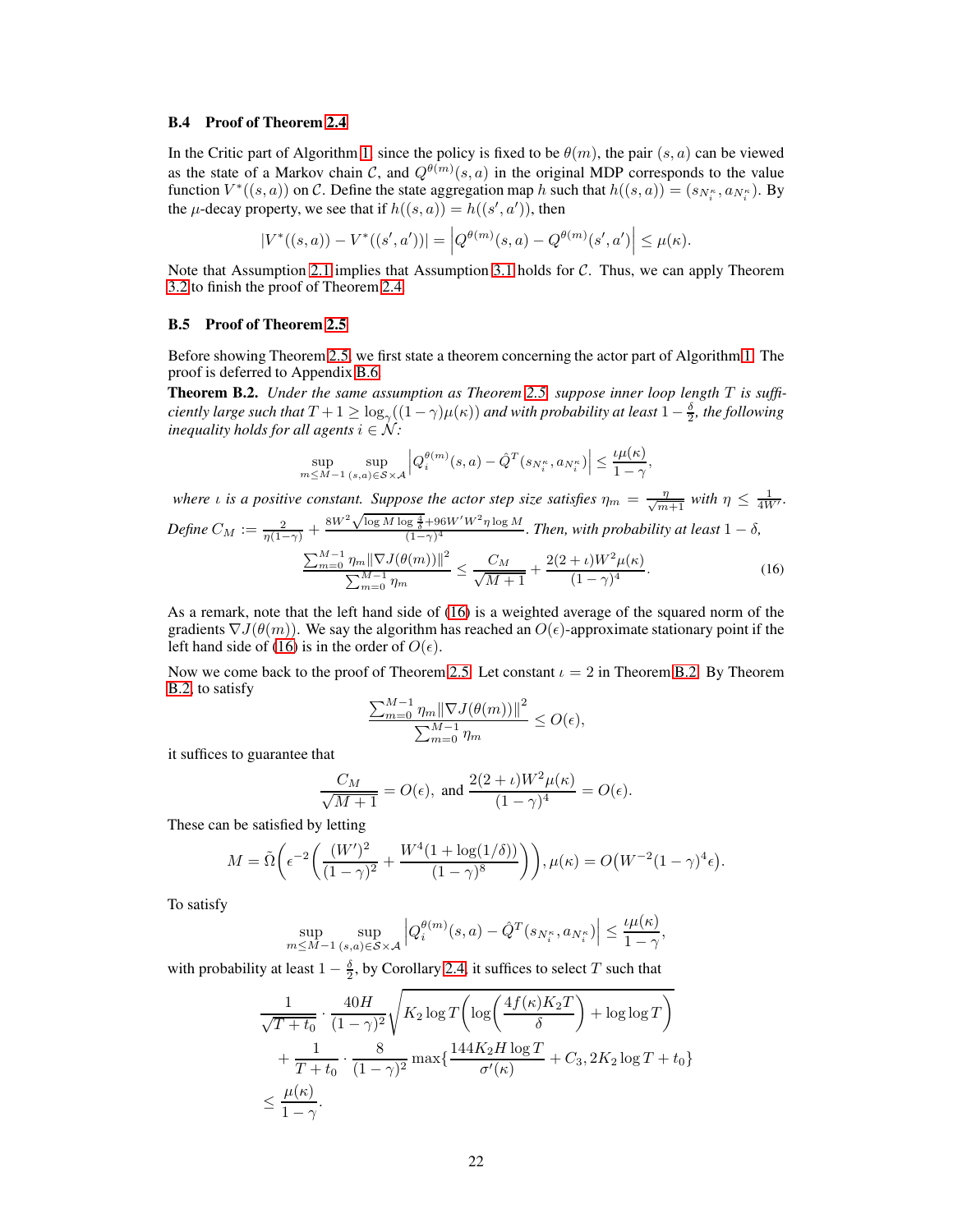Recall that

$$
\mu(\kappa) = O\big(W^{-2}(1-\gamma)^4 \epsilon\big), H \ge \frac{2}{(1-\gamma)\sigma'(\kappa)}, t_0 = \max(4H, 2K_2 \log T).
$$

Hence the required number of inner loop is

$$
T = \tilde{\Omega}\bigg(\frac{W^4(K_2(\log f(\kappa) + \log(1/\delta) + 1) + K_1)}{\epsilon^2(1-\gamma)^{12}\sigma'(\kappa)^2}\bigg).
$$

#### <span id="page-22-0"></span>B.6 Proof of Theorem [B.2](#page-21-0)

While Theorem 5 in [\[38\]](#page-11-4) studies the error bound of Scalable Actor Critic as a whole, we want to decouple the effect of the inner loop and the outer loop in Theorem [B.2.](#page-21-0) Our proof of Theorem [B.2](#page-21-0) uses similar techniques with the proof in [\[38\]](#page-11-4), but we extend the analysis to a more general dependence model.

According to Algorithm [1,](#page-5-2) at iteration  $m$ , agent  $i$  performs gradient ascent by

$$
\theta_i(m+1) = \theta_i(m) + \eta_m \hat{g}_i(m),
$$

with step size  $\eta_m = \frac{\eta}{\sqrt{m+1}}$ . The approximate local gradient  $\hat{g}_i(m)$  is given by

$$
\hat{g}_i(m) = \sum_{t=0}^T \gamma^t \frac{1}{n} \sum_{j \in N_i^{\kappa}} \hat{Q}_j^{m,T} \Big(s_{N_j^{\kappa}}(t), a_{N_j^{\kappa}}(t)\Big) \nabla_{\theta_i} \log \zeta_i^{\theta_i(m)} \Big(a_i(t) \mid s_{N_i^{\beta}}(t)\Big).
$$

Recall that the true local gradient is given by

$$
\nabla_{\theta_i} J(\theta(m)) = \sum_{t=0}^{\infty} \mathbb{E}_{s \sim \pi_t^{\theta(m)}, a \sim \zeta_i^{\theta(m)}(\cdot | s)} \gamma^t Q^{\theta(m)}(s, a) \nabla_{\theta_i} \log \zeta^{\theta_i(m)} \Big( a_i(t) \mid s_{N_i^{\beta}}(t) \Big),
$$

where we use  $\pi_t^{\theta}$  to denote the distribution of global state  $s(t)$  under fixed policy  $\theta$ .

To bound  $\|\hat{g}(m) - \nabla_{\theta}J(\theta(m))\|$ , we define intermediate quantities  $g(m)$  and  $h(m)$  whose i'th component is given by

$$
g_i(m) = \sum_{t=0}^T \gamma^t \frac{1}{n} \sum_{j \in N_i^{\kappa}} Q_j^{\theta(m)}(s(t), a(t)) \nabla_{\theta_i} \log \zeta_i^{\theta_i(m)} \Big( a_i(t) \mid s_{N_i^{\beta}}(t) \Big),
$$
  

$$
h_i(m) = \sum_{t=0}^T \mathbb{E}_{s \sim \pi_i^{\theta(m)}, a \sim \zeta^{\theta(m)}(\cdot | s)} \gamma^t \frac{1}{n} \sum_{j \in N_i^{\kappa}} Q_j^{\theta(m)}(s, a) \nabla_{\theta_i} \log \zeta_i^{\theta_i(m)} \Big( a_i(t) \mid s_{N_i^{\beta}}(t) \Big).
$$

<span id="page-22-1"></span>**Lemma B.3.** We have almost surely,  $\forall m \leq M$ ,

$$
\max(||\hat{g}(m)||, ||g(m)||, ||h(m)||, ||\nabla J(\theta(m))||) \le \frac{W}{(1 - \gamma)^2}.
$$

To show Lemma [B.3,](#page-22-1) we only need to replace  $\zeta_i^{\theta_i(m)}(a_i(t) \mid s_i(t))$  by  $\zeta_i^{\theta_i(m)}\Big(a_i(t) \mid s_{N_i^\beta}(t)\Big)$  in the proof of Lemma 17 in [\[38\]](#page-11-4).

Notice that

$$
\hat{g}(m) - \nabla J(\theta(m)) = e^1(m) + e^2(m) + e^3(m),
$$

where

$$
e^1(m) := \hat{g}(m) - g(m), e^2(m) := g(m) - h(m), e^3(m) := h(m) - \nabla J(\theta(m)).
$$

<span id="page-22-2"></span>To bound  $\|\hat{g}(m) - \nabla J(\theta(m))\|$ , we only need to bound  $e_1(m), e_2(m), e_3(m)$  separately. **Lemma B.4.** With probability at least  $1 - \frac{\delta}{2}$ , we have

$$
\sup_{0 \le m \le M-1} ||e^1(m)|| \le \frac{\iota W \mu(\kappa)}{(1-\gamma)^2}.
$$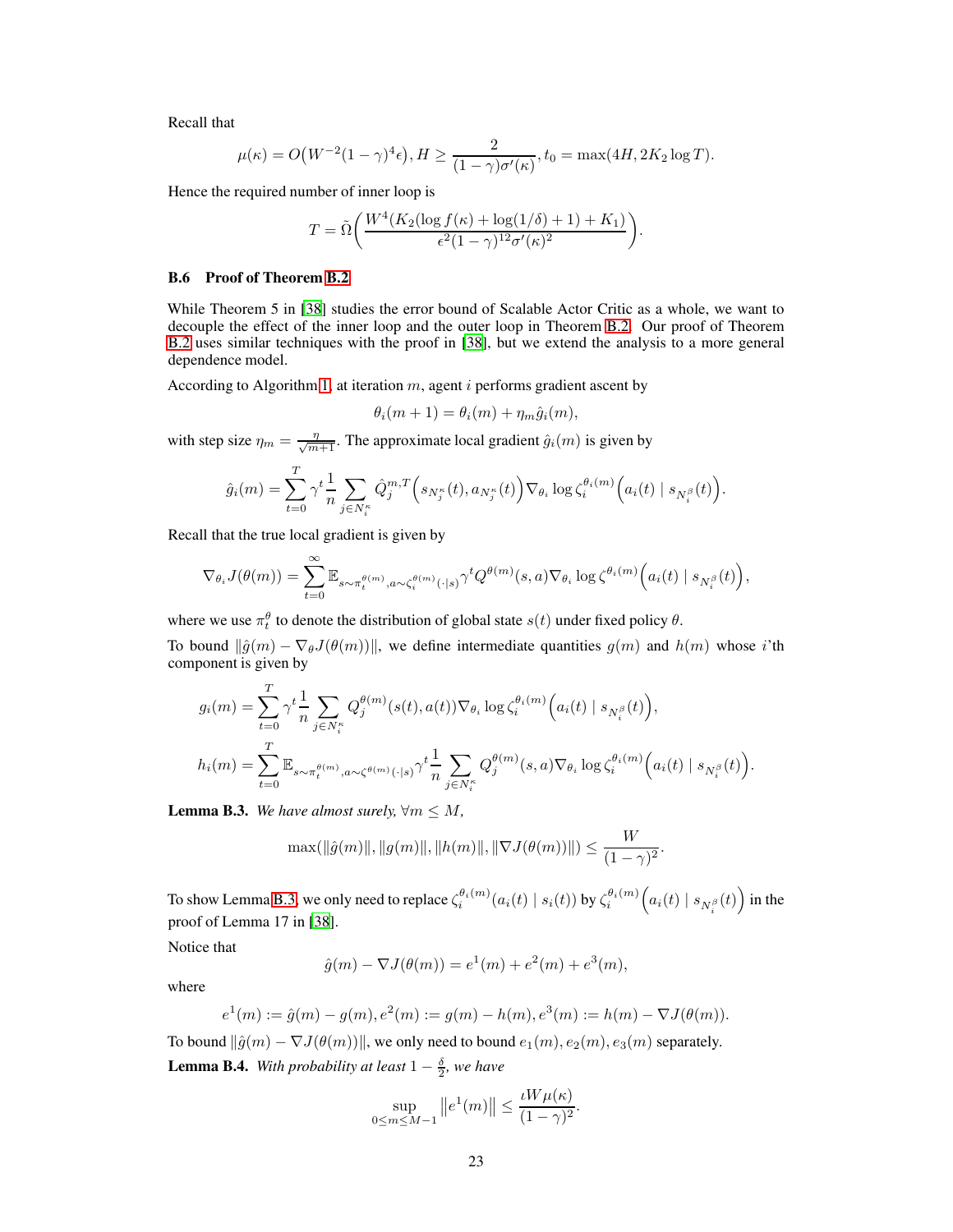*Proof of Lemma [B.4.](#page-22-2)* By the assumption that

$$
\sup_{m \le M-1} \sup_{i \in \mathcal{N}} \sup_{(s,a) \in \mathcal{S} \times \mathcal{A}} \left| Q_i^{\theta(m)}(s,a) - \hat{Q}^T(s_{N_i^{\kappa}}, a_{N_i^{\kappa}}) \right| \le \frac{\iota \cdot \mu(\kappa)}{1 - \gamma},
$$

we have for all  $m \leq M - 1$  and  $i \in \mathcal{N}$ ,

$$
\begin{split} &\|\hat{g}_i(m)-g_i(m)\|\\ &\leq \left\|\sum_{t=0}^T \gamma^t \frac{1}{n} \sum_{j\in N_i^\kappa} \Big[\hat{Q}_j^{m,T}\Big(s_{N_j^\kappa}(t),a_{N_j^\kappa}(t)\Big)-Q_j^{\theta(m)}(s(t),a(t))\Big]\nabla_{\theta_i}\log\zeta_i^{\theta_i(m)}\Big(a_i(t)\mid s_{N_i^\beta}(t)\Big)\right\|\\ &\leq \sum_{t=0}^T \gamma^t \frac{1}{n} \sum_{j\in N_i^\kappa} \Big|\hat{Q}_j^{m,T}\Big(s_{N_j^\kappa}(t),a_{N_j^\kappa}(t)\Big)-Q_j^{\theta(m)}(s(t),a(t))\Big|\Big\|\nabla_{\theta_i}\log\zeta_i^{\theta_i(m)}\Big(a_i(t)\mid s_{N_i^\beta}(t)\Big)\Big\|\\ &\leq \sum_{t=0}^T \gamma^t \frac{t\cdot\mu(\kappa)}{1-\gamma}W_i\\ &<\frac{2\iota W_i\cdot\mu(\kappa)}{(1-\gamma)^2}. \end{split}
$$

Combining all  $n$  dimensions finishes the proof.

 $\Box$ 

<span id="page-23-0"></span>**Lemma B.5.** With probability at least  $1 - \frac{\delta}{2}$ , we have

$$
\left| \sum_{m=0}^{M-1} \eta_m \langle \nabla J(\theta(m)), e^2(m) \rangle \right| \le \frac{2W^2}{(1-\gamma)^4} \sqrt{2 \sum_{m=0}^{M-1} \eta_m^2 \log \frac{4}{\delta}}.
$$

To show Lemma [B.5,](#page-23-0) we only need to replace  $\zeta_i^{\theta_i(m)}(a_i(t) \mid s_i(t))$  by  $\zeta_i^{\theta_i(m)}\Big(a_i(t) \mid s_{N_i^\beta}(t)\Big)$  in the proof of Lemma 19 in [\[38\]](#page-11-4).

<span id="page-23-1"></span>**Lemma B.6.** When  $T + 1 \ge \log_{\gamma}((1 - \gamma)\mu(\kappa))$ , we have almost surely

<span id="page-23-3"></span>
$$
\|e^3(m)\| \le \frac{2W\mu(\kappa)}{1-\gamma}.
$$

To show Lemma [B.6,](#page-23-1) we only need to replace  $\zeta_i^{\theta_i(m)}(a_i(t) \mid s_i(t))$  with  $\zeta_i^{\theta_i(m)}\Big(a_i(t) \mid s_{N_i^\beta}(t)\Big)$  and replace  $c\rho^{\kappa+1}$  with  $\mu(\kappa)$  in the proof of Lemma 20 in [\[38](#page-11-4)].

Now we come back to the proof of Theorem [B.2.](#page-21-0) Using the identical steps with the proof of Theorem 5 in [\[38\]](#page-11-4), we can obtain that (equation (44) in [\[38](#page-11-4)])

$$
\sum_{m=0}^{M-1} \frac{1}{2} \eta_m \|\nabla J(\theta(m))\|^2 \le J(\theta(m)) - J(\theta(0)) - \sum_{m=0}^{M-1} \eta_m \epsilon_{m,0} + \sum_{m=0}^{M-1} \eta_m \epsilon_{m,1} + \sum_{m=0}^{M-1} \eta_m^2 \epsilon_{m,2},
$$
 (17)

where

$$
\epsilon_{m,0} = \langle \nabla J(\theta(m)), e^2(m) \rangle, \n\epsilon_{m,1} = \|\nabla J(\theta(m))\| (\|e^1(m)\| + \|e^3(m)\|), \n\epsilon_{m,2} = 2W' (\|e^1(m)\|^2 + \|e^2(m)\|^2 + \|e^3(m)\|^2).
$$

By Lemma [B.5,](#page-23-0) we have with probability at least  $1 - \frac{\delta}{2}$ ,

<span id="page-23-2"></span>
$$
\left| \sum_{m=0}^{M-1} \eta_m \epsilon_{m,0} \right| \le \frac{2W^2}{(1-\gamma)^4} \sqrt{2 \sum_{m=0}^{M-1} \eta_m^2 \log \frac{4}{\delta}}.
$$
 (18)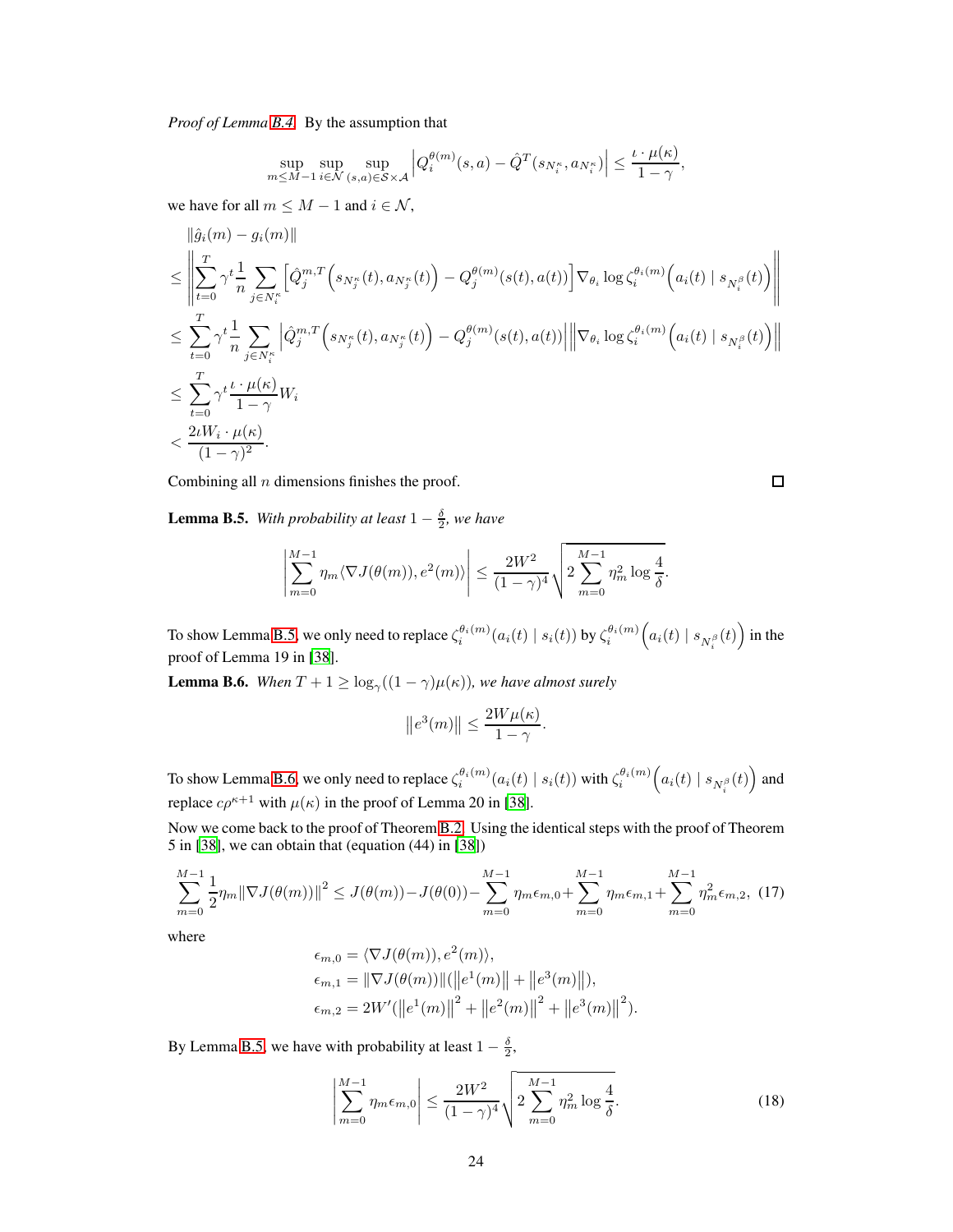By Lemma [B.4](#page-22-2) and Lemma [B.6,](#page-23-1) we have with probability at least  $1 - \frac{\delta}{2}$ ,

$$
\sup_{m \le M-1} \epsilon_{m,1} \le \frac{W}{(1-\gamma)^2} \bigg( \sup_{m \le M-1} \|e^1(m)\| + \sup_{m \le M-1} \|e^3(m)\|\bigg) \n\le \frac{(2+\iota)W^2\mu(\kappa)}{(1-\gamma)^4}.
$$
\n(19)

By Lemma [B.3,](#page-22-1) we have almost surely  $\max(||e^1(m)||, ||e^2(m)||, ||e^3(m)||) \leq 2\frac{W}{(1-\gamma)^2}$ , and hence almost surely

<span id="page-24-3"></span><span id="page-24-2"></span>
$$
\sup_{m \le M-1} \epsilon_{m,2} = 2W' \left( \left\| e^{1}(m) \right\|^{2} + \left\| e^{2}(m) \right\|^{2} + \left\| e^{3}(m) \right\|^{2} \right)
$$

$$
\le \frac{24W'W^{2}}{(1-\gamma)^{4}}.
$$
(20)

By union bound, [\(18\)](#page-23-2), [\(19\)](#page-24-2), and [\(20\)](#page-24-3) hold simultaneously with probability  $1 - \delta$ . Combining them with [\(17\)](#page-23-3) gives

$$
\frac{\sum_{m=0}^{M-1} \eta_m \|\nabla J(\theta(m))\|^2}{2 \sum_{m=0}^{M-1} \eta_m} \le \frac{\left(J(\theta(M)) - J(\theta(0))\right) + \left|\sum_{m=0}^{M-1} \eta_m \epsilon_{m,0}\right| + \sup_{m \le M-1} \epsilon_{m,2} \sum_{m=0}^{M-1} \eta_m^2}{\sum_{m=0}^{M-1} \eta_m} + 2 \sup_{m \le M-1} \epsilon_{m,1}.
$$
\n(21)

We can use identical steps with the proof of Theorem 5 in [\[38\]](#page-11-4) to bound the first term in [\(21\)](#page-24-4), and use [\(19\)](#page-24-2) to bound the second term in [\(21\)](#page-24-4). This completes the proof.

# <span id="page-24-1"></span>C Stochastic Approximation Scheme

## C.1 Contraction of the Update Operator

<span id="page-24-0"></span>To show that the equation  $\Pi F(\Phi x) = x$  has a unique solution  $x^*$ , by the Banach–Caccioppoli fixed-point theorem, it suffices to show that operator  $\Pi F(\Phi)$  is a  $\gamma$ -contraction in  $\lVert \cdot \rVert_v$ .

**Proposition C.1.** *If Assumption [3.2](#page-7-3) holds, operator*  $\Pi F(\Phi)$  *is a contraction in*  $\|\cdot\|_v$ *, i.e., for any*  $x, y \in \mathbb{R}^{\mathcal{M}}, \|\Pi F(\Phi x) - \Pi F(\Phi y)\|_{v} \leq \gamma \|x - y\|_{v}.$ 

To prove this proposition, we first show both operator Π and operator  $\Phi$  are non-expansive in  $\|\cdot\|_n$ before combining them with  $F$ .

<span id="page-24-6"></span>*Proof of Proposition [C.1.](#page-24-0)* We first show that operator  $\Pi$  is non-expansive in  $\|\cdot\|_v$ , i.e. for any  $x, y \in$  $\mathbb{R}^{\mathcal{N}},$  we have

<span id="page-24-4"></span>
$$
\|\Pi x - \Pi y\|_v \le \|x - y\|_v. \tag{22}
$$

Since  $\Pi$  is a linear operator, it suffices to show that for any  $x \in \mathbb{R}^N$ ,  $\|\Pi x\|_v \le \|x\|_v$ .

Recall that  $\forall j \in \mathcal{M}, h^{-1}(j) := \{i \in \mathcal{N} \mid h(i) = j\}$ . Using this notation, the j th element of vector  $\Pi x$  is given by

$$
(\Pi x)_j = \frac{1}{\sum_{i \in h^{-1}(j)} d_i} (\Phi^{\top} D x)_j = \frac{1}{\sum_{i \in h^{-1}(j)} d_i} \cdot \sum_{i \in h^{-1}(j)} d_i x_i.
$$

Hence we see that

<span id="page-24-5"></span>
$$
\frac{\left|(\Pi x)_j\right|}{v_j} \le \frac{1}{\sum_{i \in h^{-1}(j)} d_i} \cdot \sum_{i \in h^{-1}(j)} d_i \frac{|x_i|}{v_j} \le \sup_{i \in h^{-1}(j)} \frac{|x_i|}{v_j}.
$$
\n(23)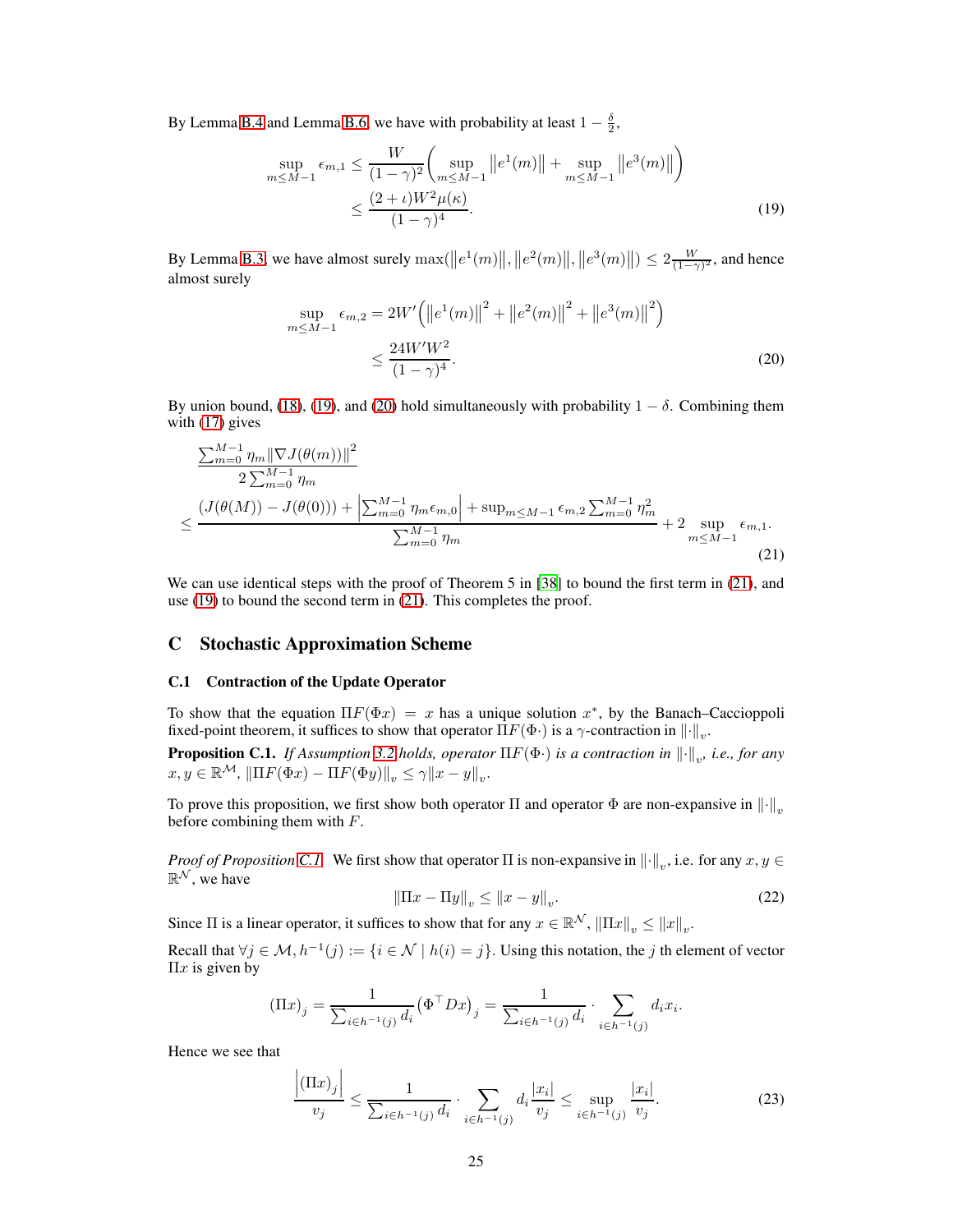By taking  $\sup_i$  on both sides of [\(23\)](#page-24-5), we see that

$$
\|\Pi x\|_{v} = \sup_{j \in \mathcal{M}} \frac{\left|(\Pi x)_{j}\right|}{v_{j}} \le \sup_{j \in \mathcal{M}} \sup_{i \in h^{-1}(j)} \frac{|x_{i}|}{v_{j}} = \sup_{i \in \mathcal{N}} \frac{|x_{i}|}{v_{h(i)}} = \|x\|_{v},\tag{24}
$$

where we use the definition of  $\|\cdot\|_v$  on  $\mathbb{R}^{\mathcal{N}}$  in the last equation. Hence we have shown that  $\Pi$  is non-expansive in  $\left\|\cdot\right\|_v$  (inequality [\(22\)](#page-24-6)).

We can also show that for any  $x, y \in \mathbb{R}^{\mathcal{M}}$ , we have

<span id="page-25-1"></span>
$$
\|\Phi x - \Phi y\|_{v} = \|x - y\|_{v}.
$$
\n(25)

Since  $\Phi$  is a linear operator, we only need to show that for any  $x \in \mathbb{R}^{\mathcal{M}}$ ,  $\|\Phi x\|_{v} = \|x\|_{v}$ . Since  $(\Phi x)_i = x_{h(i)}, \forall i \in \mathcal{N}$ , by the definition of  $\|\cdot\|_v$  on  $\mathbb{R}^{\mathcal{N}}$ , we see that

$$
\|\Phi x\|_{v} = \sup_{i \in \mathcal{N}} \frac{|(\Phi x)_{i}|}{v_{h(i)}} = \sup_{i \in \mathcal{N}} \frac{|x_{h(i)}|}{v_{h(i)}} = \sup_{j \in \mathcal{M}} \frac{|x_{j}|}{v_{j}} = \|x\|_{v}.
$$

Hence we have shown that  $\Phi$  is non-expansive in  $\left\|\cdot\right\|_v$  (equation [\(25\)](#page-25-1)).

Therefore, for any  $x, y \in \mathbb{R}^{\mathcal{M}}$ , we have

$$
\left\|\Pi F(\Phi x) - \Pi F(\Phi y)\right\|_{v} \le \left\|F(\Phi x) - F(\Phi y)\right\|_{v} \tag{26a}
$$

$$
\leq \gamma \|\Phi x - \Phi y\|_{v} \tag{26b}
$$

$$
=\gamma \|x - y\|_v,\tag{26c}
$$

 $\Box$ 

where we use [\(22\)](#page-24-6) in [\(26a\)](#page-34-2); Assumption [3.2](#page-7-3) in [\(26b\)](#page-34-3); [\(25\)](#page-25-1) in [\(26c\)](#page-34-4).

## <span id="page-25-0"></span>C.2 Proof of Theorem [3.1](#page-8-0)

The proof approach of Theorem [3.1](#page-8-0) is similar to the proof of Theorem 4 in [\[37\]](#page-11-12). Specifically, we show an upper bound for  $||x(t) - x^*||_v$  by induction on time step t. To do so, we divide the whole proof into three steps: In Step 1, we manipulate the update rule [\(3\)](#page-7-2) so that it can be written in a recursive form of sequence  $||x(t) - x^*||_v$  (see Lemma [C.1\)](#page-27-0); In Step 2, we bound the effect of noise terms in the recursive form we obtained in Step 1; In Step 3, we combine the first two steps to finish the induction.

For simplicity of notation, we use  $e_i$  to denote the indicator vector in  $\mathbb{R}^n$ , i.e. the *i* th entry is 1 and all other entries are 0. We also use  $\xi_i$  to denote the indicator vector in  $\mathbb{R}^m$ .

One of the main proof techniques used in [\[37\]](#page-11-12) is to consider  $D_t = \mathbb{E} e_{i_t} e_{i_t}^{\top} | \mathcal{F}_{t-\tau}$ , which is the distribution of  $i_t$  condition on  $\mathcal{F}_{t-\tau}$ , in the coefficients of the recursive relationship of sequence  $||x(t) - x^*||_v$ . However, this approach does not work in the more general setting we consider because  $x^*$  may not be the stationary point of operator  $(\Phi^\top D_t \Phi)^{-1} \phi^\top D_t F(\Phi)$ . As a result, we cannot decompose  $||x(t) - x^*||_v$  recursively if we use  $D_t$  in the coefficients. To overcome this difficulty, we use  $D = diag(d_1, \dots, d_n)$ , which is the stationary distribution of  $i_t$ , in the coefficients of the recursive relationship (Lemma [C.1\)](#page-27-0).

Now we begin the technical part of our proof.

**Step 1: Decomposition of Error.** Let  $D_t = \mathbb{E} e_{i_t} e_{i_t}^\top \mid \mathcal{F}_{t-\tau}$ , where  $\tau$  is a parameter that we will tune later. Then  $D_t$  is a  $\mathcal{F}_{t-\tau}$ -measurable n-by-n diagonal random matrix, with its i'th entry being  $d_{t,i} = \mathbb{P}(i_t = i \mid \mathcal{F}_{t-\tau})$ . Recall that  $D = diag(d_1, \dots, d_n)$ , where d is the stationary distribution of the Markov Chain  $\{i_t\}$ .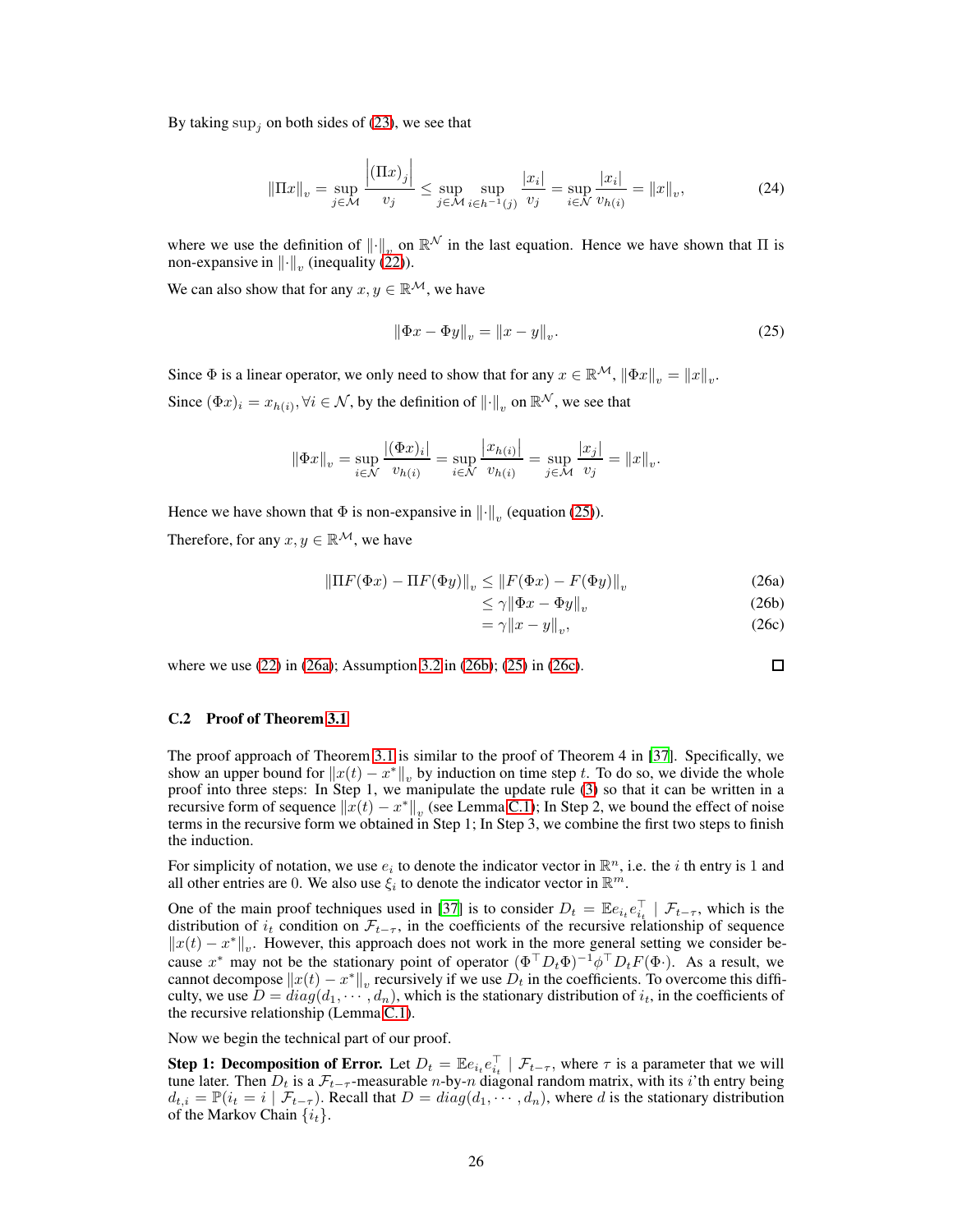Notice that for all  $i \in \mathcal{N}$ , we have  $\xi_{h(i)} = \Phi^{\dagger} e_i$ . We can rewrite the update rule as

<span id="page-26-0"></span>
$$
x(t+1) = x(t) + \alpha_t[e_{i_t}^{\top}F(\Phi x(t)) - \xi_{h(i_t)}^{\top}x(t) + w(t)]\xi_{h(i_t)}
$$
  
\n
$$
= x(t) + \alpha_t[\xi_{h(i_t)}e_{i_t}^{\top}F(\Phi x(t)) - \xi_{h(i_t)}\xi_{h(i_t)}^{\top}x(t) + w(t)\xi_{h(i_t)}]
$$
  
\n
$$
= x(t) + \alpha_t\Phi^{\top}[e_{i_t}e_{i_t}^{\top}(F(\Phi x(t)) - \Phi x(t)) + w(t)e_{i_t}]
$$
  
\n
$$
= x(t) + \alpha_t[\Phi^{\top}DF(\Phi x(t)) - \Phi^{\top}D\Phi x(t)]
$$
  
\n
$$
+ \alpha_t\Phi^{\top}[(e_{i_t}e_{i_t}^{\top} - D)(F(\Phi x(t)) - \Phi x(t)) + w(t)e_{i_t}]
$$
  
\n
$$
= x(t) + \alpha_t[\Phi^{\top}DF(\Phi x(t)) - \Phi^{\top}D\Phi x(t)]
$$
  
\n
$$
+ \alpha_t\Phi^{\top}[(e_{i_t}e_{i_t}^{\top} - D)(F(\Phi x(t - \tau)) - \Phi x(t - \tau)) + w(t)e_{i_t}]
$$
  
\n
$$
+ \alpha_t\Phi^{\top}(e_{i_t}e_{i_t}^{\top} - D)[F(\Phi x(t)) - F(\Phi x(t - \tau)) - \Phi(x(t) - x(t - \tau))]
$$
  
\n
$$
= (I - \alpha_t\Phi^{\top}D\Phi)x(t) + \alpha_t\Phi^{\top}DF(\Phi x(t)) + \alpha_t(\epsilon(t) + \psi(t)),
$$
\n(27b)

where in [\(27a\)](#page-34-2), we use  $\xi_{h(i_t)} = \Phi^{\dagger} e_{i_t}$ . Additionally, in [\(27b\)](#page-34-3), we define

$$
\epsilon(t) = \Phi^{\top} \left[ (e_{i_t} e_{i_t}^{\top} - D)(F(\Phi x(t - \tau)) - \Phi x(t - \tau)) + w(t) e_{i_t} \right]
$$

and

$$
\psi(t) = \Phi^{\top} (e_{i_t} e_{i_t}^{\top} - D) [F(\Phi x(t)) - F(\Phi x(t - \tau)) - \Phi(x(t) - x(t - \tau))].
$$

We further decompose  $\epsilon(t)$  as  $\epsilon(t) = \epsilon_1(t) + \epsilon_2(t)$ , where  $\epsilon_1(t)$  and  $\epsilon_2(t)$  are defined as

$$
\epsilon_1(t) = \Phi^{\top} \left[ (e_{i_t} e_{i_t}^{\top} - D_t) (F(\Phi x(t-\tau)) - \Phi x(t-\tau)) + w(t) e_{i_t} \right]
$$

and

$$
\epsilon_2(t) = \Phi^{\top}(D_t - D)(F(\Phi x(t - \tau)) - \Phi x(t - \tau)).
$$

We see that condition on  $\mathcal{F}_{t-\tau}$ , the expected value of  $\epsilon_1(t)$  is zero, i.e.

$$
\mathbb{E}\epsilon_1(t) | \mathcal{F}_{t-\tau}
$$
  
=  $\Phi^{\top} \mathbb{E}[(e_{i_t}e_{i_t}^{\top} - D_t) | \mathcal{F}_{t-\tau}] [F(\Phi x(t-\tau)) - \Phi x(t-\tau)] + \Phi^{\top} \mathbb{E}[\mathbb{E}[w(t) | \mathcal{F}_t]e_{i_t} | \mathcal{F}_{t-\tau}]$   
= 0.

Recall that matrix Π is defined as

<span id="page-26-1"></span>
$$
\Pi = \left(\Phi^{\top} D \Phi\right)^{-1} \Phi^{\top} D.
$$

By expanding [\(27\)](#page-26-0) recursively, we obtain that

$$
x(t+1) = \prod_{k=\tau}^{t} (I - \alpha_k \Phi^{\top} D\Phi) x(\tau) + \sum_{k=\tau}^{t} \alpha_k \left( \prod_{l=k+1}^{t} (I - \alpha_l \Phi^{\top} D\Phi) \right) \Phi^{\top} DF(\Phi x(k))
$$
  
+ 
$$
\sum_{k=\tau}^{t} \alpha_k \left( \prod_{l=k+1}^{t} (I - \alpha_l \Phi^{\top} D\Phi) \right) (\epsilon(k) + \psi(k))
$$
  
= 
$$
\tilde{B}_{\tau-1,t} x(\tau) + \sum_{k=\tau}^{t} B_{k,t} \Pi F(\Phi x(k)) + \sum_{k=\tau}^{t} \alpha_k \tilde{B}_{k,t} (\epsilon(k) + \psi(k)),
$$
 (28)

where  $B_{k,t} = \alpha_k (\Phi^{\top} D \Phi) \prod_{l=k+1}^t (I - \alpha_l \Phi^{\top} D \Phi)$  and  $\tilde{B}_{k,t} = \prod_{l=k+1}^t (I - \alpha_l \Phi^{\top} D \Phi)$ .

For simplicity of notation, we define  $D' = \Phi^{\top} D \Phi \in \mathbb{R}^{\mathcal{M} \times \mathcal{M}}$ . Notice that  $D'$  is a diagonal matrix in  $\mathbb{R}^{\mathcal{M}\times\mathcal{M}}$  with the j'th entry  $d'_j = \sum_{j\in h^{-1}(i)} d_i$ . Clearly,  $B_{k,t}$  and  $\tilde{B}_{k,t}$  are  $m$ -by-m diagonal matrices, with the *i*'th diagonal entry given by  $b_{k,t,i}$  and  $\tilde{b}_{k,t,i}$ , where  $b_{k,t,i} = \alpha_k d'_i \prod_{l=k+1}^t (1-\alpha_l d'_i)$ and  $\tilde{b}_{k,t,i} = \prod_{l=k+1}^{t} (1 - \alpha_l d_i')$ . Therefore, for any  $i \in \mathcal{M}$ , we have

<span id="page-26-2"></span>
$$
\tilde{b}_{\tau-1,t,i} + \sum_{k=\tau}^{t} b_{k,t,i} = 1.
$$
\n(29)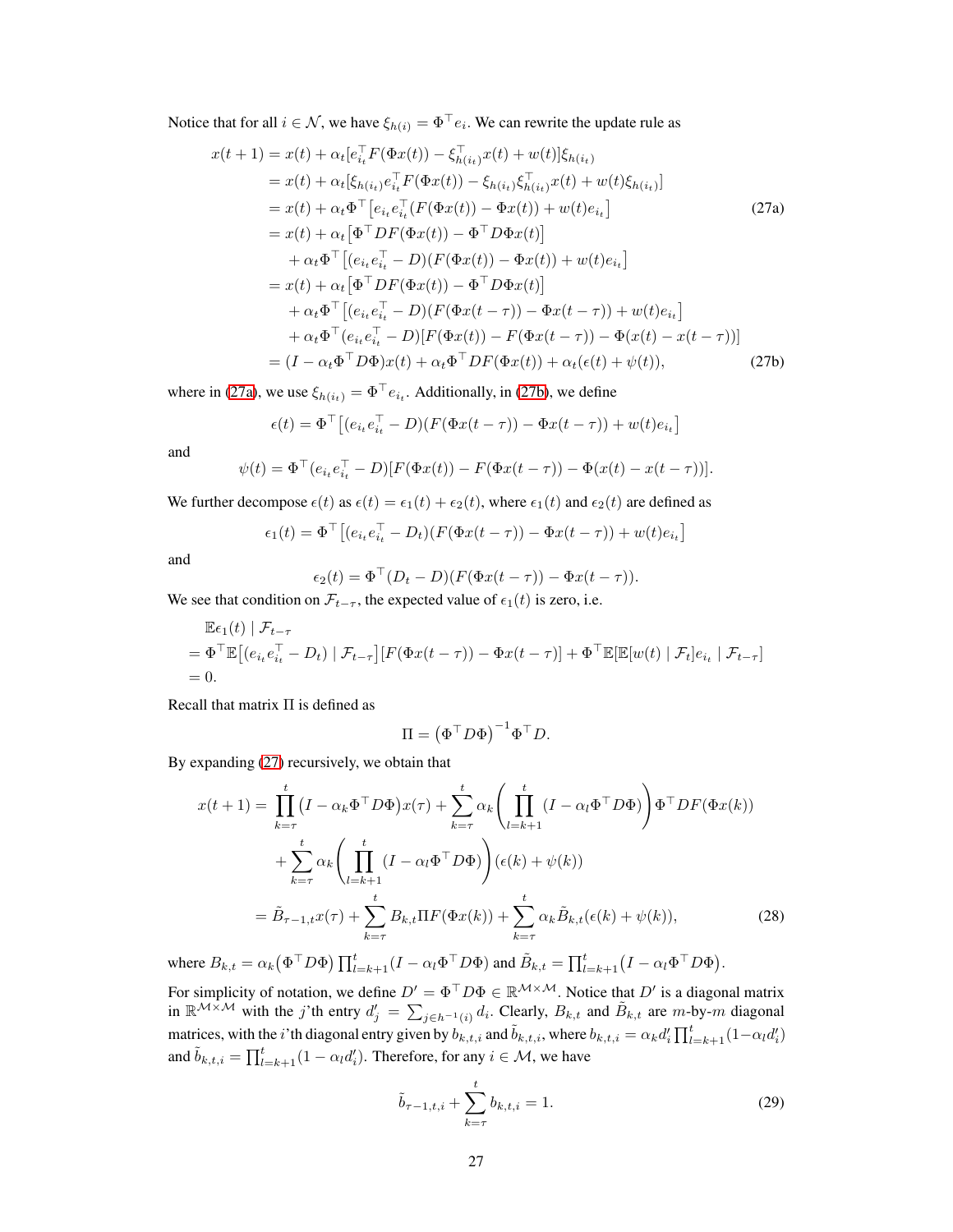Also, by the definition of  $\sigma'$ , we have that for any *i*, almost surely

$$
b_{k,t,i} \leq \beta_{k,t} := \alpha_k \prod_{l=k+1}^t (1 - \alpha_l \sigma'), \tilde{b}_{k,t,i} \leq \tilde{\beta}_{k,t} = \prod_{l=k+1}^t (1 - \alpha_l \sigma'),
$$

where  $\sigma' = \min\{d'_1, \cdots, d'_m\}.$ 

<span id="page-27-0"></span>Recall that  $x^*$  is the unique solution of the equation  $\Pi F(\Phi x^*) = x^*$ . Lemma [C.1](#page-27-0) shows that we can expand the error term  $||x(t) - x^*||_v$  recursively.

**Lemma C.1.** *Let*  $\Upsilon_t = ||x(t) - x^*||_v$ , we have almost surely,

$$
\Upsilon_{t+1} \leq \tilde{\beta}_{\tau-1,t}\Upsilon_{\tau} + \gamma \sup_{i \in \mathcal{M}} \sum_{k=\tau}^{t} b_{k,t,i}\Upsilon_k + \left\| \sum_{k=\tau}^{t} \alpha_k \tilde{B}_{k,t} \epsilon(k) \right\|_{v} + \left\| \sum_{k=\tau}^{t} \alpha_k \tilde{B}_{k,t} \psi(k) \right\|_{v}.
$$

*Proof of Lemma [C.1.](#page-27-0)* By [\(28\)](#page-26-1) and the triangle inequality of  $\left\|\cdot\right\|_v$ , we have

<span id="page-27-2"></span>
$$
\|x(t+1) - x^*\|_v
$$
  
\n
$$
\leq \sup_{i \in \mathcal{M}} \frac{1}{v_i} \left| \tilde{b}_{\tau-1,t,i} x_i(\tau) + \sum_{k=\tau}^t b_{k,t,i} (\Pi F(\Phi x(k)))_i - x_i^* \right|
$$
  
\n
$$
+ \left\| \sum_{k=\tau}^t \alpha_k \tilde{B}_{k,t} \epsilon(k) \right\|_v + \left\| \sum_{k=\tau}^t \alpha_k \tilde{B}_{k,t} \psi(k) \right\|_v.
$$
 (30)

We also see that for each  $i \in \mathcal{M}$ ,

<span id="page-27-1"></span>
$$
\frac{1}{v_i} \left| \tilde{b}_{\tau-1,t,i} x_i(\tau) + \sum_{k=\tau}^t b_{k,t,i} (\Pi F(\Phi x(k)))_i - x_i^* \right|
$$
\n
$$
\leq \tilde{b}_{\tau-1,t,i} \frac{1}{v_i} |x_i(\tau) - x_i^*| + \sum_{k=\tau}^t b_{k,t,i} \frac{1}{v_i} |(\Pi F(\Phi x(k)))_i - x_i^*|
$$
\n
$$
\leq \tilde{b}_{\tau-1,t,i} \|x(\tau) - x^* \|_v + \sum_{k=\tau}^t b_{k,t,i} \|(\Pi F(\Phi x(k))) - x^* \|_v
$$
\n
$$
\leq \tilde{b}_{\tau-1,t,i} \|x(\tau) - x^* \|_v + \gamma \sum_{k=\tau}^t b_{k,t,i} \|x(k) - x^* \|_v,
$$
\n(31b)

where in [\(31a\)](#page-34-2), we use [\(29\)](#page-26-2) which says  $\tilde{b}_{\tau-1,t,i} + \sum_{k=\tau}^{t} b_{k,t,i} = 1$  holds for all  $i \in \mathcal{M}$ ; in [\(31b\)](#page-34-3), we use Proposition [C.1,](#page-24-0) which says  $\Pi F(\Phi)$  is  $\gamma$ -contraction in  $\|\cdot\|_v$  with fixed point  $x^*$ .

Therefore, by substituting [\(31\)](#page-27-1) into [\(30\)](#page-27-2), we obtain that

$$
\Upsilon_{t+1} \leq \tilde{\beta}_{\tau-1,t} \Upsilon_{\tau} + \gamma \sup_{i \in \mathcal{M}} \sum_{k=\tau}^{t} b_{k,t,i} \Upsilon_k + \left\| \sum_{k=\tau}^{t} \alpha_k \tilde{B}_{k,t} \epsilon(k) \right\|_{v} + \left\| \sum_{k=\tau}^{t} \alpha_k \tilde{B}_{k,t} \psi(k) \right\|_{v}.
$$

Step 2: Bounding  $\Big\|$  $\sum_{k=\tau}^{t} \alpha_k \tilde{B}_{k,t} \epsilon(k) \Big\|_v$  and  $\Big\|$  $\sum_{k=\tau}^{t} \alpha_k \tilde{B}_{k,t} \psi(k) \Big\|_{v}.$ 

We start with a bound on each individual  $\epsilon_1(k)$ ,  $\epsilon_2(k)$ , and  $\psi(k)$  in Lemma [C.2.](#page-27-3) For simplicity of notation, we define  $\underline{v} := \inf_{j \in \mathcal{M}} v_j$ .

<span id="page-27-3"></span>Lemma C.2. *The following bounds hold almost surely.*

*1.*  $\|\epsilon_1(t)\|_v \leq 4\bar{x} + 2C + \frac{\bar{w}}{v} := \bar{\epsilon}.$ 2.  $\|\epsilon_2(t)\|_{v} \leq (2\bar{x} + C) \cdot 2K_1 \exp(-\tau/K_2).$ 3.  $\|\psi(t)\|_v \leq 3\left(2\bar{x} + C + \frac{\bar{w}}{2}\right)\sum_{k=t-\tau+1}^t \alpha_{k-1}.$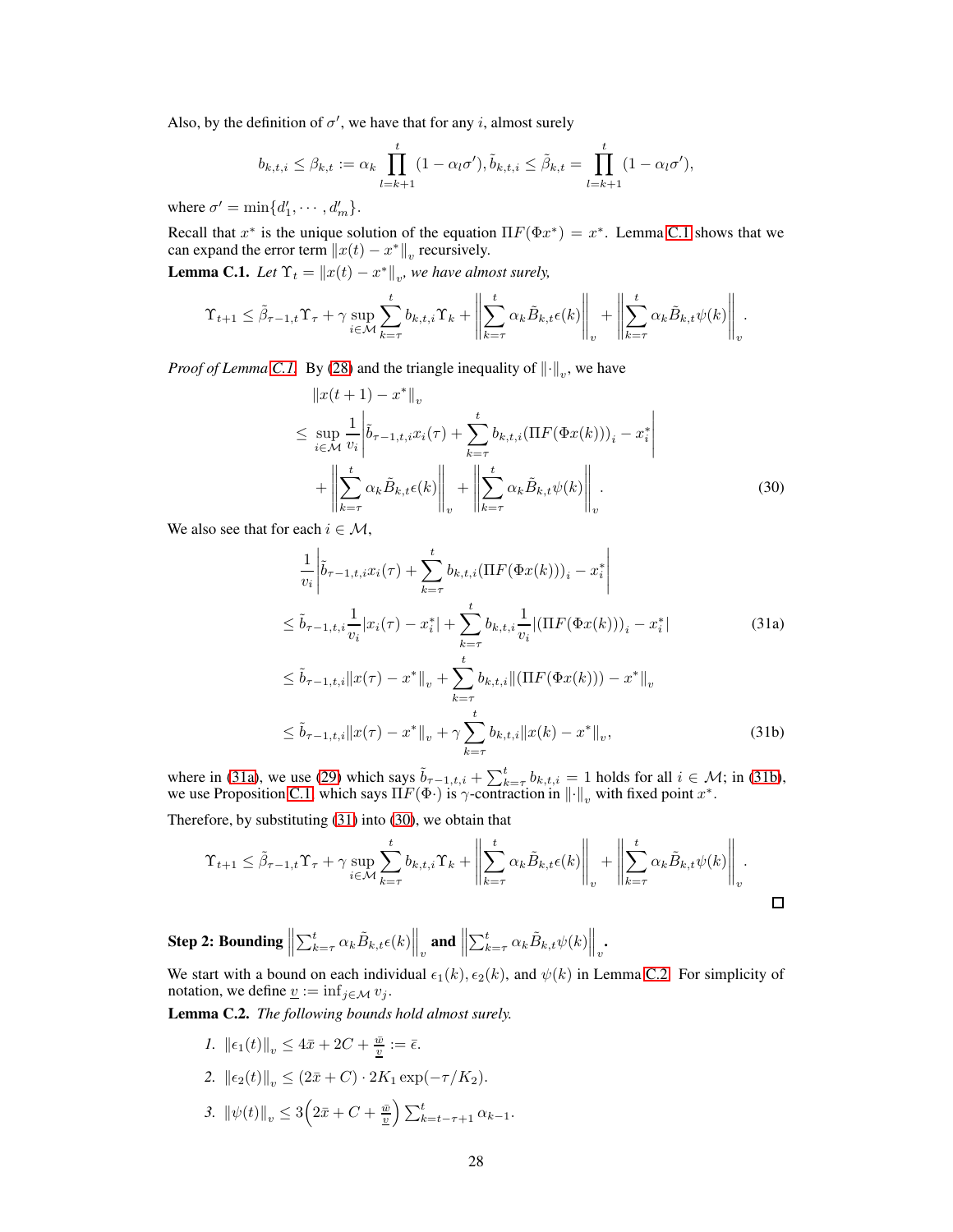<span id="page-28-0"></span>*Proof of Lemma [C.2.](#page-27-3)* By the definition of  $\|\cdot\|_v$  in  $\mathbb{R}^{\mathcal{M}}$  and its extension to  $\mathbb{R}^{\mathcal{N}}$ , the induced matrix norm of  $\|\cdot\|$  for a matrix  $A = [a_{ij}]_{i \in \mathcal{M}, j \in \mathcal{N}}$  is given by  $\|A\|_{v} = \sup_{i \in \mathcal{M}} \sum_{j \in \mathcal{N}}$  $v_{h(j)}$  $\frac{h(j)}{v_i} |a_{ij}|$ . Recall that the *i*'th entry of the diagonal matrix  $D_t$  is given by  $d_{t,i} = \mathbb{P}(i_t = i | \mathcal{F}_{t-\tau})$ . Hence we have that

$$
\left\| \Phi^{\top} (e_{i_t} e_{i_t}^{\top} - D_t) \right\|_v = \sup_{j \in \mathcal{M}} \sum_{i \in \mathcal{N}} 1(h(i) = j) \cdot |1(i = i_t) - d_{t,i}| \le 2. \tag{32}
$$

Therefore, we can upper bound  $\left\|\epsilon_1(t)\right\|_v$  by

$$
\|\epsilon_1(t)\|_{v} = \left\|\Phi^{\top}\left[(e_{i_t}e_{i_t}^{\top} - D_t)(F(\Phi x(t-\tau)) - \Phi x(t-\tau)) + w(t)e_{i_t}\right]\right\|_{v}
$$
  
\n
$$
\leq \left\|\Phi^{\top}(e_{i_t}e_{i_t}^{\top} - D_t)\right\|_{v} \|F(\Phi x(t-\tau)) - \Phi x(t-\tau)\|_{v} + |w(t)| \|\Phi^{\top}e_{i_t}\|_{v}
$$
  
\n
$$
\leq 2\|F(\Phi x(t-\tau)) - \Phi x(t-\tau)\|_{v} + |w(t)| \|\Phi^{\top}e_{i_t}\|_{v}
$$
\n(33a)

$$
\leq 2\|F(\Phi x(t-\tau))\|_{v} + 2\|x(t-\tau)\|_{v} + \frac{\bar{w}}{\underline{v}} \tag{33b}
$$

$$
\leq 4\bar{x} + 2C + \frac{\bar{w}}{2},\tag{33c}
$$

where we use [\(32\)](#page-28-0) in [\(33a\)](#page-34-2); the triangle inequality, the definition of  $\bar{v}$ , and Assumption [3.3](#page-8-2) in [\(33b\)](#page-34-3); Assumption [3.2](#page-7-3) in [\(33c\)](#page-34-4).

For  $\left\Vert \epsilon_{2}(t)\right\Vert _{v}$ , recall that

$$
\|\epsilon_2(t)\|_{v} = \left\|\Phi^{\top}(D_t - D)(F(\Phi x(t-\tau)) - \Phi x(t-\tau))\right\|_{v}
$$
  
\n
$$
= \sup_{j \in \mathcal{M}} \frac{1}{v_j} \left| \sum_{i \in \mathcal{N}} 1(h(i) = j)(d_{t,i} - d_i)(F(\Phi x(t-\tau)) - \Phi x(t-\tau))_{i} \right|
$$
  
\n
$$
= \sup_{j \in \mathcal{M}} \frac{1}{v_j} \left| \sum_{i \in h^{-1}(j)} (d_{t,i} - d_i)(F(\Phi x(t-\tau)) - \Phi x(t-\tau))_{i} \right|.
$$
 (34)

By Assumption [3.1,](#page-7-4) we have that

<span id="page-28-2"></span><span id="page-28-1"></span>
$$
\sup_{S \subseteq \mathcal{N}} \left| \sum_{i \in S} d_i - \sum_{i \in S} d_{t,i} \right| \le K_1 \exp(-\tau/K_2). \tag{35}
$$

Our objective is to bound the following term in [\(34\)](#page-28-1) for all  $j \in \mathcal{M}$ :

$$
\left|\sum_{i\in h^{-1}(j)}(d_{t,i}-d_i)(F(\Phi x(t-\tau))-\Phi x(t-\tau))_i\right|.
$$

Let  $M_j := \sup_{i \in h^{-1}(j)} |(F(\Phi x(t-\tau)) - \Phi x(t-\tau))_i|$ . Define function  $g : [-M_j, M_j]^{\mathcal{N}} \to \mathbb{R}$  as

$$
g(y) = \left| \sum_{i \in h^{-1}(j)} (d_{t,i} - d_i) y_i \right|.
$$

Suppose  $y_{max} \in \arg \max_y g(y)$ . We know that for  $i \in h^{-1}(j)$ ,  $(y_{max})_i$  is either  $M_j$  or  $-M_j$  if  $d_{t,i}-d_i \neq 0$ . Let  $S_j := \{i \in h^{-1}(j) \mid (y_{max})_i = M_j\}$  and  $S'_j := \{i \in h^{-1}(j) \mid (y_{max})_i = -M_j\}$ . Therefore, we see that

<span id="page-28-3"></span>
$$
\left| \sum_{i \in h^{-1}(j)} (d_{t,i} - d_i) (F(\Phi x(t - \tau)) - \Phi x(t - \tau))_i \right|
$$
\n
$$
\leq \max_{y \in [-M_j, M_j]^N} g(y)
$$
\n
$$
= \left| \sum_{i \in S_j} (d_{t,i} - d_i) \middle| M_j + \left| \sum_{i \in S'_j} (d_{t,i} - d_i) \middle| M_j \right| \right|
$$
\n
$$
\leq 2K_1 \exp(-\tau/K_2) M_j.
$$
\n(36b)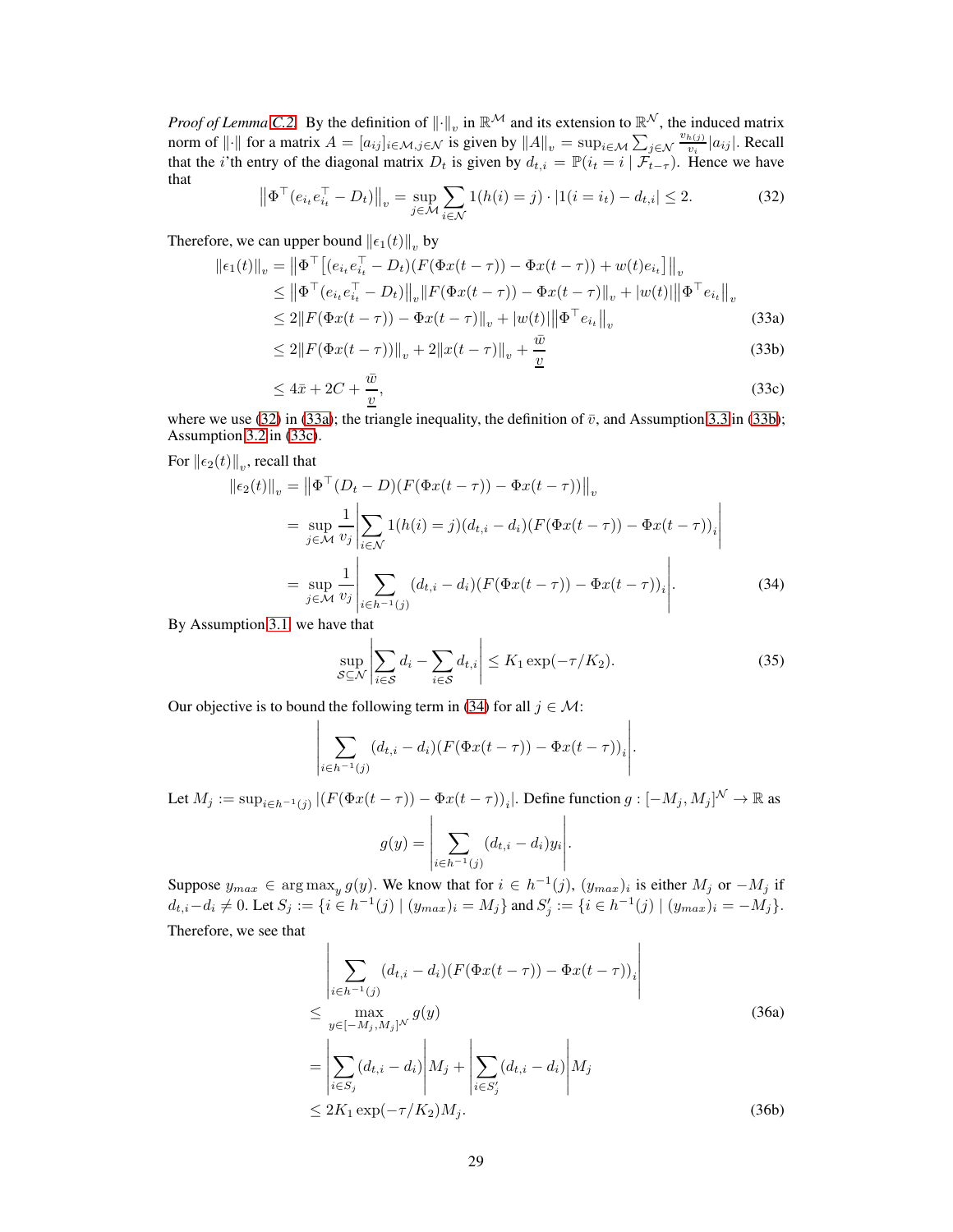where we use the definition of function  $g$  in [\(36a\)](#page-34-2); we use [\(35\)](#page-28-2) in [\(36b\)](#page-34-3).

Substituting [\(36\)](#page-28-3) into [\(34\)](#page-28-1) gives that

$$
\begin{aligned} ||\epsilon_2(t)||_v &\le ||F(\Phi x(t-\tau)) - \Phi x(t-\tau)||_v \cdot 2K_1 \exp(-\tau/K_2) \\ &\le (||F(\Phi x(t-\tau))||_v + ||\Phi x(t-\tau)||_v) \cdot 2K_1 \exp(-\tau/K_2) \\ &\le (2\bar{x} + C) \cdot 2K_1 \exp(-\tau/K_2), \end{aligned} \tag{37b}
$$

where we use the triangle inequality in [\(37a\)](#page-34-2); we use Assumption [3.2](#page-7-3) in [\(37b\)](#page-34-3).

As for  $\left\|\psi(t)\right\|_v$ , we have the following bound

$$
\begin{split} &\|\psi(t)\|_{v} \\ &= \left\|\Phi^{\top}(e_{i_{t}}e_{i_{t}}^{\top}-D)(F(\Phi x(t))-F(\Phi x(t-\tau)))-\Phi^{\top}(e_{i_{t}}e_{i_{t}}^{\top}-D)\Phi(x(t)-x(t-\tau))\right\|_{v} \\ &\leq \left\|\Phi^{\top}(e_{i_{t}}e_{i_{t}}^{\top}-D)(F(\Phi x(t))-F(\Phi x(t-\tau)))\right\|_{v} + \left\|\Phi^{\top}(e_{i_{t}}e_{i_{t}}^{\top}-D)\Phi(x(t)-x(t-\tau))\right\|_{v} \\ &\leq \left\|\Phi^{\top}(e_{i_{t}}e_{i_{t}}^{\top}-D)\right\|_{v} \cdot \left\|(F(\Phi x(t))-F(\Phi x(t-\tau)))\right\|_{v} \\ &\quad + \left\|\Phi^{\top}(e_{i_{t}}e_{i_{t}}^{\top}-D)\Phi\right\|_{v} \cdot \left\|(x(t)-x(t-\tau))\right\|_{v} . \end{split} \tag{38}
$$

Notice that

$$
\left\| \Phi^{\top} (e_{i_t} e_{i_t}^{\top} - D) \Phi \right\|_v = \left\| \xi_{h(i_t)} \xi_{h(i_t)}^{\top} - D' \right\|_v = \sup_{j \in \mathcal{M}} \left| 1(h(i_t) = j) - d'_j \right| \le 1.
$$

Substituting this into [\(38\)](#page-29-0) and use [\(32\)](#page-28-0), we obtain that

<span id="page-29-0"></span>
$$
\begin{aligned} \|\psi(t)\|_{v} &\le 2\|F(\Phi x(t)) - F(\Phi x(t-\tau))\|_{v} + \|x(t) - x(t-\tau)\|_{v} \\ &\le 3\|x(t) - x(t-\tau)\|_{v} \\ &\le 3\sum_{k=t-\tau+1}^{t} \|x(k) - x(k-1)\|_{v} . \end{aligned} \tag{39}
$$

By the update rule of  $x$  and Assumption [3.2,](#page-7-3) we have that

$$
||x(t) - x(t-1)||_{v} \leq \alpha_{t-1} \left( ||F(\Phi x(t-1))||_{v} + ||x(t-1)||_{v} + \frac{\bar{w}}{\underline{v}} \right)
$$
  
 
$$
\leq \alpha_{t-1} \left( 2\bar{x} + C + \frac{\bar{w}}{\underline{v}} \right).
$$
 (40)

<span id="page-29-2"></span><span id="page-29-1"></span>.

Substituting [\(40\)](#page-29-1) into [\(39\)](#page-29-2), we obtain that

$$
\|\psi(t)\|_{v} \leq 3\left(2\bar{x} + C + \frac{\bar{w}}{\underline{v}}\right) \sum_{k=t-\tau+1}^{t} \alpha_{k-1}.
$$

<span id="page-29-3"></span>**Lemma C.3.** *If*  $\alpha_t = \frac{H}{t+t_0}$ , where  $H > \frac{2}{\sigma'}$  and  $t_0 \ge \max(4H, \tau)$ , then  $\beta_{k,t}$ ,  $\tilde{\beta}_{k,t}$  satisfies the *following*

1. 
$$
\beta_{k,t} \leq \frac{H}{k+t_0} \left(\frac{k+1+t_0}{t+1+t_0}\right)^{\sigma'H}, \tilde{\beta}_{k,t} \leq \left(\frac{k+1+t_0}{t+1+t_0}\right)^{\sigma'H}.
$$
  
\n2.  $\sum_{k=1}^t \beta_{k,t}^2 \leq \frac{2H}{\sigma'} \frac{1}{t+1+t_0}.$   
\n3.  $\sum_{k=\tau}^t \beta_{k,t} \sum_{l=k-\tau+1}^k \alpha_{l-1} \leq \frac{8H\tau}{\sigma'} \frac{1}{t+1+t_0}.$ 

*Proof of Lemma [C.3.](#page-29-3)* To show Lemma [C.3,](#page-29-3) we only need to substitute  $\sigma'$  for  $\sigma$  in the proof of [\[37](#page-11-12)][Lemma 10].

<span id="page-29-4"></span>Lemma C.4. *The following inequality holds almost surely*

$$
\left\|\sum_{k=\tau}^t \alpha_k \tilde{B}_{k,t} \psi(k)\right\|_v \le \frac{24\left(2\bar{x}+C+\frac{\bar{w}}{\underline{v}}\right)H\tau}{\sigma'}\frac{1}{t+1+t_0}:=C_{\psi}\frac{1}{t+1+t_0}.
$$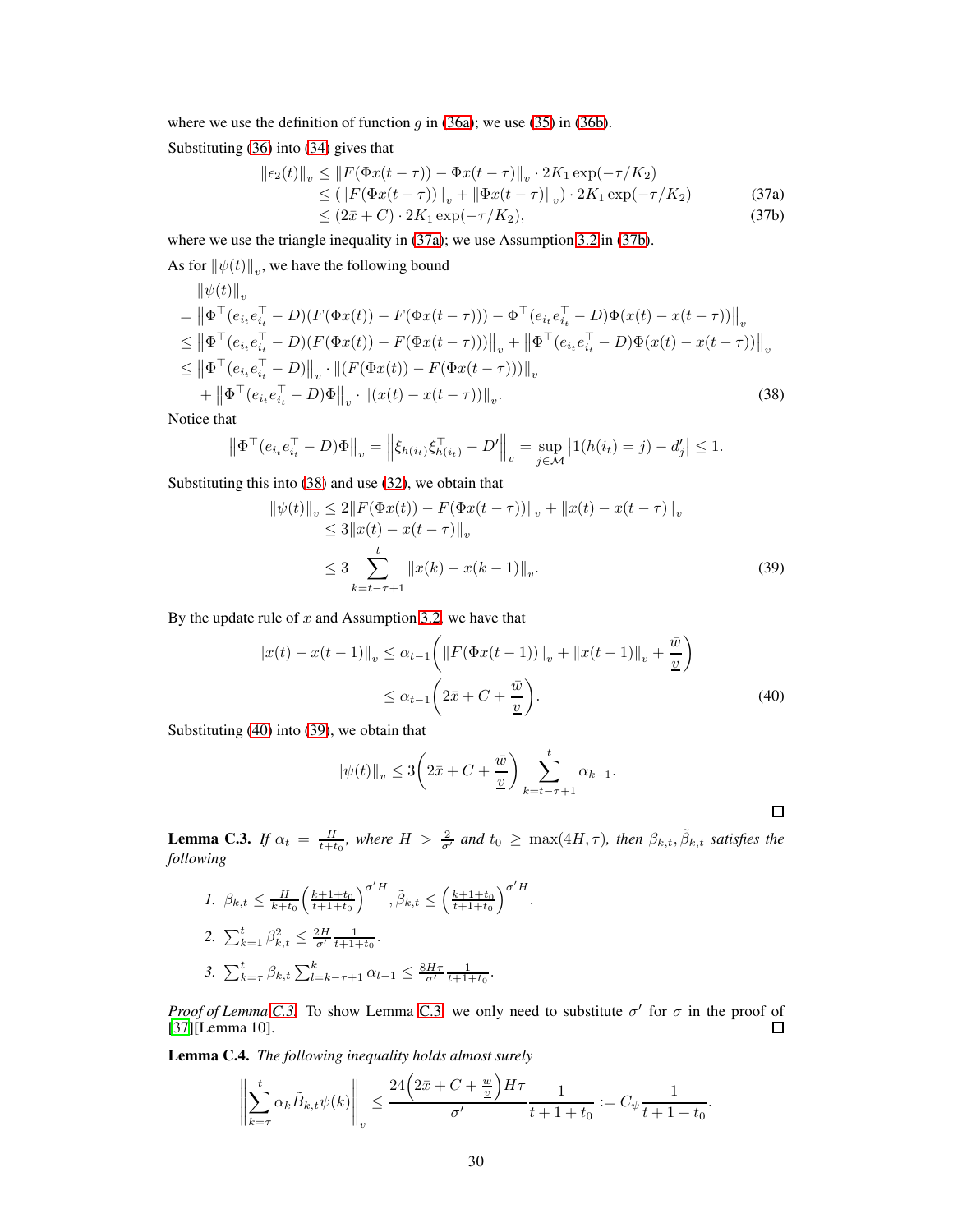*Proof of Lemma [C.4.](#page-29-4)* We have that

$$
\left\| \sum_{k=\tau}^{t} \alpha_k \tilde{B}_{k,t} \psi(k) \right\|_{v} \leq \sum_{k=\tau}^{t} \alpha_k \left\| \tilde{B}_{k,t} \right\|_{v} \left\| \psi(k) \right\|_{v}
$$
  

$$
\leq 3 \left( 2\bar{x} + C + \frac{\bar{w}}{\underline{v}} \right) \sum_{k=\tau}^{t} \beta_{k,t} \sum_{l=k-\tau+1}^{k} \alpha_{l-1}
$$
 (41a)

$$
\leq \frac{24\left(2\bar{x} + C + \frac{\bar{w}}{2}\right)H\tau}{\sigma'} \frac{1}{t + 1 + t_0},\tag{41b}
$$

 $\Box$ 

<span id="page-30-0"></span>where we use Lemma [C.2](#page-27-3) in [\(41a\)](#page-34-2); Lemma [C.3](#page-29-3) in [\(41b\)](#page-34-3).

**Lemma C.5.** *For each t, with probability at least*  $1 - \delta$ *, we have* 

$$
\left\| \sum_{k=\tau}^{t} \alpha_k \tilde{B}_{k,t} \epsilon_1(k) \right\|_v \le \frac{H\bar{\epsilon}}{t+t_0} \sqrt{2\tau t \log\left(\frac{2\tau m}{\delta}\right)}.
$$

<span id="page-30-1"></span>To show Lemma [C.5,](#page-30-0) we need to use Lemma [C.6,](#page-30-1) which is Lemma 13 in [\[37](#page-11-12)]. **Lemma C.6.** Let  $X_t$  be a  $\mathcal{F}_t$ -adapted stochastic process which satisfies  $\mathbb{E}[X_t] \mid \mathcal{F}_{t-\tau} = 0$ .  $Further, |X_t| \leq \bar{X}_t$  almost surely. Then with probability  $1 - \delta$ , we have,  $\left| \sum_{k=0}^t X_t \right| \leq$  $\sqrt{2\tau\sum_{k=0}^t\bar{X}_k^2\log\left(\frac{2\tau}{\delta}\right)}$ .

*Proof of Lemma [C.5.](#page-30-0)* Recall that  $\sum_{k=\tau} \alpha_k \tilde{B}_{k,t} \epsilon_1(k)$  is a random vector in  $\mathbb{R}^{\mathcal{M}}$ , with its *i*'th entry

$$
\sum_{k=\tau}^{t} \alpha_k(\epsilon_1)_i(k) \prod_{l=k+1}^{t} (1 - \alpha_l d'_i).
$$

Since step sizes  $\{\alpha_l\}$  are deterministic, we see that

$$
\mathbb{E}\left[\alpha_k(\epsilon_1)_i(k)\prod_{l=k+1}^t(1-\alpha_l d_i')\mid \mathcal{F}_{k-\tau}\right] = \alpha_k \prod_{l=k+1}^t(1-\alpha_l d_i')\mathbb{E}[(\epsilon_1)_i(k)\mid \mathcal{F}_{k-\tau}] = 0.
$$

Notice that

$$
\alpha_k \prod_{l=k+1}^t (1 - \alpha_l d'_i) = \frac{H}{k + t_0} \prod_{l=k+1}^t \left( 1 - \frac{H d'_i}{l + t_0} \right)
$$
(42a)

$$
\leq \frac{H}{k+t_0} \prod_{l=k+1}^{t} \left(1 - \frac{2}{l+t_0}\right)
$$
\n
$$
\leq \frac{H}{k+t_0} \prod_{l=k+1}^{t} \left(1 - \frac{1}{l+t_0}\right)
$$
\n
$$
\leq H
$$
\n(42b)

 $\frac{1}{t+t_0},\qquad$ where we use  $\alpha_l = \frac{H}{l+t_0}$  in [\(42a\)](#page-34-2); we use  $H > \frac{2}{\sigma'}$  in [\(42b\)](#page-34-3).

By the definition of  $\bar{\epsilon}$ , we also see that  $|(\epsilon_1)_i(k)| \leq v_i \bar{\epsilon}$ . Therefore, by Lemma [C.6,](#page-30-1) we obtain that

≤

$$
\left| \sum_{k=\tau}^{t} \alpha_k(\epsilon_1)_i(k) \prod_{l=k+1}^{t} (1 - \alpha_l d_i') \right| \le \frac{H v_i \bar{\epsilon}}{t + t_0} \sqrt{2\tau t \log \left( \frac{2\tau}{\delta} \right)}
$$

<span id="page-30-2"></span>holds with probability at least  $1 - \delta$ . By union bound, we see that with probability at least  $1 - \delta$ ,

$$
\left\| \sum_{k=\tau}^{t} \alpha_k \tilde{B}_{k,t} \epsilon_1(k) \right\|_v \le \frac{H\bar{\epsilon}}{t+t_0} \sqrt{2\tau t \log\left(\frac{2\tau m}{\delta}\right)}.
$$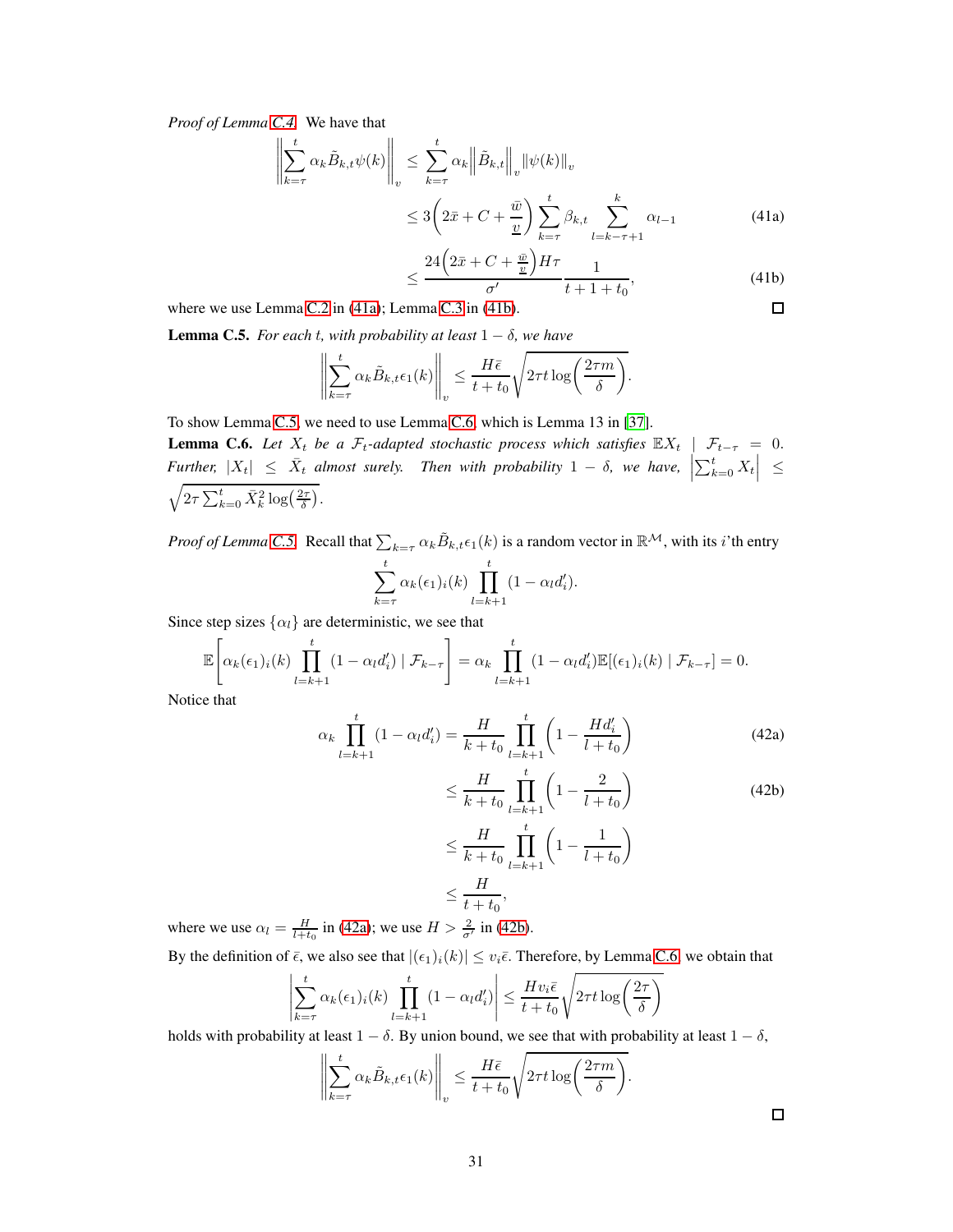**Lemma C.7.** *If we set*  $\tau$  *to be an integer such that* 

$$
\tau \ge 2K_2 \max(\log t, 1),
$$

*we have that*

$$
\left\| \sum_{k=\tau}^{t} \alpha_k \tilde{B}_{k,t} \epsilon_2(k) \right\|_v \leq \frac{C_{\epsilon_2}}{t+t_0+1},
$$

*where*  $t_0 = \max(\tau, 4H)$  *and*  $C_{\epsilon_2} = (2\bar{x} + C) \cdot 2K_1(1 + 2K_2 + 4H)$ .

*Proof of Lemma [C.7.](#page-30-2)* Since  $K_2 \geq 1$ , the bound is trivial when  $t = 1$ . We consider the case when  $t \geq 2$  below.

Since  $\alpha_k \tilde{B}_{k,t}$  is a diagonal matrix and its entries are positive and less than 1, we have that

$$
\left\| \sum_{k=\tau}^{t} \alpha_k \tilde{B}_{k,t} \epsilon_2(k) \right\|_v \leq \sum_{k=\tau}^{t} \left\| \alpha_k \tilde{B}_{k,t} \right\|_v \cdot \left\| \epsilon_2(k) \right\|_v
$$
\n
$$
\leq t \left\| \epsilon_2(k) \right\|_v \tag{43a}
$$

<span id="page-31-0"></span>
$$
\leq t(2\bar{x} + C) \cdot 2K_1 \exp(-\tau/K_2). \tag{43b}
$$

where we use  $\left\|\alpha_k \tilde{B}_{k,t}\right\|_v \le 1$  in [\(43a\)](#page-34-2); Lemma [C.2](#page-27-3) in [\(43b\)](#page-34-3).

To show Lemma [C.7,](#page-30-2) we only need to show

$$
t(2\bar{x} + C) \cdot 2K_1(t + \tau + 4H) \exp(-\tau/K_2) \le C_{\epsilon_2}
$$
\n
$$
\tag{44}
$$

holds for all  $\tau \geq 2K_2 \log t$  because  $t + t_0 + 1 \leq t + \tau + 4H$ .

To study how the left hand side of [\(44\)](#page-31-0) changes with  $\tau$ , we define function

$$
g(\tau) = (\tau + t + 4H) \exp(-\tau/K_2).
$$

Notice that we view  $\tau$  as real number in function g, so we can get the derivative of g:

$$
g'(\tau) = \frac{\exp(-\tau/K_2)}{K_2} (K_2 - t - 4H - \tau).
$$

Therefore, when  $\tau \ge 2K_2 \log t$ , we always have  $g'(\tau) < 0$ . Hence we obtain that

$$
g(\tau) \le g(2K_2 \log t) = \frac{2K_2 \log t + t + 4H}{t^2} \le \frac{1 + 2K_2 + 4H}{t}
$$
(45)

holds for all  $\tau \geq 2K_2 \log t$ .

Substituting [\(45\)](#page-31-1) into [\(44\)](#page-31-0) finishes the proof.

Step 3: Bounding the error sequence. Based on the recursive relationship we derived in Lemma [C.1](#page-27-0) and the bounds we obtained in Step 2, we want to show that, with probability  $1 - \delta$ ,

$$
\Upsilon_t \le \frac{C_a}{\sqrt{t+t_0}} + \frac{C'_a}{t+t_0},\tag{46}
$$

holds for all  $\tau \leq t \leq T$ , where

$$
C_a = \frac{2H\bar{\epsilon}}{1-\gamma}\sqrt{2\tau \log\left(\frac{2\tau mT}{\delta}\right)}, C'_a = \frac{4}{1-\gamma} \max(C_\psi + C_{\epsilon_2}, 2\bar{x}(\tau + t_0)).
$$

Notice that  $C_a$  and  $C'_a$  are independent of t but may dependent on T. We set  $\tau = 2K_2 \log T$ . By applying union bound to Lemma [C.5,](#page-30-0) we see that with probability at least  $1 - \delta$ , for any  $t \leq T$ ,

$$
\left\| \sum_{k=\tau}^{t} \alpha_k \tilde{B}_{k,t} \epsilon_1(k) \right\|_v \leq \frac{C_{\epsilon_1}}{\sqrt{t+1+t_0}},
$$

<span id="page-31-2"></span><span id="page-31-1"></span> $\Box$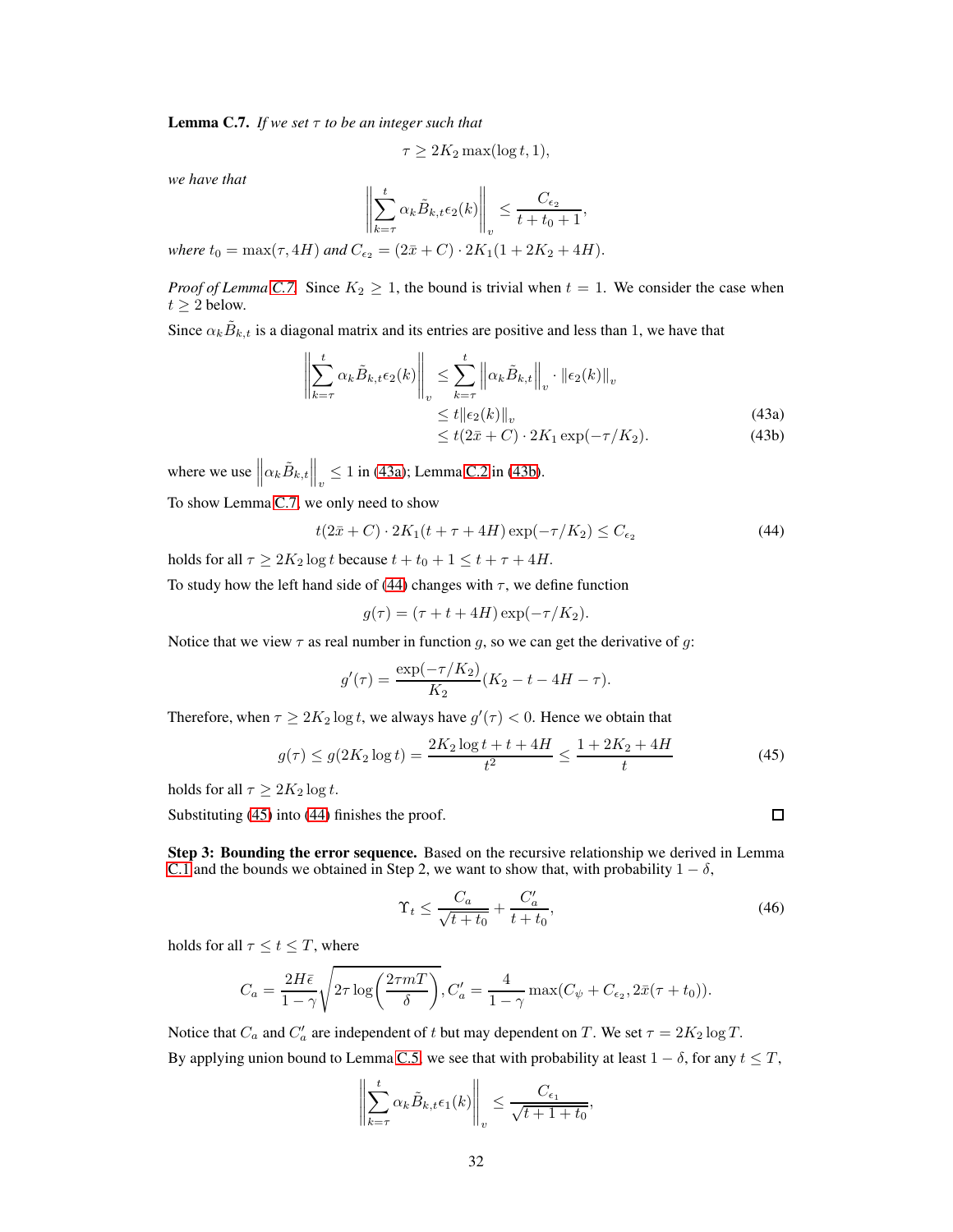where  $C_{\epsilon_1} = H \bar{\epsilon} \sqrt{2\tau \log\left(\frac{2\tau mT}{\delta}\right)}$ .

Therefore, we get with probability  $1 - \delta$ , [\(47\)](#page-32-0) holds for all  $\tau \le t \le T$ :

<span id="page-32-0"></span>
$$
\Upsilon_{t+1} \le \tilde{\beta}_{\tau-1,t} \Upsilon_{\tau} + \gamma \sup_{i \in \mathcal{M}} \sum_{k=\tau}^{t} b_{k,t,i} \Upsilon_k + \frac{C_{\epsilon_1}}{\sqrt{t+1+t_0}} + \frac{C_{\psi} + C_{\epsilon_2}}{t+1+t_0}.
$$
 (47)

We now condition on [\(47\)](#page-32-0) to show [\(46\)](#page-31-2) by induction. [\(46\)](#page-31-2) is true for  $t = \tau$ , as  $\frac{C_a'}{\tau + t_0} \ge \frac{8}{1-\gamma} \bar{x} \ge \Upsilon_{\tau}$ , where we have used  $\Upsilon_{\tau} = ||x(\tau) - x^*||_v \le ||x(\tau)||_v + ||x^*||_v \le 2\bar{x}$ . Then, assuming [\(46\)](#page-31-2) is true for up to  $k \le t$ . By [\(47\)](#page-32-0), we have that

$$
\begin{split} \Upsilon_{t+1} &\leq \tilde{\beta}_{\tau-1,t} \Upsilon_{\tau} + \gamma \sup_{i \in \mathcal{M}} \sum_{k=\tau}^{t} b_{k,t,i} \left[ \frac{C_a}{\sqrt{k+t_0}} + \frac{C_a'}{k+t_0} \right] + \frac{C_{\epsilon_1}}{\sqrt{t+1+t_0}} + \frac{C_{\psi} + C_{\epsilon_2}}{t+1+t_0} \\ &\leq \tilde{\beta}_{\tau-1,t} \Upsilon_{\tau} + \gamma C_a \sup_{i \in \mathcal{M}} \sum_{k=\tau}^{t} b_{k,t,i} \frac{1}{\sqrt{k+t_0}} + \gamma C_a' \sup_{i \in \mathcal{M}} \sum_{k=\tau}^{t} \frac{1}{k+t_0} b_{k,t,i} \\ &+ \frac{C_{\epsilon_1}}{\sqrt{t+1+t_0}} + \frac{C_{\psi} + C_{\epsilon_2}}{t+1+t_0}. \end{split} \tag{48}
$$

<span id="page-32-2"></span>We use the following auxiliary lemma to handle the second and the third term in [\(48\)](#page-32-1).

**Lemma C.8.** *If*  $\sigma' H(1 - \sqrt{\gamma}) \ge 1$ ,  $t_0 \ge 1$ , and  $\alpha_0 \le \frac{1}{2}$ , then, for any  $i \in \mathcal{N}$ , and any  $0 < \omega \le 1$ , *we have*

<span id="page-32-1"></span>
$$
\sum_{k=\tau}^{t} b_{k,t,i} \frac{1}{(k+t_0)^{\omega}} \leq \frac{1}{\sqrt{\gamma}(t+1+t_0)^{\omega}}.
$$

*Proof of Lemma [C.8.](#page-32-2)* Recall that  $\alpha_k = \frac{H}{k+t_0}$ , and  $b_{k,t,i} = \alpha_k d_i' \prod_{l=k+1}^t (1 - \alpha_l d_i')$ , where  $d_i' \ge \sigma'$ . Define  $e_t = \sum_{k=\tau}^t b_{k,t,i} \frac{1}{(k+t_0)^{\omega}}$ . We use induction on t to show that  $e_t \leq \frac{1}{\sqrt{\gamma}(t+1+t_0)^{\omega}}$ . The statement is clearly true for  $t = \tau$ . Assume it is true for  $t - 1$ . Notice that

$$
e_{t} = \sum_{k=\tau}^{t-1} b_{k,t,i} \frac{1}{(k+t_{0})^{\omega}} + b_{t,t,i} \frac{1}{(t+t_{0})^{\omega}}
$$
  
=  $(1 - \alpha_{t} d'_{i}) \sum_{k=\tau}^{t-1} b_{k,t-1,i} \frac{1}{(k+t_{0})^{\omega}} + \alpha_{t} d'_{i} \frac{1}{(t+t_{0})^{\omega}}$   
=  $(1 - \alpha_{t} d'_{i}) e_{t-1} + \alpha_{t} d'_{i} \frac{1}{(t+t_{0})^{\omega}}$  (49a)

$$
\leq (1 - \alpha_t d_i') \frac{1}{\sqrt{\gamma}(t + t_0)^{\omega}} + \alpha_t d_i' \frac{1}{(t + t_0)^{\omega}}
$$
\n
$$
= [1 - \alpha_t d_i' (1 - \sqrt{\gamma})] \frac{1}{\sqrt{\gamma}(t + t_0)^{\omega}},
$$
\n(49b)

where we use  $b_{t,t,i} = \alpha_t d_i'$  in [\(49a\)](#page-34-2); we use the induction assumption in [\(49b\)](#page-34-3).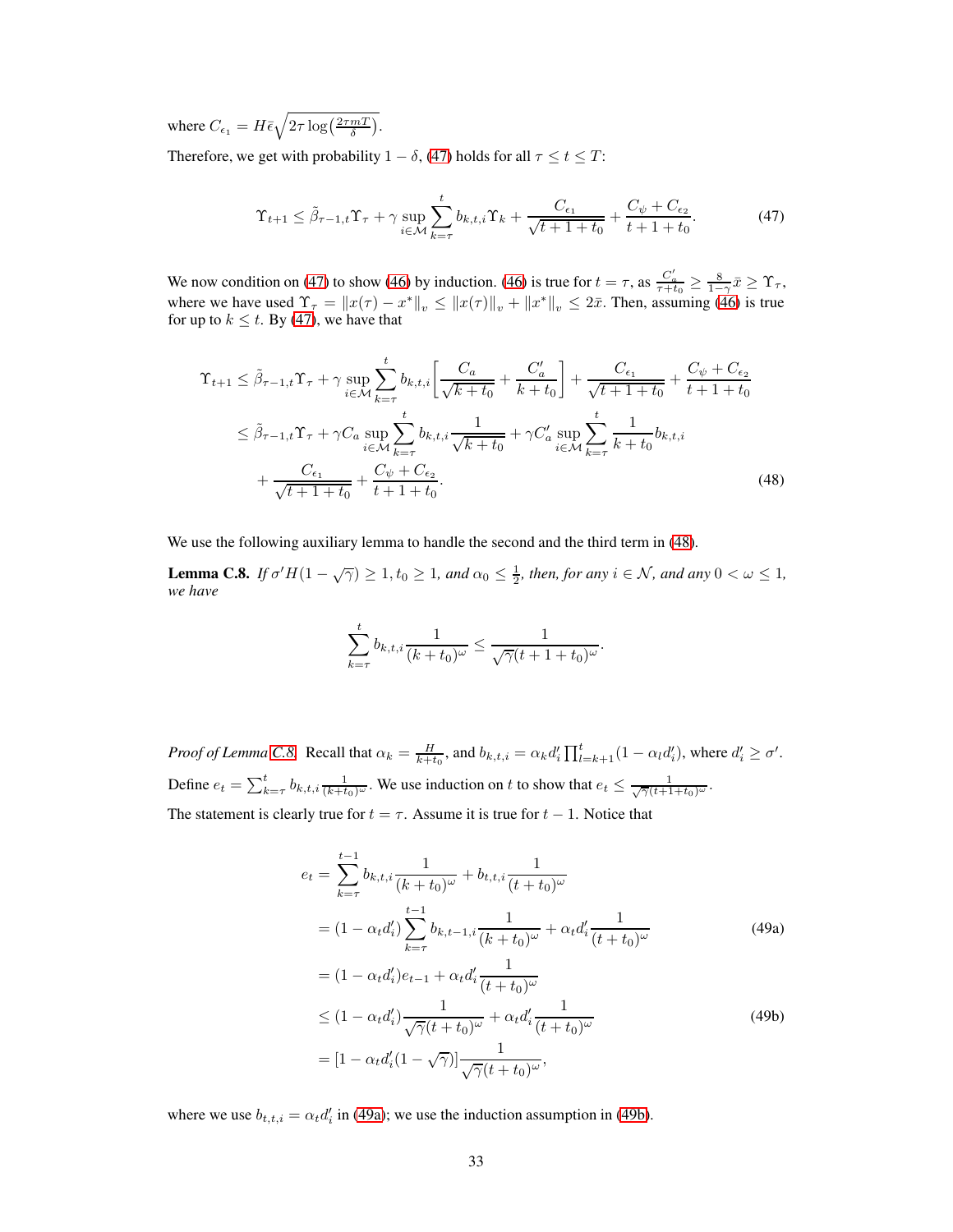Plugging in  $\alpha_t = \frac{H}{t+t_0}$ , we see that

$$
e_t \le \left[1 - \frac{\sigma'H}{t+t_0}(1-\sqrt{\gamma})\right] \frac{1}{\sqrt{\gamma}(t+t_0)^{\omega}}
$$
(50a)  

$$
\left[1 - \frac{\sigma'H}{t+1}\right] \left(1 - \frac{1}{\sqrt{\gamma}(1-\frac{1}{t_0})}\right)^{\omega}
$$

$$
= \left[1 - \frac{\sigma'H}{t+t_0}(1-\sqrt{\gamma})\right] \left(1 + \frac{1}{t+t_0}\right)^{\omega} \frac{1}{\sqrt{\gamma}(t+1+t_0)^{\omega}}
$$
  

$$
\leq \left(1 - \frac{1}{t+t_0}\right) \left(1 + \frac{1}{t+t_0}\right)^{\omega} \frac{1}{\sqrt{\gamma}(t+1+t_0)^{\omega}}
$$
(50b)

$$
\leq \left(1 - \frac{1}{t + t_0}\right) \left(1 + \frac{1}{t + t_0}\right) \frac{\sqrt{\gamma}(t + 1 + t_0)^{\omega}}{\sqrt{\gamma}(t + 1 + t_0)^{\omega}}
$$
\n
$$
\leq \left(1 - \frac{1}{t + t_0}\right) \left(1 + \frac{1}{t + t_0}\right) \frac{1}{\sqrt{\gamma}(t + 1 + t_0)^{\omega}}
$$
\n(50c)

$$
\leq \left(1 - \frac{1}{t + t_0}\right) \left(1 + \frac{1}{t + t_0}\right) \frac{1}{\sqrt{\gamma}(t + 1 + t_0)^{\omega}}
$$
(50c)

$$
\leq \frac{1}{\sqrt{\gamma}(t+1+t_0)^{\omega}},
$$

where we use  $d'_i \ge \sigma'$  in [\(50a\)](#page-34-2); we use the assumption that  $\sigma' H(1 - \sqrt{\gamma}) \ge 1$  in [\(50b\)](#page-34-3); we use  $0 < \omega \leq 1$  in [\(50c\)](#page-34-4).

# Applying Lemma [C.8](#page-32-2) to [\(48\)](#page-32-1), we see that

$$
\begin{split} \Upsilon_{t+1} &\leq \tilde{\beta}_{\tau-1,t} \Upsilon_{\tau} + \sqrt{\gamma} C_a \frac{1}{\sqrt{t+1+t_0}} + \sqrt{\gamma} C_a' \frac{1}{t+1+t_0} \\ &+ C_{\epsilon_1} \frac{1}{\sqrt{t+1+t_0}} + (C_{\psi} + C_{\epsilon_2}) \frac{1}{t+1+t_0} \\ &\leq \left(\sqrt{\gamma} C_a \frac{1}{\sqrt{t+1+t_0}} + C_{\epsilon_1} \frac{1}{\sqrt{t+1+t_0}}\right) \end{split} \tag{51a}
$$

$$
+\left(\sqrt{\gamma}C_{a}^{\prime}\frac{1}{t+1+t_{0}}+(C_{\psi}+C_{\epsilon_{2}})\frac{1}{t+1+t_{0}}+\left(\frac{\tau+t_{0}}{t+1+t_{0}}\right)^{\sigma^{\prime}H}\Upsilon_{\tau}\right),\qquad(51b)
$$

where we use Lemma [C.8](#page-32-2) in [\(51a\)](#page-34-2); we use the bound on  $\tilde{\beta}_{\tau-1,t}$  in Lemma [C.3](#page-29-3) in [\(51b\)](#page-34-3). To bound the two terms in [\(51b\)](#page-34-3), we define

$$
\chi_t := \sqrt{\gamma} C_a \frac{1}{\sqrt{t+1} + t_0} + C_{\epsilon_1} \frac{1}{\sqrt{t+1} + t_0}
$$

and

$$
\chi'_{t} = \sqrt{\gamma}C'_{a} \frac{1}{t+1+t_{0}} + (C_{\psi} + C_{\epsilon_{2}}) \frac{1}{t+1+t_{0}} + \left(\frac{\tau+t_{0}}{t+1+t_{0}}\right)^{\sigma' H} a_{\tau}.
$$

To finish the induction, it suffices to show that  $\chi_t \leq \frac{C_a}{\sqrt{t+1}}$  $\frac{C_a}{t+1+t_0}$  and  $\chi'_t \leq \frac{C'_a}{t+1+t_0}$ . To see this

$$
\chi_t \frac{\sqrt{t+1+t_0}}{C_a} = \sqrt{\gamma} + \frac{C_{\epsilon_1}}{C_a}, \chi'_t \frac{t+1+t_0}{C_a'} = \sqrt{\gamma} + \frac{C_{\psi} + C_{\epsilon_2}}{C_a'} + \frac{\Upsilon_{\tau}(\tau + t_0)}{C_a'} \left(\frac{\tau + t_0}{t+1+t_0}\right)^{\sigma' H - 1}.
$$
\nIt suffices to show that  $\frac{C_{\epsilon_1}}{C_{\epsilon_2}} < 1$  and  $\frac{C_{\psi} + C_{\epsilon_2}}{C_{\epsilon_2}} < 1 - \sqrt{\gamma}$  and  $\Upsilon_{\tau}(\tau + t_0) < 1 - \sqrt{\gamma}$ 

It suffices to show that  $\frac{C_{\epsilon_1}}{C_a} \leq 1 - \sqrt{\gamma}, \frac{C_{\psi} + C_{\epsilon_2}}{C_a'} \leq \frac{1 - \sqrt{\gamma}}{2}$  $\frac{\sqrt{\gamma}}{2}$ , and  $\frac{\Upsilon_{\tau}(\tau+t_0)}{C_a'} \leq \frac{1-\sqrt{\gamma}}{2}$  $\frac{\sqrt{\gamma}}{2}$ . Recall that

$$
C_a = \frac{2H\bar{\epsilon}}{1-\gamma} \sqrt{2\tau \log\left(\frac{2\tau mT}{\delta}\right)}, C'_a = \frac{4}{1-\gamma} \max(C_\psi + C_{\epsilon_2}, 2\bar{x}(\tau + t_0)),
$$

and

$$
C_{\epsilon_1} = H\bar{\epsilon}\sqrt{2\tau \log\left(\frac{2\tau mT}{\delta}\right)}.
$$

Using that  $\Upsilon_{\tau} \leq 2\bar{x}$ , one can check that  $C_a$  and  $C'_a$  satisfy the above three inequalities.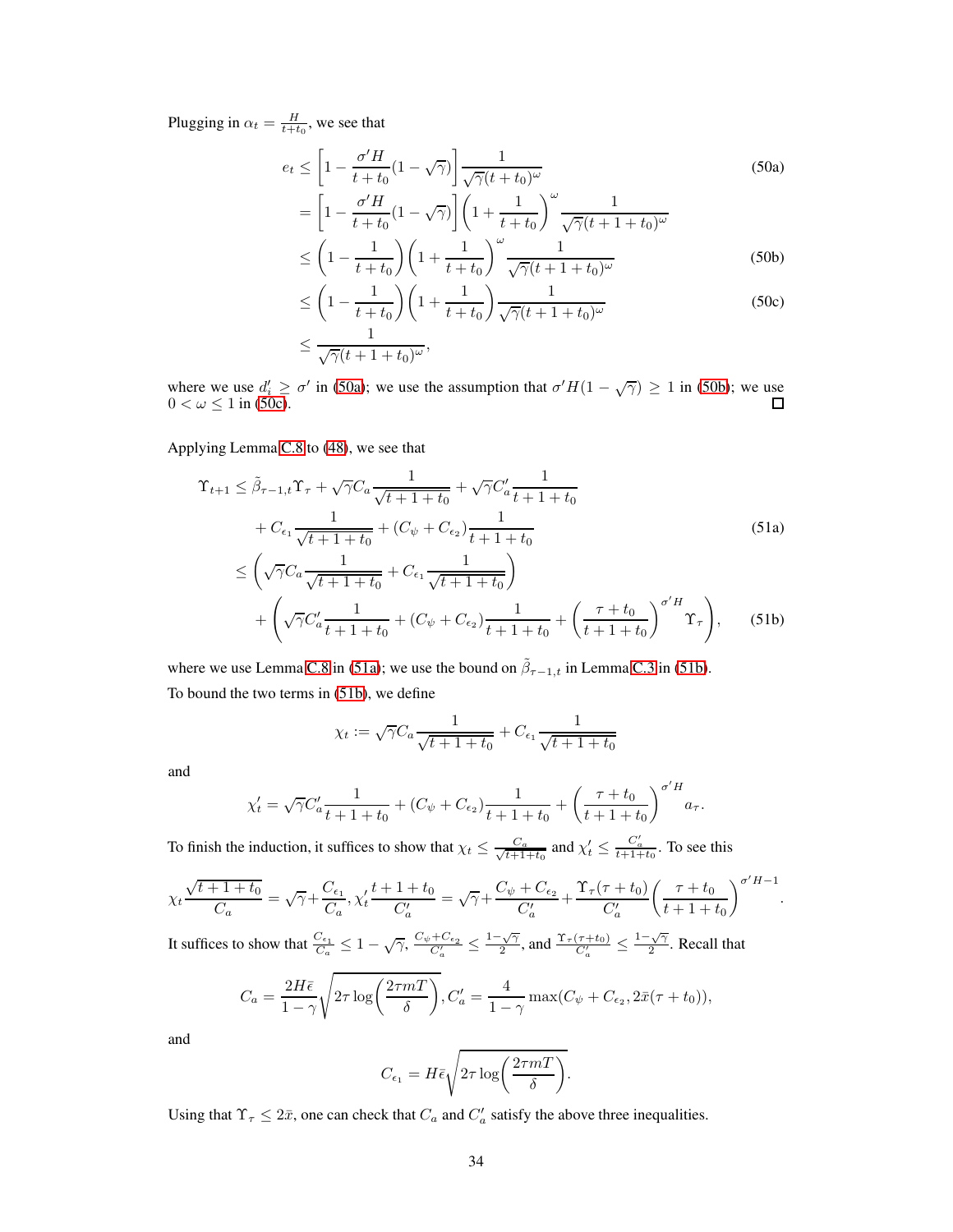## <span id="page-34-1"></span><span id="page-34-0"></span>C.3 Parameter Upper Bound

Proposition C.2. *Suppose Assumptions [3.2](#page-7-3) and [3.3](#page-8-2) hold. Then for all* t*,*

$$
||x(t)||_{v} \le \frac{1}{1-\gamma} \bigg( (1+\gamma)||y^*||_{v} + \frac{\bar{w}}{\underline{v}} \bigg)
$$

*holds almost surely, where*  $y^* \in \mathbb{R}^{\mathcal{N}}$  *is the stationary point of F*.

*Proof of Proposition [C.2.](#page-34-0)* By Assumption [3.2,](#page-7-3) we have that for all  $x \in \mathbb{R}^{\mathcal{M}}$ ,

$$
||F(\Phi x)||_{v} \le ||F(\Phi x) - F(y^*)||_{v} + ||F(y^*)||_{v}
$$
\n(52a)

$$
\leq \gamma \|\Phi x - y^*\|_v + \|y^*\|_v \tag{52b}
$$

<span id="page-34-6"></span><span id="page-34-5"></span><span id="page-34-3"></span><span id="page-34-2"></span>
$$
\leq \gamma \|x\|_{v} + (1+\gamma)\|y^*\|_{v},\tag{52c}
$$

where we use the triangle inequality in  $(52a)$  and  $(52c)$ ; we use Assumption [3.2](#page-7-3) in  $(52b)$ .

Let  $\bar{x} = \frac{1}{1-\gamma}$  $((1 + \gamma) \|y^*\|_v + \frac{\bar{w}}{2})$ . We prove  $||x(t)||_v \leq \bar{x}$  by induction on t. Since we initialize  $x(0)$  to be 0, the statement is true for  $t = 0$ .

Suppose the statement is true for  $t$ . By the update rule of  $x$ , we see that

$$
\frac{1}{v_{h(i_t)}}|x_{h(i_t)}(t+1)| \le (1 - \alpha_t) \frac{1}{v_{h(i_t)}}|x_{h(i_t)}(t)| + \alpha_t \left(\frac{1}{v_{h(i_t)}}|F_{i_t}(\Phi x(t))| + \frac{1}{v_{h(i_t)}}|w(t)|\right)
$$
  

$$
\le (1 - \alpha_t) \|x(t)\|_v + \alpha_t \left(\|F(\Phi x(t))\|_v + \frac{\bar{w}}{\underline{v}}\right)
$$
(53a)

$$
\leq (1 - \alpha_t) \|x(t)\|_{v} + \alpha_t \left( \gamma \|x(t)\|_{v} + (1 + \gamma) \|y^*\|_{v} + \frac{\bar{w}}{\underline{v}} \right) \tag{53b}
$$

<span id="page-34-4"></span>
$$
\leq (1 - \alpha_t)\bar{x} + \alpha_t \left( \gamma \bar{x} + (1 + \gamma) \|y^*\|_v + \frac{\bar{w}}{\underline{v}} \right)
$$
(53c)  
=  $\bar{x}$ ,

where we use Assumption [3.3](#page-8-2) in [\(53a\)](#page-34-2); [\(52\)](#page-34-5) in [\(53b\)](#page-34-3); the induction assumption in [\(53c\)](#page-34-4).

For  $j \neq h(i_t), j \in \mathcal{M}$ , we have that

<span id="page-34-7"></span>
$$
\frac{1}{v_j}|x_j(t+1)| = \frac{1}{v_j}|x_j(t)| \le ||x(t)||_v \le \bar{x}.
$$
\n(54)

Combining [\(53\)](#page-34-6) and [\(54\)](#page-34-7), we see that the statement also holds for  $t + 1$ . Hence we have showed  $||x(t)||_v \leq \bar{x}$  by induction.  $\Box$ 

# D TD/Q-Learning with State Aggregation

#### D.1 Asymptotic Convergence of TD Learning with State Aggregation

Our asymptotic convergence result for TD learning with state aggregation builds upon the asymptotic convergence result for TD learning with linear function approximation shown in [\[49\]](#page-12-12). For completeness, we first present the main result of [\[49](#page-12-12)] in Theorem [D.1.](#page-35-0) In order to do this, we must first state a few definitions and assumptions made in [\[49\]](#page-12-12).

We use  $\phi(i) \in \mathbb{R}^m$  to denote the feature vector associated with state  $i \in \mathcal{N}$ . Feature matrix  $\Phi$  is a *n*-by-*m* matrix whose *i*'th row is  $\phi(i)^\top$ . Starting from  $\theta(0) = 0$ , the  $TD(\lambda)$  algorithm keeps updating  $\theta$ ,  $\psi$  by the following update rule,

$$
\theta(t+1) = \theta(t) + \alpha_t d_t \psi_t,
$$
  

$$
\psi_{t+1} = \gamma \lambda \psi_t + \phi(i_{t+1}),
$$

where  $\psi_t$  is named *eligible vector* in [\[49\]](#page-12-12) and satisfies  $\psi_0 = \phi(i_0)$ .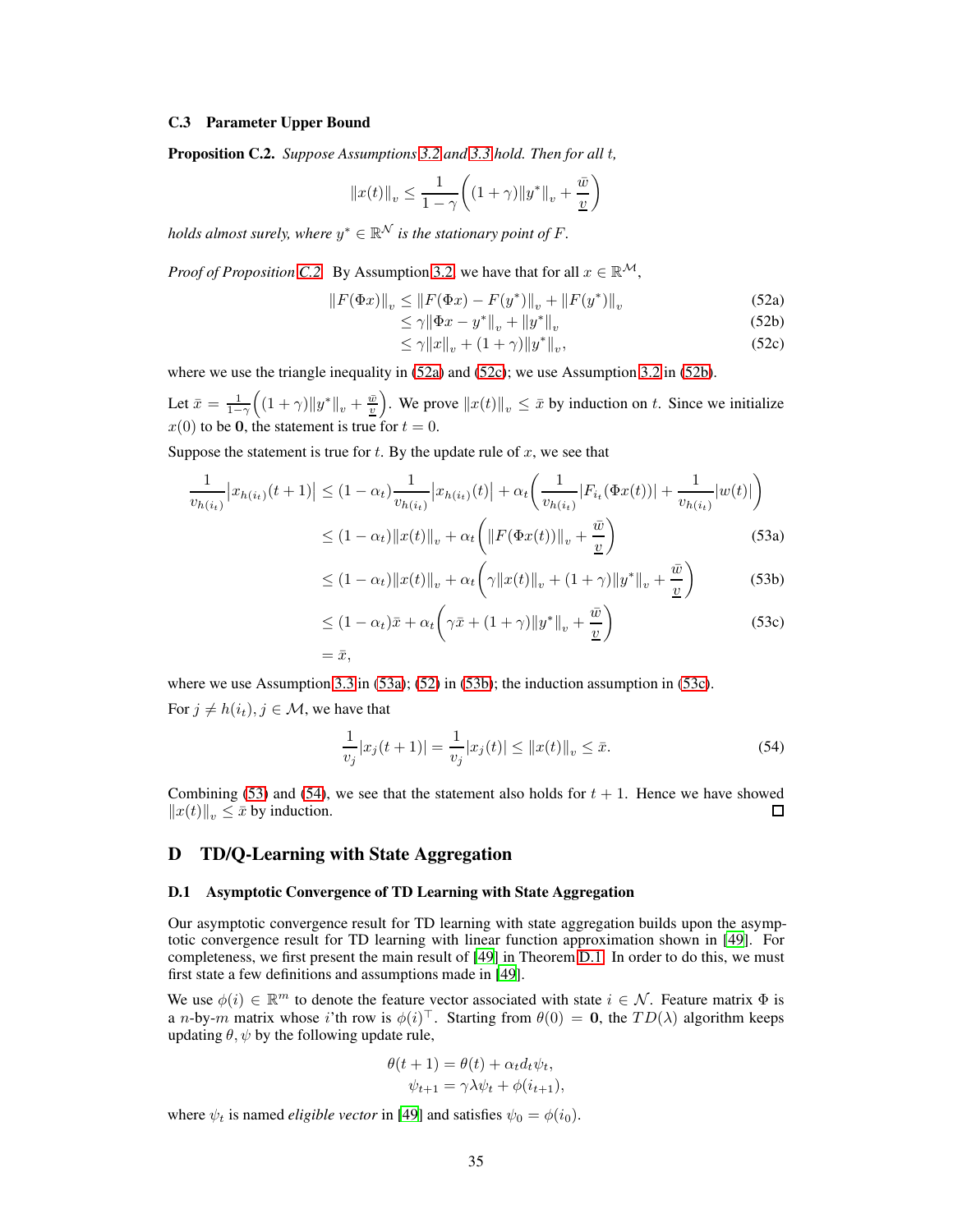Recall that  $D = diag(d_1, d_2, \dots, d_n)$  denotes the stationary distribution of Markov chain  $\{i_t\}$ . For vectors  $x, y \in \mathbb{R}^n$ , we define inner product  $\langle x, y \rangle = x^\top D y$ . The induced norm of this inner product is  $\|\cdot\|_D = \sqrt{\langle \cdot, \cdot \rangle_D}$ . Let  $L_2(\mathcal{N}, D)$  denote the set of vectors  $V \in \mathbb{R}^n$  such that  $||V||_D$  is finite.

Recall that we define  $\Pi = (\Phi^{\top} D \Phi)^{-1} \Phi^{\top} D$ . As shown in [\[49\]](#page-12-12), the projection matrix that projects an arbitrary vector in  $\mathbb{R}^n$  to the set  $\{\Phi \theta \mid \theta \in \mathbb{R}^m\}$  is given by  $\Phi \Pi$ , i.e. for any  $V \in L_2(\mathcal{N}, D)$ , we have

$$
\Phi \Pi V = \underset{\bar{V} \in \{\Phi \theta | \theta \in \mathbb{R}^m\}}{\arg \min} \left\| V - \bar{V} \right\|_D.
$$

Notice that our definition of matrix Π is slightly different with [\[49](#page-12-12)] because we want to be consistent with Section [3.1.](#page-7-0)

To characterize the TD( $\lambda$ ) algorithm's dynamics, [\[49\]](#page-12-12) defines  $T^{(\lambda)}: L_2(\mathcal{N}, D) \to L_2(\mathcal{N}, D)$  operator as following: for all  $V \in \mathbb{R}^n$ , let the *i*'th dimension of  $(T^{(\lambda)}V)$  be defined as

$$
\left(T^{(\lambda)}V\right)_i=\begin{cases} (1-\lambda)\sum_{m=0}^\infty \lambda^m\mathbb{E}\bigl[\sum_{t=0}^m \gamma^t r(i_t,i_{t+1})+\gamma^{m+1}V_{i_{m+1}}\mid i_0=i\bigr] & \text{ if }\lambda<1\\ \mathbb{E}[\sum_{t=0}^\infty \gamma^t r(i_t,i_{t+1})\mid i_0=i]\quad& \text{ if }\lambda=1. \end{cases}
$$

If V is an approximation of the value function  $V^*, T^{(\lambda)}$  can be viewed as an improved approximation to  $V^*$ . Notice that when  $\lambda = 0$ ,  $T^{(\lambda)}$  is identical with the Bellman operator.

Formally, [\[49](#page-12-12)] made four necessary assumptions for their main result (Theorem [D.1\)](#page-35-0). We omit the third assumption ([\[49\]](#page-12-12)[Assumption 3]) in our summary because it must hold when the state space  $N$  is finite.

The first assumption ([\[49\]](#page-12-12)[Assumption 1]) concerns the stationary distribution and the reward function of the Markov chain  $\{i_t\}$ . It must hold when Assumption [3.1](#page-7-4) holds and every stage reward  $r_t$ is upper bounded by  $\bar{r}$ , as assumed by Theorem [3.2.](#page-9-1)

<span id="page-35-1"></span>Assumption D.1. *The transition probability and cost function satisfies the following two conditions:*

- 1. The Markov chain  $\{i_t\}$  is irreducible and aperiodic. Furthermore, there is a unique distri*bution* d *that satisfies*  $d^{\top}P = d^{\top}$  *with*  $d_i > 0$  *for all*  $i \in \mathcal{N}$ *. Let*  $\mathbb{E}_0$  *stand for expectation with respect to this distribution.*
- 2. The reward function  $r(i_t, i_{t+1})$  satisfies  $\mathbb{E}_0\big[r^2(i_t, i_{t+1})\big] < \infty$ .

The second assumption ([\[49](#page-12-12)][Assumption 2]) concerns the feature vectors and the feature matrix. It must hold when  $\Phi$  is defined as [\(4\)](#page-7-5).

<span id="page-35-2"></span>Assumption D.2. *The following two conditions hold for* Φ*:*

- *1. The matrix* Φ *has full column rank; that is, the* m *columns (named basis functions in [\[49\]](#page-12-12))*  $\{\phi_k \mid k = 1, \cdots, m\}$  *are linearly independent.*
- 2. For every k, the basis function  $\phi_k$  satisfies  $\mathbb{E}_0\big[\phi_k^2(i_t)\big] < \infty$ .

The third assumption ([\[49\]](#page-12-12)[Assumption 4]) concerns the learning step size. It must hold if the learning step sizes are as defined in Theorem [3.2.](#page-9-1)

<span id="page-35-3"></span>**Assumption D.3.** *The step sizes*  $\alpha_t$  *are positive, nonincreasing, and chosen prior to execution of the algorithm. Furthermore, they satisfy*  $\sum_{t=0}^{\infty} \alpha_t = \infty$  *and*  $\sum_{t=0}^{\infty} \alpha_t^2 < \infty$ *.* 

<span id="page-35-0"></span>Now we are ready to present the main asymptotic convergence result given in [\[49](#page-12-12)].

Theorem D.1. *Under Assumptions [D.1,](#page-35-1) [D.2,](#page-35-2) [D.3,](#page-35-3) the following hold.*

- *1. The value function V is in*  $L_2(N, D)$ *.*
- *2. For any*  $\lambda \in [0, 1]$ *, the TD*( $\lambda$ ) *algorithm with linear function approximation converges with probability one.*
- *3. The limit of convergence* θ ∗ *is the unique solution of the equation*

$$
\Pi T^{(\lambda)}(\Phi \theta^*) = \theta^*
$$

.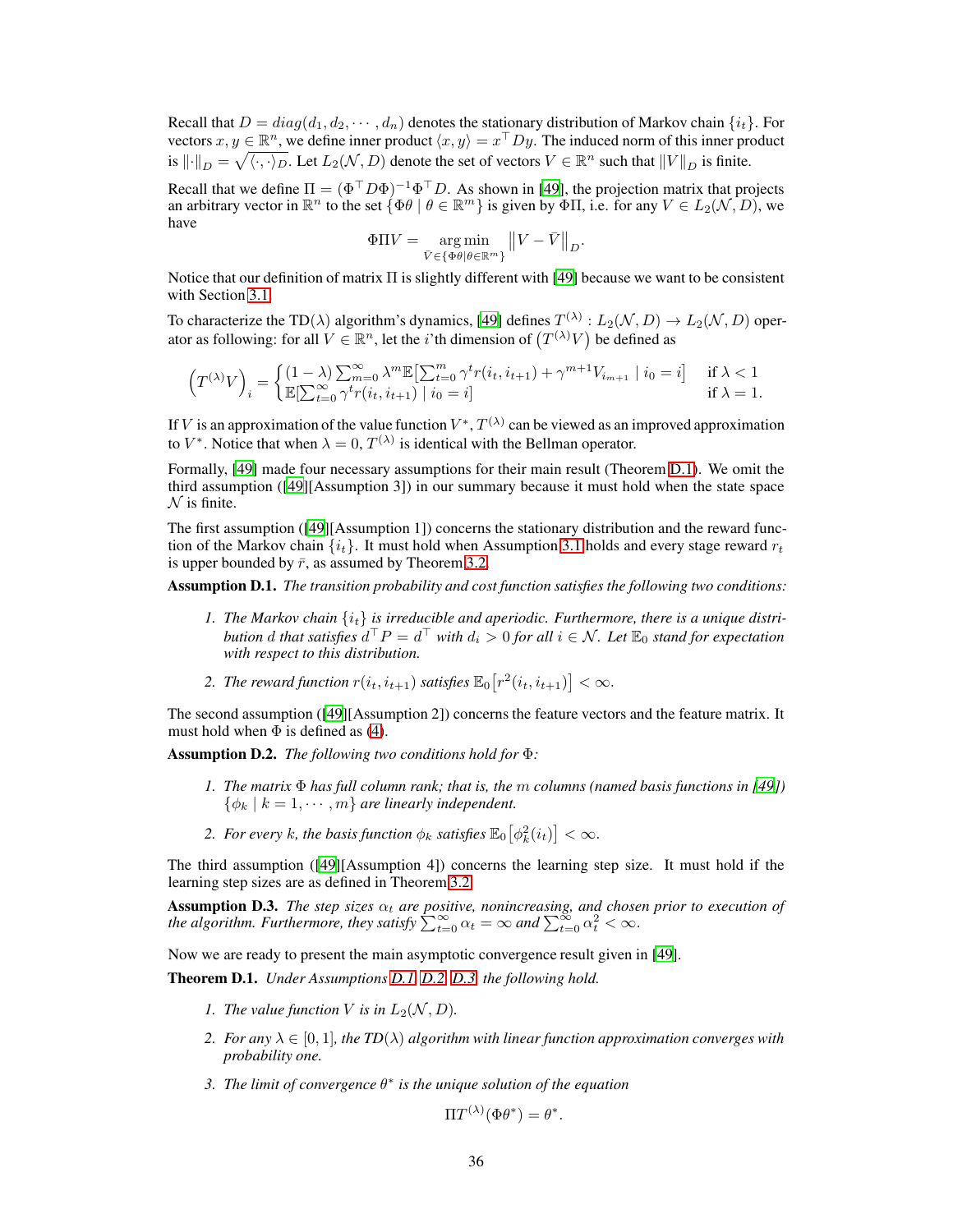*4. Furthermore,* θ ∗ *satisfies*

<span id="page-36-0"></span>
$$
\|\Phi\theta^* - V^*\|_D \le \frac{1 - \lambda\gamma}{1 - \gamma} \|\Phi\Pi V^* - V^*\|_D.
$$
 (55)

Notice that [\(55\)](#page-36-0) is not exactly the result we want to obtain. Specifically, we want the both sides of [\(55\)](#page-36-0) to be in  $\|\cdot\|_{\infty}$  instead of  $\|\cdot\|_{D}$ . Although this kind of result is not obtainable for general TD learning with linear function approximation, we can leverage the special assumptions for state aggregation, which are summarized below:

<span id="page-36-1"></span>**Assumption D.4.**  $h : \mathcal{N} \to \mathcal{M}$  *is a surjective function from set*  $\mathcal{N}$  *to*  $\mathcal{M}$ *. The feature matrix*  $\Phi$  *is as defined in* [\(4\)](#page-7-5)*, i.e. the feature vector associated with state*  $i \in \mathcal{N}$  *is given by* 

$$
\phi_k(i) = \begin{cases} 1 & \text{if } k = h(i) \\ 0 & \text{otherwise} \end{cases}, \forall k \in \mathcal{M}.
$$

*Further, if*  $h(i) = h(i')$  *for*  $i, i' \in \mathcal{N}$ *, we have*  $|V^*(i) - V^*(i')| \leq \zeta$  *for a fixed positive constant*  $\zeta$ *.* 

<span id="page-36-2"></span>Under Assumption [D.4,](#page-36-1) we can show the asymptotic error bound in the infinity norm as we desired: Theorem D.2. *Under Assumptions [D.1,](#page-35-1) [D.2,](#page-35-2) [D.3,](#page-35-3) if Assumption [D.4](#page-36-1) also holds, the limit of convergence* θ <sup>∗</sup> *of the* T D(λ) *algorithm satisfies*

$$
\|\Phi\theta^* - V^*\|_{\infty} \le \frac{(1-\lambda\gamma)}{1-\gamma} \|\Phi\Pi V^* - V^*\|_{\infty} \le \frac{(1-\lambda\gamma)}{1-\gamma} \zeta.
$$

<span id="page-36-3"></span>To show Theorem [D.2,](#page-36-2) we need to prove several auxiliary lemmas first.

**Lemma D.3.** *Under Assumption [D.1,](#page-35-1) for any*  $V \in L_2(\mathcal{N}, D)$ *, we have*  $||PV||_{\infty} \le ||V||_{\infty}$ *.* 

*Proof of Lemma [D.3.](#page-36-3)* This lemma holds because the transition matrix P is non-expansive in infinity norm.  $\mathbf{1}$ 

<span id="page-36-4"></span>**Lemma D.4.** *Under Assumption [D.1,](#page-35-1) for any*  $V, \overline{V} \in L_2(\mathcal{N}, D)$ *, we have* 

$$
\left\|T^{(\lambda)}V-T^{(\lambda)}\bar{V}\right\|_{\infty} \leq \frac{\gamma(1-\lambda)}{1-\gamma\lambda} \left\|V-\bar{V}\right\|_{\infty}.
$$

*Proof of Lemma [D.4.](#page-36-4)* By the definition of  $T^{(\lambda)}$ , we have that

$$
\left\|T^{(\lambda)}V - T^{(\lambda)}\bar{V}\right\|_{\infty} = \left\|(1-\lambda)\sum_{m=0}^{\infty} \lambda^m (\gamma P)^{m+1} (V - \bar{V})\right\|_{\infty}
$$
  

$$
\leq (1-\lambda)\sum_{m=0}^{\infty} \lambda^m \gamma^{m+1} \|V - \bar{V}\|_{\infty}
$$
  

$$
\frac{\gamma(1-\lambda)}{1-\gamma\lambda} \|V - \bar{V}\|_{\infty},
$$
 (56a)

where inequality [\(56a\)](#page-42-0) holds because  $||V - \bar{V}||_{\infty} < \infty$  so we use Lemma [D.3.](#page-36-3)  $\Box$ 

<span id="page-36-5"></span>Lemma D.5. *Under Assumption [D.1](#page-35-1) and [D.4,](#page-36-1) we have*

<span id="page-36-7"></span><span id="page-36-6"></span>
$$
\|\Phi \Pi V^* - V^*\|_{\infty} \le \zeta \tag{57}
$$

*and for any*  $V \in L_2(\mathcal{N}, D)$ 

$$
\|\Phi \Pi V\|_{\infty} \le \|V\|_{\infty}.\tag{58}
$$

*Proof of Lemma [D.5.](#page-36-5)* For  $j \in M$ , we use  $h^{-1}(j) \subseteq N$  to denote all the elements in N whose feature is  $e_j$ , i.e.  $h^{-1}(j) = \{i \mid i \in \mathcal{N}, h(i) = j\}$ . Since h is surjection,  $h^{-1}(j) \neq \emptyset, \forall j \in \mathcal{M}$ .<br>Since  $\Phi \Pi$  is the projection matrix that projects a vector in  $\mathbb{R}^n$  to the set  $\{\Phi \theta \mid \theta \in \mathbb{R}^m\}$ , we ha

$$
\Pi V = \argmin_{\theta \in \mathbb{R}^m} \sum_{j \in \mathcal{M}} \sum_{i \in h^{-1}(j)} d_i (V_i - \theta_j).
$$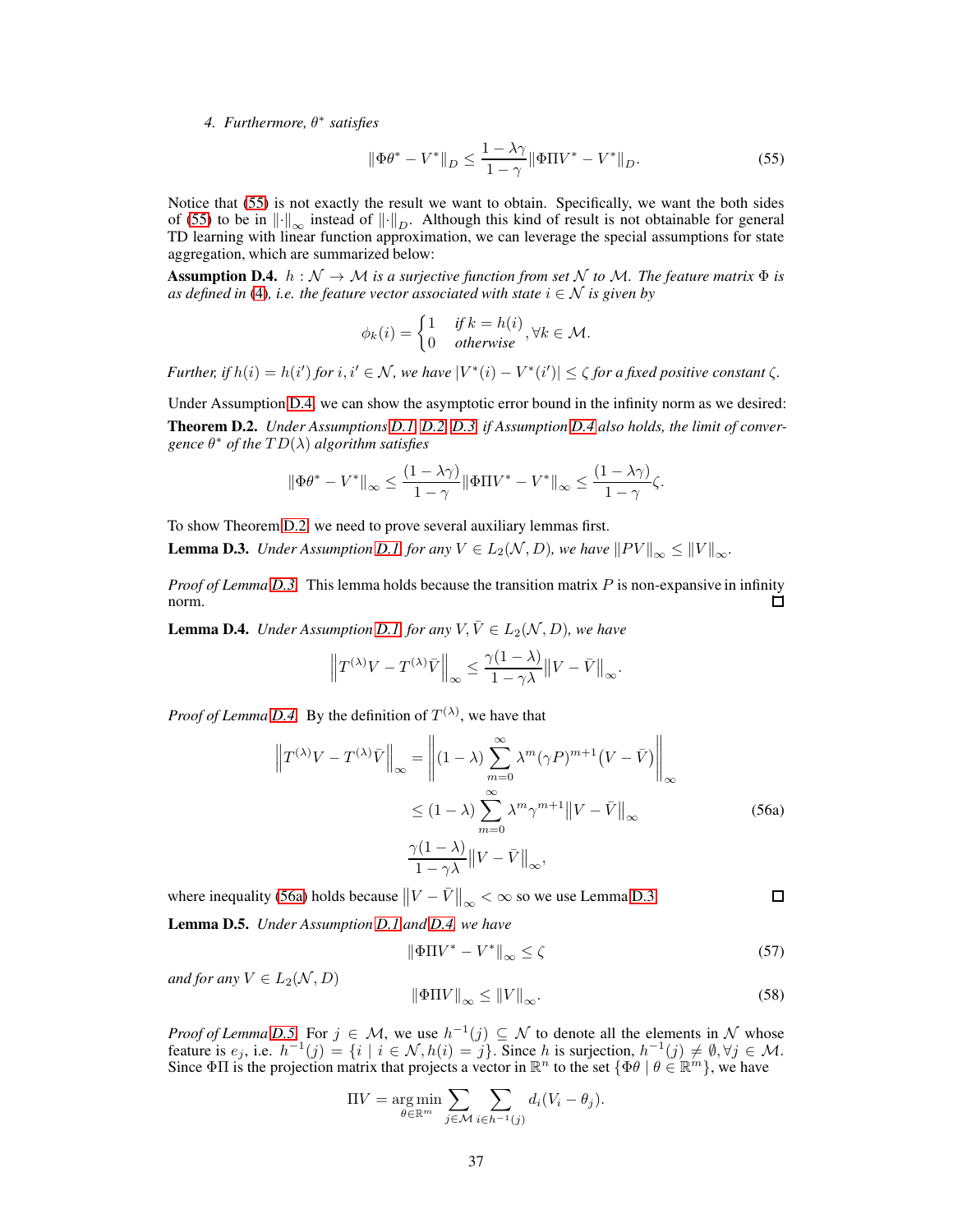Hence the optimal  $\theta_j$  must be in the range  $\left[\min_{i \in h^{-1}(j)} V_i, \max_{i \in h^{-1}(j)} V_i\right]$ . Therefore, we see that

<span id="page-37-1"></span>
$$
|(\Phi \Pi V)_i| = |(\Pi V)_{h(i)}| \le \max_{i' \in h^{-1}(h(i))} |V_{i'}|,
$$

which shows [\(58\)](#page-36-6). Besides, we also have

$$
|(\Phi \Pi V)_i - V_i| \le \max \left( \left| \min_{i' \in h^{-1}(h(i))} V_{i'} - V_i \right|, \left| \max_{i' \in h^{-1}(h(i))} V_{i'} - V_i \right| \right). \tag{59}
$$

holds for all  $z \in \mathcal{Z}$ . Let  $V = V^*$  and use Assumption [D.4](#page-36-1) in [\(59\)](#page-37-1) gives [\(57\)](#page-36-7).

Now we come back to the proof of Theorem [D.2.](#page-36-2)

Notice that

$$
\|\Phi\theta^* - V^*\|_{\infty} \le \|\Phi\theta^* - \Phi\Pi V^*\|_{\infty} + \|\Phi\Pi V^* - V^*\|_{\infty}
$$
\n(60a)

$$
= \left\| \Phi \Pi T^{(\lambda)} (\Phi \theta^*) - \Phi \Pi V^* \right\|_{\infty} + \left\| \Phi \Pi V^* - V^* \right\|_{\infty} \tag{60b}
$$

<span id="page-37-3"></span><span id="page-37-2"></span> $\Box$ 

$$
\leq \left\| T^{(\lambda)}(\Phi \theta^*) - V^* \right\|_{\infty} + \left\| \Phi \Pi V^* - V^* \right\|_{\infty} \tag{60c}
$$

$$
\leq \frac{\gamma(1-\lambda)}{1-\gamma\lambda} \|\Phi\theta^* - V^*\|_{\infty} + \|\Phi\Pi V^* - V^*\|_{\infty},\tag{60d}
$$

where we use the triangle inequality in [\(60a\)](#page-42-0); Theorem [D.1](#page-35-0) in [\(60b\)](#page-42-1); Lemma [D.5](#page-36-5) in [\(60c\)](#page-37-2); Lemma [D.4](#page-36-4) in [\(60d\)](#page-37-3).

Therefore, we obtain that

$$
\|\Phi \theta^* - V^*\|_\infty \leq \frac{(1-\lambda \gamma)}{1-\gamma} \| \Pi V^* - V^*\|_\infty \leq \frac{(1-\lambda \gamma)}{1-\gamma} \zeta,
$$

<span id="page-37-0"></span>where we use Lemma [D.5](#page-36-5) in the second inequality.

#### D.2 Proof of Theorem [3.2](#page-9-1)

<span id="page-37-5"></span>Before presenting the proof of Theorem [3.2,](#page-9-1) we first show two upper bounds that are needed in the assumptions of Theorem [3.1.](#page-8-0) We defer the proof of this result to Appendix [D.3.](#page-38-0)

**Proposition D.1.** *Under the same assumptions as Theorem [3.2,](#page-9-1) we have*  $\|\theta(t)\|_{\infty} \leq \bar{\theta} := \frac{\bar{r}}{1-\gamma}$  $holds for all t \ almost \ surely \ and \  $\|\theta^*\|_\infty \leq \bar{\theta}.\ |w(t)| \leq \bar{w} := \frac{2\bar{r}}{1-\gamma}$  also holds for all  $t$  almost surely.$ 

Now we come back to the proof of Theorem [3.2.](#page-9-1) Recall that we define  $F$  as the Bellman Policy Operator and the noise sequence  $w(t)$  as

$$
w(t) = r_t + \gamma \theta_{h(i_{t+1})}(t) - \mathbb{E}_{i' \sim \mathbb{P}(\cdot|i_t)} [r(i_t, i') + \gamma \theta_{h(i')}(t)].
$$

Let  $\theta^*$  be the unique solution of the equation

<span id="page-37-4"></span>
$$
\Pi F(\Phi \theta^*) = \theta^*.
$$

By the triangle inequality, we have that

$$
\|\Phi \cdot \theta(T) - V^*\|_{\infty} \le \|\Phi \cdot \theta(T) - \Phi \cdot \theta^*\|_{\infty} + \|\Phi \cdot \theta^* - V^*\|_{\infty}
$$
  

$$
\le \|\theta(T) - \theta^*\|_{\infty} + \|\Phi \cdot \theta^* - V^*\|_{\infty}.
$$
 (61)

We first bound the first term of [\(61\)](#page-37-4) by Theorem [3.1.](#page-8-0) To do this, we first rewrite the update rule of TD learning with state aggregation [\(6\)](#page-8-4) in the form of the SA update rule [\(3\)](#page-7-2):

$$
\theta_{h(i_t)}(t+1) = \theta_{h(i_t)}(t) + \alpha_t \big( F_{i_t}(\Phi \theta(t)) - \theta_{h(i_t)}(t) + w(t) \big),
$$
  
\n
$$
\theta_j(t+1) = \theta_j(t) \text{ for } j \neq h(i_t), j \in \mathcal{M}.
$$

Now we verify all the assumptions of Theorem [3.1.](#page-8-0) Assumption [3.1](#page-7-4) is assumed to be satisfied in the body of Theorem [3.2.](#page-9-1) As for Assumption [3.2,](#page-7-3) F is  $\gamma$ -contraction in the infinity norm because it is the Bellman operator, and we can set  $C = \frac{2\bar{r}}{1-\gamma}$  so that  $C \ge (1+\gamma) \|y^*\|_{\infty}$  (see the discussion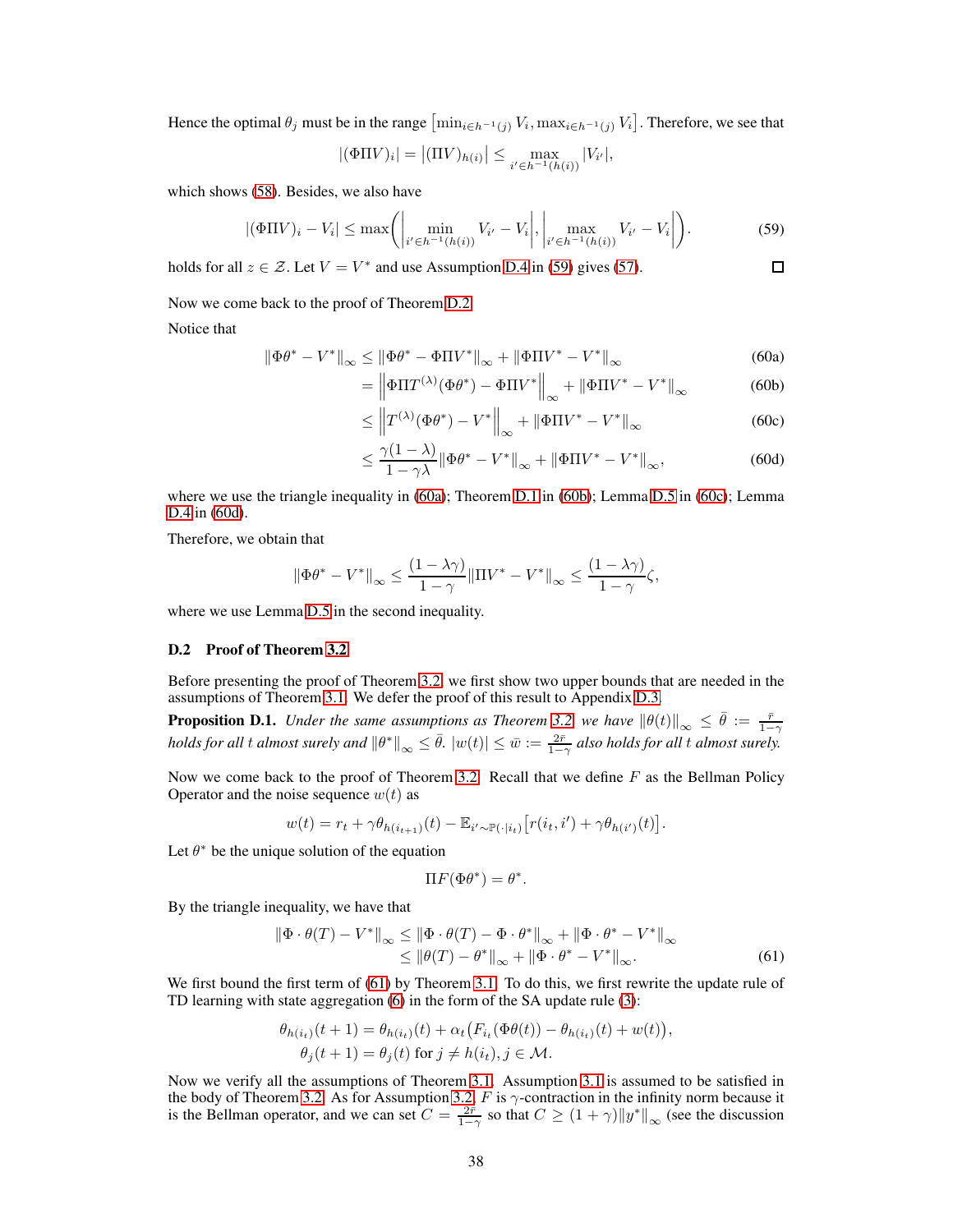below Assumption [3.2\)](#page-7-3). As for Assumption [3.3,](#page-8-2) by the definition of noise sequence  $w(t)$ , we see that

$$
\mathbb{E}[w(t) | \mathcal{F}_t] = \mathbb{E}\big[r_t + \gamma \theta_{h(i_{t+1})}(t) - \mathbb{E}_{i' \sim \mathbb{P}(\cdot|i_t)}\big[r(i_t, i') + \gamma \theta_{h(i')}(t)\big] | \mathcal{F}_t\big]
$$
  
=  $\mathbb{E}\big[r_t + \gamma \theta_{h(i_{t+1})}(t) | \mathcal{F}_t\big] - \mathbb{E}_{i' \sim \mathbb{P}(\cdot|i_t)}\big[r(i_t, i') + \gamma \theta_{h(i')}(t)\big]$   
= 0.

In addition, we can set  $\bar{w} = \frac{2\bar{r}}{1-\gamma}$  according to Proposition [D.1.](#page-37-5) Finally, we can set  $\bar{\theta} = \frac{\bar{r}}{1-\gamma}$ according to Proposition [D.1.](#page-37-5)

Therefore, by Theorem [3.1,](#page-8-0) we see that

<span id="page-38-1"></span>
$$
\|\theta(T) - \theta^*\|_{\infty} \le \frac{C_a}{\sqrt{T + t_0}} + \frac{C_a'}{T + t_0}, \text{ where}
$$
\n(62)

$$
C_a = \frac{40H\bar{r}}{(1-\gamma)^2} \sqrt{K_2 \log T} \cdot \sqrt{\log T + \log \log T + \log \left(\frac{4mK_2}{\delta}\right)},
$$
  
\n
$$
C'_a = \frac{8\bar{r}}{(1-\gamma)^2} \max \left(\frac{144K_2H \log T}{\sigma'} + 4K_1(1+2K_2+4H), 2K_2 \log T + t_0\right).
$$

As for the second term of [\(61\)](#page-37-4), by Theorem [D.2,](#page-36-2) we have that

<span id="page-38-2"></span>
$$
\|\Phi \cdot \theta^* - V^*\|_{\infty} \le \frac{\zeta}{1 - \gamma}.\tag{63}
$$

<span id="page-38-0"></span>Substituting [\(62\)](#page-38-1) and [\(63\)](#page-38-2) into [\(61\)](#page-37-4) finishes the proof.

#### D.3 Proof of Proposition [D.1](#page-37-5)

We show  $\|\theta(t)\|_{\infty} \leq \frac{\bar{r}}{1-\gamma}$  by induction on t. The statement holds for  $t = 0$  because we initialize  $\theta(0) = 0$ . Suppose the statement holds for t. By the induction assumption, we see that

$$
\theta_{h(i_t)}(t+1) = (1 - \alpha_t)\theta_{h(i_t)}(t) + \alpha_t [r_t + \gamma \theta_{h(i_{t+1})}(t)]
$$
  
\n
$$
\leq (1 - \alpha_t) \|\theta(t)\|_{\infty} + \alpha_t [r_t + \gamma \|\theta(t)\|_{\infty}]
$$
  
\n
$$
\leq (1 - \alpha_t) \frac{\bar{r}}{1 - \gamma} + \alpha_t \left[r_t + \gamma \cdot \frac{\bar{r}}{1 - \gamma}\right]
$$
  
\n
$$
\leq \frac{\bar{r}}{1 - \gamma}.
$$

For  $j \neq h(i_t), j \in \mathcal{M}$ , we have that

$$
\theta_j(t+1) = \theta_j(t) \le \|\theta(t)\|_{\infty} \le \frac{\bar{r}}{1-\gamma}.
$$

Hence the statement also holds for  $t + 1$ . Therefore, we have showed  $\|\theta(t)\|_{\infty} \le \frac{\bar{r}}{1-\gamma}$  by induction. By Theorem [D.1,](#page-35-0) we know  $\theta^* = \lim_{t \to \infty} \theta(t)$ . Since we have already shown that  $\|\theta(t)\|_{\infty} \le \frac{\bar{r}}{1-\gamma}$  holds for all t, we must have  $\|\theta^*\|_{\infty} \le \frac{\bar{r}}{1-\gamma}$ .

Using  $\|\theta(t)\|_{\infty} \le \frac{\bar{r}}{1-\gamma}$ , we see that

$$
|w(t)| \leq |r_t| + \gamma |\theta_{h(i_{t+1})}(t)| - |\mathbb{E}_{i' \sim \mathbb{P}(\cdot|i_t)} [r(i_t, i') + \gamma \theta_{h(i')}(t)]|
$$
  

$$
\leq 2\overline{r} + 2\gamma \overline{\theta}
$$
  

$$
= \frac{2\overline{r}}{1 - \gamma}.
$$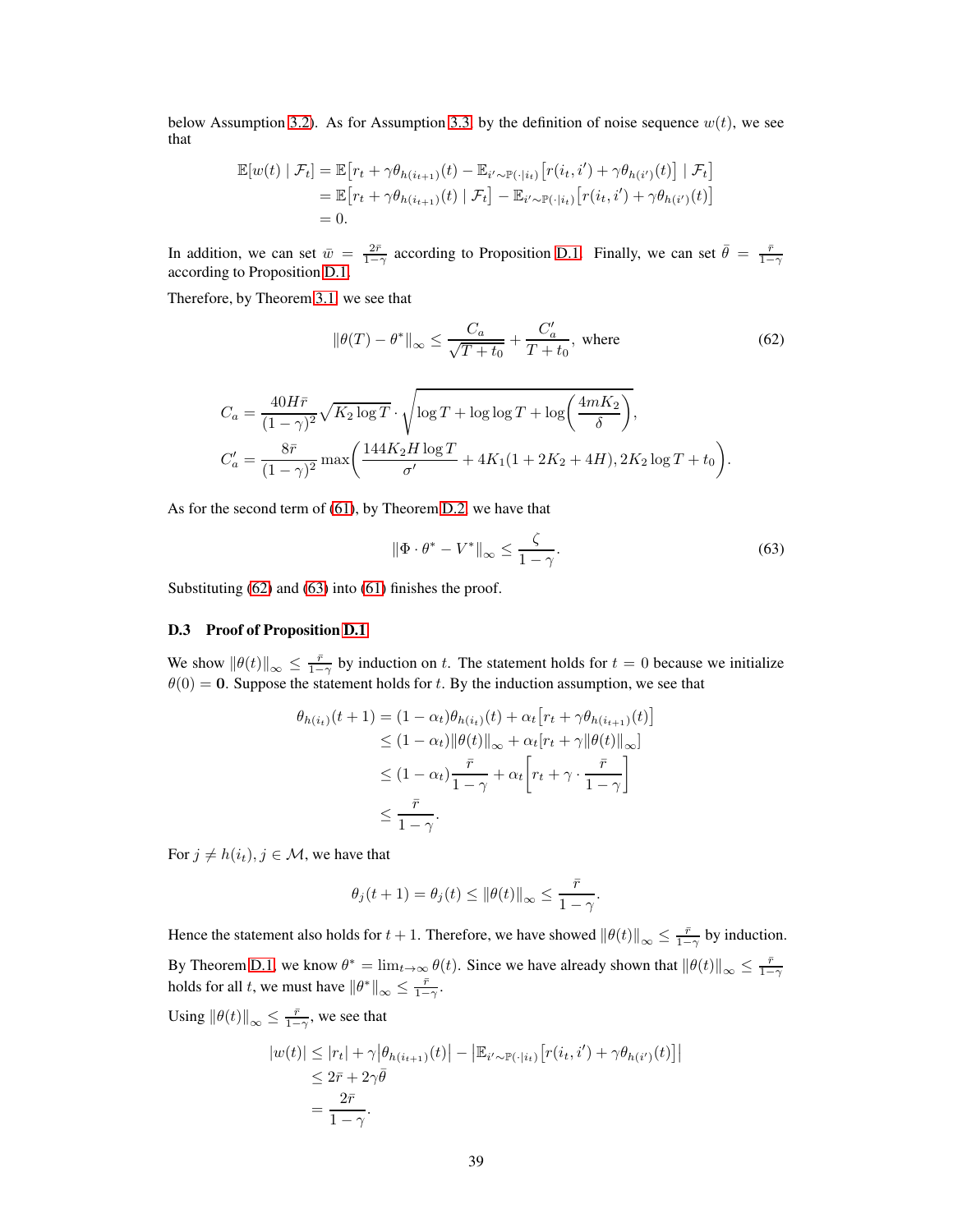#### <span id="page-39-0"></span>D.4 Application of the SA Scheme to Q-learning with State and Action Aggregation

We study Q-learning with state and action aggregation in a setting that is a generalization of the tabular setting studied in [\[37\]](#page-11-12). Specifically, we consider an MDP  $M$  with a finite state space  $S$  and finite action space A. Suppose the transition probability is given by  $\mathbb{P}(s_{t+1} = s' | s_t = s, a_t = a) = \mathbb{P}(s' | s, a)$ , and the stage reward at time step t is a random variable  $r_t$  with its expectation given by  $R_{s_t,a_t}$ . Under a stochastic policy  $\pi$ , the  $Q$  function (vector)  $Q^{\pi} \in \mathbb{R}^{\mathcal{S} \times \mathcal{A}}$  is defined as

$$
Q_{s,a}^{\pi} = \mathbb{E}_{\pi} \left[ \sum_{t=0}^{\infty} \gamma^t r_t \Big| (s_0, a_0) = (s, a) \right],
$$

where  $0 \le \gamma < 1$  is the discounting factor. We use  $Q^*$  to denote the Q function corresponding to the optimal policy  $\pi^*$ .

Similar to [\[37\]](#page-11-12), we assume the trajectory  $\{(s_t, a_t, r_t)\}_{t=0}^{\infty}$  is sampled by implementing a fixed behavioral stochastic policy  $\pi$ . In  $Q$ -learning with state and action aggregation, the state abstraction  $\psi_1$  operates on the state space S and the action abstraction  $\psi_2$  operates on action space A. For simplicity of notation, we define the abstraction space as  $\mathcal{M} = \psi_1(\mathcal{S}) \times \psi_2(\mathcal{A})$  and the abstraction operator  $h : S \times A \rightarrow M$  as  $h(s, a) = (\psi_1(s), \psi_2(a))$ . The update rule for Q-learning with state and action aggregation is then given by

<span id="page-39-1"></span>
$$
\theta_{h(s_t, a_t)}(t+1) = (1 - \alpha_t)\theta_{h(s_t, a_t)}(t) + \alpha_t \left[ r_t + \gamma \max_{a \in \mathcal{A}} \theta_{h(s_{t+1}, a)}(t) \right],
$$
\n
$$
\theta_j(t+1) = \theta_j(t) \text{ for } j \neq h(s_t, a_t).
$$
\n(64)

As a remark, some previous work considers abstraction on the state space  $S$  but does not compress the action space (see [\[21](#page-10-18)]). In contrast, our setting also compresses the action space, and when  $\psi_2$ is the identity map, our setting reduces to the case with only state aggregation.

To apply the result in Section [3.1,](#page-7-0) we define function F as the *Bellman Optimality Operator*, i.e.

$$
F_{s,a}(Q) = R_{s,a} + \gamma \mathbb{E}_{s' \sim \mathbb{P}(\cdot | s,a)} \max_{a' \in \mathcal{A}} Q_{s',a'}.
$$

It is shown in [\[3](#page-9-5)] that  $Q^*$  is the unique fixed point of function F. By viewing  $S \times A$  as N, we can define matrix  $\Phi \in \mathcal{N} \times \mathcal{M}$  as in [\(4\)](#page-7-5). We can rewrite the update rule [\(64\)](#page-39-1) as

$$
\theta_{h(s_t, a_t)}(t+1) = \theta_{h(s_t, a_t)}(t) + \alpha_t [F_{s_t, a_t}(\Phi \theta(t)) - \theta_{h(s_t, a_t)}(t) + w(t)],
$$
  

$$
\theta_j(t+1) = \theta_j(t) \text{ for } j \neq h(s_t, a_t),
$$

where

$$
w(t) = r_t + \gamma \max_{a \in \mathcal{A}} \theta_{h(s_{t+1},a)}(t) - F_{s_t,a_t}(\Phi \theta(t))
$$
  
= 
$$
(r_t - R_{s_t,a_t}) + \gamma \left[ \max_{a \in \mathcal{A}} \theta_{h(s_{t+1},a)}(t) - \mathbb{E}_{s' \sim \mathbb{P}(\cdot|s_t,a_t)} \max_{a' \in \mathcal{A}} \theta_{h(s',a')}(t) \right].
$$

<span id="page-39-2"></span>Hence we have  $\mathbb{E}[w(t) | \mathcal{F}_t] = 0$ . In order to apply Theorem [3.1,](#page-8-0) we need the following assumption on the induced Markov chain of stochastic policy  $\pi$  which is standard, cf. [\[37\]](#page-11-12).

Assumption D.5. *The following conditions hold:*

- *1. For each time step t, the stage reward*  $r_t$  *satisfies*  $|r_t| \leq \bar{r}$  *almost surely.*
- *2. Under the behavioral policy*  $\pi$ , the induced Markov chain  $(s_t, a_t)$  with state space  $S \times A$ satisfies Assumption [3.1](#page-7-4) with stationary distribution  $d$  and parameters  $\sigma', K_1, K_2$ .

The next assumption is approximate  $Q^*$ -irrelevant abstraction, which measures the quality of the abstraction map and is standard in the literature (see [\[21](#page-10-18)]).

<span id="page-39-3"></span>**Assumption D.6.** *There exists an abstract*  $Q$  *function*  $q : \mathcal{M} \to \mathbb{R}$  *such that*  $\|\Phi q - Q^*\|_{\infty} \leq \epsilon_{Q^*}$ *.* 

<span id="page-39-4"></span>We can now state our theorem for Q-learning with state aggregation.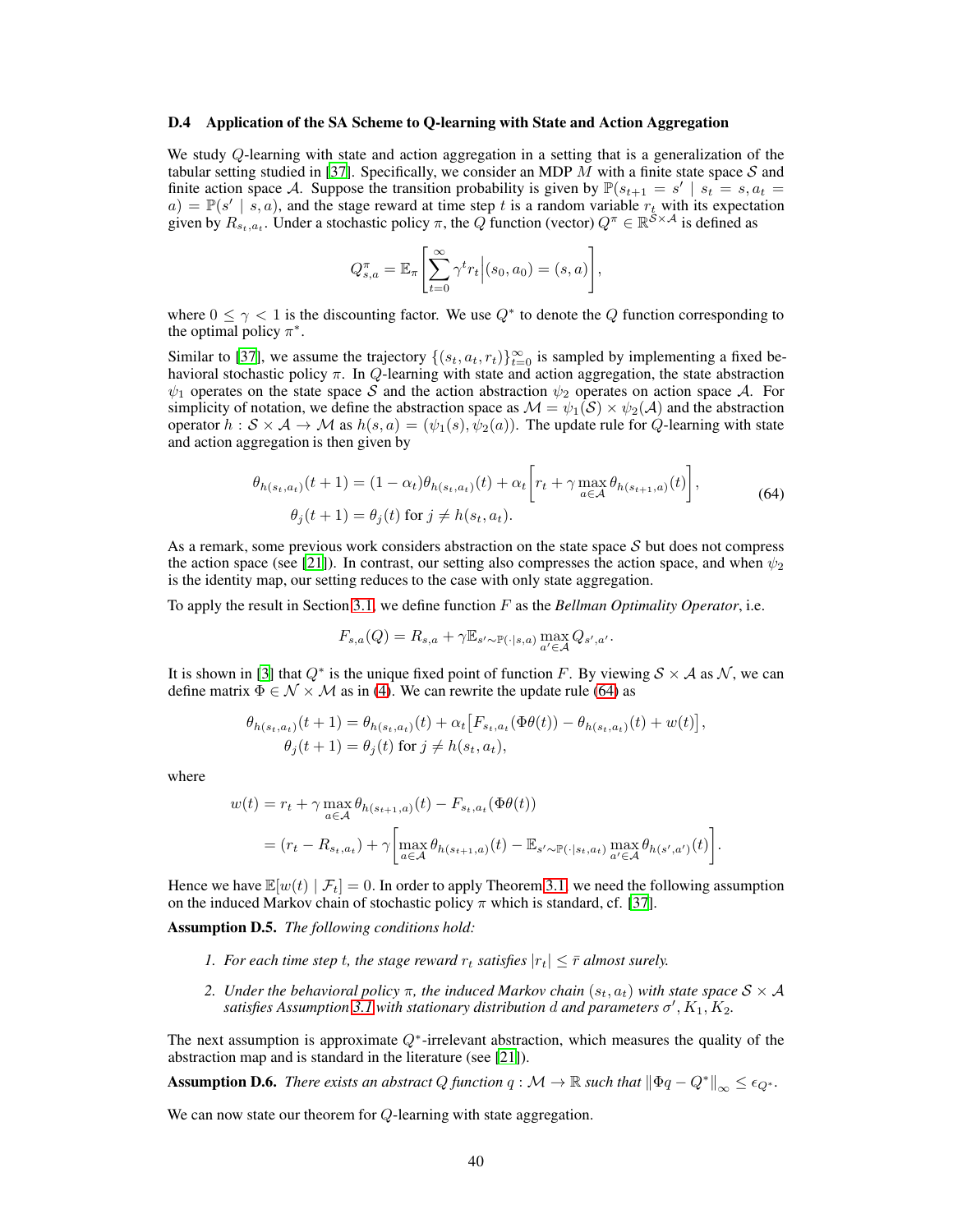Theorem D.6. *Under Assumption [D.5](#page-39-2) and [D.6,](#page-39-3) suppose the step size of* Q*-learning with state aggregation is given by*  $\alpha_t = \frac{H}{t+t_0}$ , where  $t_0 = \max(4H, 2K_2 \log T)$  and  $H \ge \frac{2}{\sigma'(1-\gamma)}$ . Then, with *probability at least*  $1 - \delta$ ,

$$
\|\Phi \cdot \theta(T) - Q^*\|_{\infty} \le \frac{C_a}{\sqrt{T+t_0}} + \frac{C'_a}{T+t_0} + \frac{2\epsilon_{Q^*}}{1-\gamma}, \text{ where}
$$
  

$$
C_a = \frac{40H\bar{r}}{(1-\gamma)^2} \sqrt{K_2 \log T} \cdot \sqrt{\log T + \log \log T + \log \left(\frac{4mK_2}{\delta}\right)},
$$
  

$$
C'_a = \frac{8\bar{r}}{(1-\gamma)^2} \max \left(\frac{144K_2H \log T}{\sigma'} + 4K_1(1+2K_2+4H), 2K_2 \log T + t_0\right).
$$

*Proof of Theorem [D.6.](#page-39-4)* Define  $\theta^*$  as the unique solution of equation  $\theta = \Pi F(\Phi \theta)$ , where the definition of  $\Pi$  is given in [\(5\)](#page-8-5). Under Assumption [D.5,](#page-39-2) we see that  $\left\|\theta^*\right\|_{\infty} \leq \frac{\bar{r}}{1-\gamma}$ : otherwise, by assuming that  $|\theta_i^*| = ||\theta^*||_{\infty} > \frac{\bar{r}}{1-\gamma}$ , we can derive a contradiction that  $\left\| \Pi F(\Phi \theta^*) \right\|_{\infty} < |\theta_i^*|$ . To see this, recall that linear operators  $\Pi$  and  $\Phi$  are non-expansions in the infinity norm (see Appendix [C.1\)](#page-24-1), and  $||F(v)||_{\infty} < ||v||_{\infty}$  for a vector  $v \in \mathbb{R}^{\mathcal{N}}$  if  $||v||_{\infty} > \frac{\bar{r}}{1-\gamma}$ .

Further, using a similar approach with the proof of Proposition [D.1,](#page-37-5) we also see that

$$
\|\theta(t)\|_\infty\leq \bar{\theta}:=\frac{\bar{r}}{1-\gamma}, |w(t)|\leq \bar{w}:=\frac{2\bar{r}}{1-\gamma}
$$

hold for all  $t$  almost surely.

Therefore, by Theorem [3.1,](#page-8-0) we obtain that

$$
\|\theta(T) - \theta^*\|_{\infty} \le \frac{C_a}{\sqrt{T + t_0}} + \frac{C'_a}{T + t_0}.
$$
\n(65)

To finish the proof of Theorem [D.6,](#page-39-4) we only need to show that

$$
\|\Phi\theta^* - Q^*\| \le \frac{2\epsilon_{Q^*}}{1-\gamma}.\tag{66}
$$

Given the behavioral policy  $\pi$ , we use  $\{d_{s,a} \mid (s,a) \in S \times A\}$  to denote the stationary distribution under policy  $\pi$ . Recall that we define  $\mathcal{M} = \psi_1(\mathcal{S}) \times \psi_2(\mathcal{A})$ . For each abstract state-action pair  $(x, y) \in \mathcal{M}$ , we define a distribution  $p_{(x,y)}$  over  $h^{-1}(x, y)$  such that

$$
p_{(x,y)}(s,a) = \frac{d_{s,a}}{\sum_{(\tilde{s},\tilde{a}) \in h^{-1}(x,y)} d_{\tilde{s},\tilde{a}}}, \forall (s,a) \in h^{-1}(x,y).
$$

Using the set of distributions  $\{p_{(x,y)} | (x,y) \in M\}$ , we define two new MDPs:

$$
M_{\psi} = (\psi_1(\mathcal{S}), \psi_2(\mathcal{A}), P_{\psi}, R_{\psi}, \gamma), \tag{67}
$$

where  $(R_{\psi})_{x,y} = \mathbb{E}_{(s,a)\sim p_{(x,y)}}[R_{s,a}]$ , and  $P_{\psi}(x' \mid x, y) = \mathbb{E}_{(s,a)\sim p_{(x,y)}}[P(x' \mid s,a)]$ ; and

<span id="page-40-1"></span><span id="page-40-0"></span>
$$
M'_{\psi} = (\mathcal{S}, \mathcal{A}, P'_{\psi}, R'_{\psi}, \gamma), \tag{68}
$$

where 
$$
(R'_\psi)_{s,a} = \mathbb{E}_{(\tilde{s}, \tilde{a}) \sim p_{h(s,a)}}[R_{\tilde{s}, \tilde{a}}], P'_\psi(s' \mid s, a) = \mathbb{E}_{(\tilde{s}, \tilde{a}) \sim p_{h(s,a)}}[P(s' \mid \tilde{s}, \tilde{a})].
$$

We use  $\Gamma$  to denote the Bellman Optimality Operator. For simplicity, we use the subscript to distinguish the value functions  $(V^*)$ , the state-action value functions  $(Q^*)$ , and the Bellman Optimality Operators (Γ) of the three MDPs  $M, M_{\psi}$  and  $M'_{\psi}$ . Notice that  $\Gamma_M$  is identical with F.

We can show that  $\theta^*$  is identical with the state-action value function of  $M_{\psi}$ , i.e.,

<span id="page-40-2"></span>
$$
\theta^* = Q^*_{M_{\psi}}.\tag{69}
$$

To see this, we notice that  $(\Phi \theta^*)_{s,a} = \theta^*_{h(s,a)}$ . Hence we get that

$$
F(\Phi \theta^*)_{s,a} = [\Gamma_M \Phi \theta^*]_{s,a}
$$
  
=  $R_{s,a} + \mathbb{E}_{s' \sim P(s,a)} \left[ \max_a (\Phi \theta^*)_{s',a} \right]$   
=  $R_{s,a} + \mathbb{E}_{s' \sim P(s,a)} \left[ \max_a \theta^*_{h(s',a)} \right].$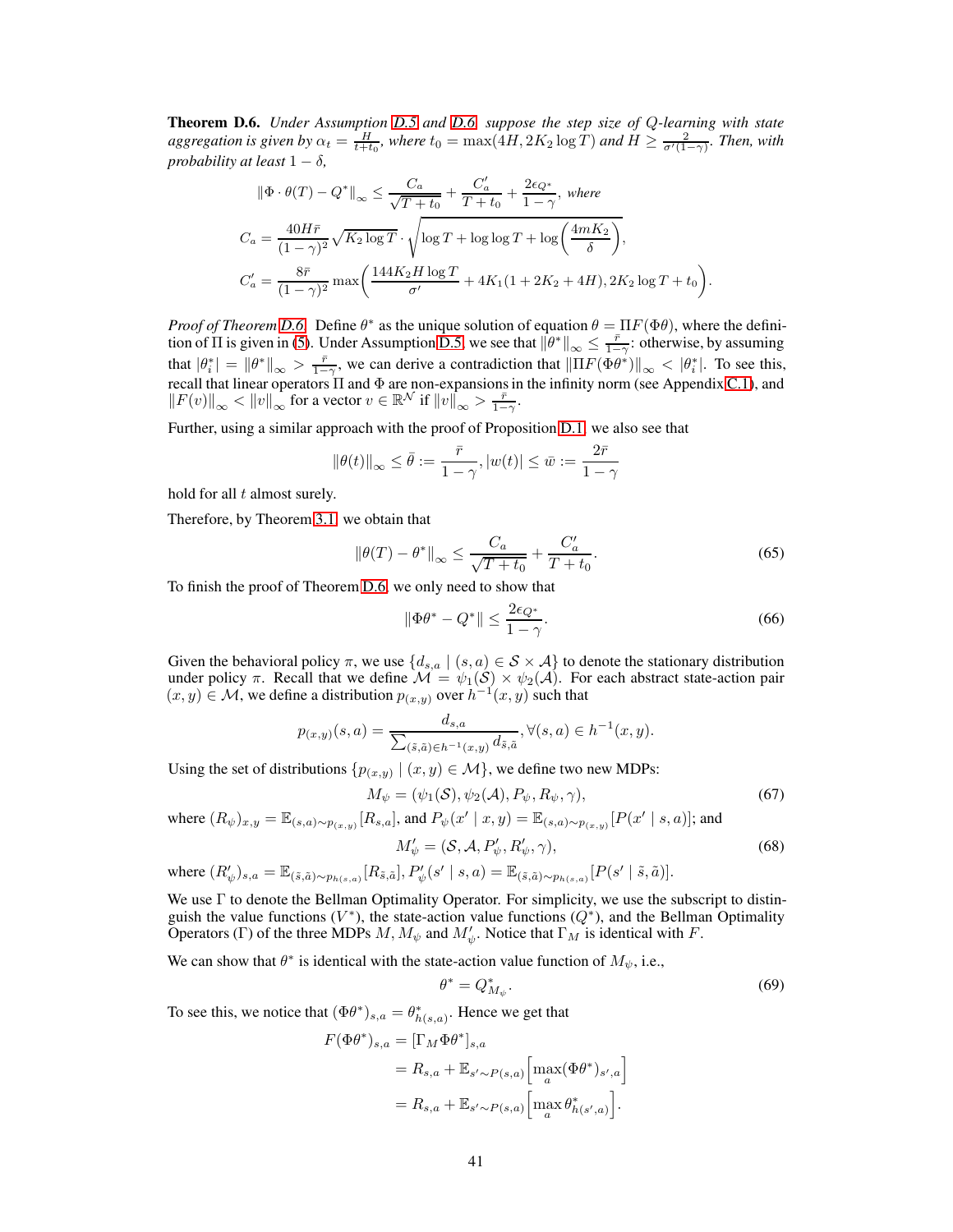Using this, we further obtain that

$$
\begin{split} (\Pi F(\Phi\theta^*))_{x,y} &= \sum_{(s,a)\in h^{-1}(x,y)} \frac{d_{s,a}}{\sum_{(\tilde{s},\tilde{a})\in h^{-1}(x,y)} d_{\tilde{s},\tilde{a}}} \Big( R_{s,a} + \mathbb{E}_{s' \sim P(s,a)} \Big[ \max_a \theta^*_{h(s',a)} \Big] \Big) \\ &= \sum_{(s,a)\in h^{-1}(x,y)} p_{(x,y)}(s,a) \Big( R_{s,a} + \mathbb{E}_{s' \sim P(s,a)} \Big[ \max_a \theta^*_{h(s',a)} \Big] \Big) \\ &= (R_{\psi})_{x,y} + \sum_{(s,a)\in h^{-1}(x,y)} p_{(x,y)}(s,a) \sum_{x' \in \psi_1(\mathcal{S})} P(x' \mid s,a) \max_a \theta^*_{x',\psi_2(a)} \\ &= (R_{\psi})_{x,y} + \sum_{x' \in \psi_1(\mathcal{S})} P_{\psi}(x' \mid x,y) \max_a \theta^*_{x',y'} \\ &= [\Gamma_{M_{\psi}} \theta^*]_{x,y}. \end{split}
$$

Since we have  $\Pi F(\Phi \theta^*) = \theta^*$  by definition, we see that

$$
[\Gamma_{M_{\psi}}\theta^*]_{x,y}=\theta^*_{x,y}, \forall (x,y)\in \mathcal{M}.
$$

Thus we have shown that  $\theta^* = Q^*_{M_{\psi}}$ .

Next, we observe that the state-value function of MDP  $M'_\psi$  is given by

<span id="page-41-0"></span>
$$
Q_{M'_{\psi}}^* = \Phi Q_{M_{\psi}}^*.
$$
\n(70)

This is because

$$
\left(\Gamma_{M'_{\psi}}(\Phi Q_{M_{\psi}}^{*})\right)_{s,a} = (R'_{\psi})_{s,a} + \gamma \sum_{s' \in S} P'_{\psi}(s' \mid s,a) \max_{a'} (\Phi Q_{M_{\psi}}^{*})_{s',a'}
$$
\n
$$
= (R'_{\psi})_{s,a} + \gamma \langle P'_{\psi}(s,a), \Phi V_{M_{\psi}}^{*} \rangle
$$
\n
$$
= \sum_{(\tilde{s},\tilde{a}) \in h^{-1}(h(s,a))} p_{h(s,a)}(\tilde{s},\tilde{a}) \left(R_{\tilde{s},\tilde{a}} + \gamma \langle P(\tilde{s},\tilde{a}), \Phi V_{M_{\psi}}^{*} \rangle\right) \qquad (71a)
$$
\n
$$
= \sum_{(\tilde{s},\tilde{a}) \in h^{-1}(h(s,a))} p_{h(s,a)}(\tilde{s},\tilde{a}) R_{\tilde{s},\tilde{a}}
$$
\n
$$
+ \sum_{(\tilde{s},\tilde{a}) \in h^{-1}(h(s,a))} p_{h(s,a)}(\tilde{s},\tilde{a}) \gamma \langle P(\tilde{s},\tilde{a}), \Phi V_{M_{\psi}}^{*} \rangle
$$
\n
$$
= (R_{\psi})_{h(s,a)} + \gamma \langle P_{\psi}(h(s,a)), V_{M_{\psi}}^{*} \rangle
$$
\n
$$
= (Q_{M_{\psi}}^{*})_{h(s,a)}
$$
\n
$$
= (\Phi Q_{M_{\psi}}^{*})_{s,a}, \qquad (71b)
$$

where we use the definition of  $M'_{\psi}$  (see [\(68\)](#page-40-0)) in [\(71a\)](#page-42-0); we use the definition of  $M_{\psi}$  (see [\(67\)](#page-40-1)) in [\(71b\)](#page-42-1).

By [\(70\)](#page-41-0), we see that

<span id="page-41-1"></span>
$$
\left\| \Phi Q_{M_{\psi}}^{*} - Q_{M}^{*} \right\|_{\infty} = \left\| Q_{M_{\psi}}^{*} - Q_{M}^{*} \right\|_{\infty} \le \frac{1}{1 - \gamma} \left\| \Gamma_{M_{\psi}'} Q_{M}^{*} - Q_{M}^{*} \right\|_{\infty}.
$$
 (72)